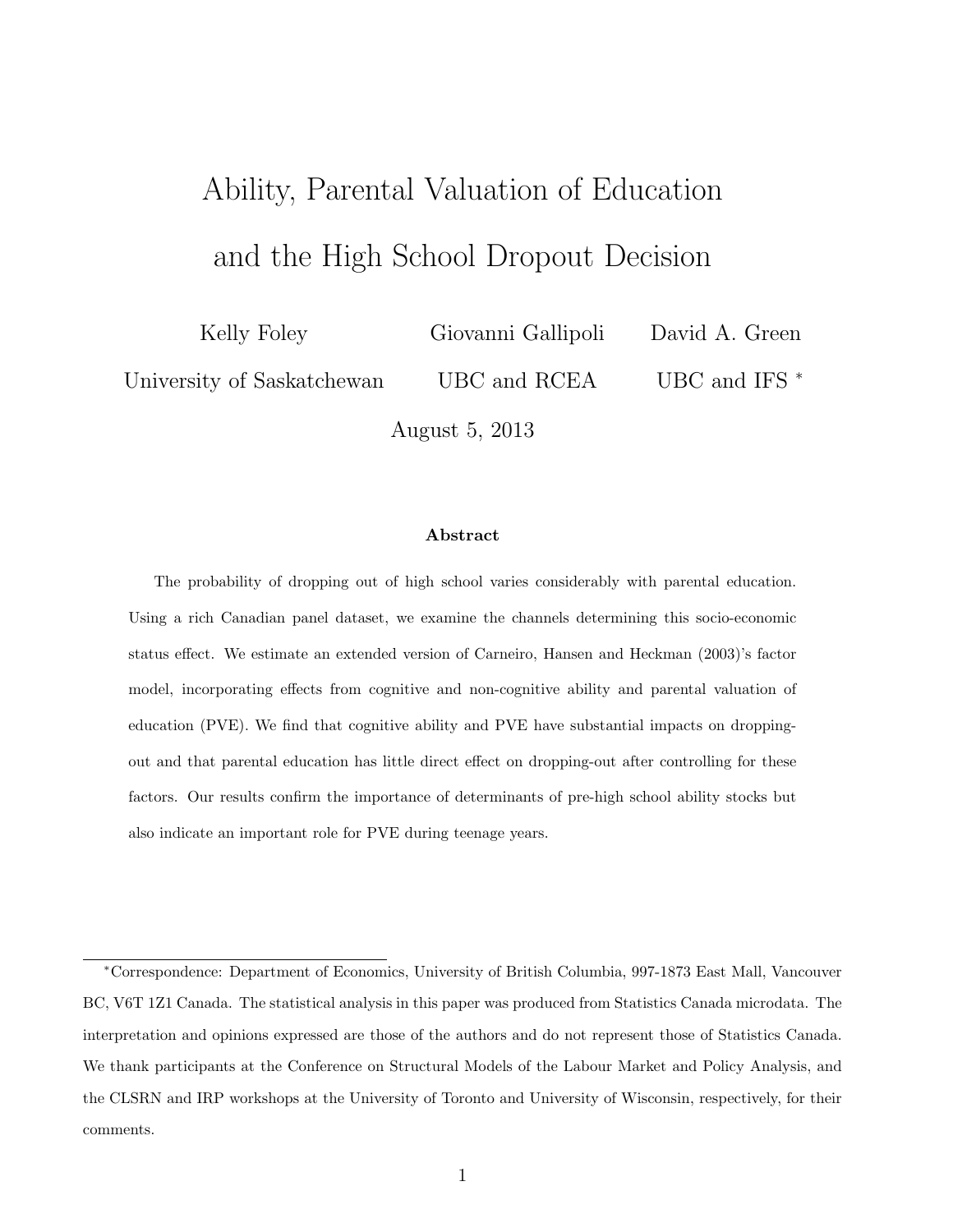### 1 Introduction

In this paper we investigate the forces determining the high school drop-out decision using a rich panel dataset that includes survey responses from children, parents and high school administrators. Following recent work by Heckman et al. (2006); Cunha and Heckman (2007, 2008) and Cunha et al. (2010) – hereafter, HSU, CH07, CH08, and CHS, respectively – we use a factor based model to capture the effects of pre-high school skill investments as reflected in cognitive and non-cognitive ability measures. Our work confirms their findings of the importance of these abilities (and the investments they reflect), but it also identifies and measures the effects on dropping-out of a third unobserved factor: parental valuation of education.

The idea that how much parents value education - either in terms of its intrinsic worth or in terms of their perceptions of the economic returns - affects their children's educational outcomes is neither surprising nor new. Parental aspirations for their children's education were seen to be a key factor of the "Wisconsin Model" of educational attainment developed in the 1960s, 70s and 80s (Davies and Kandel, 1981). Recent work by Attanasio and Kaufmann (2009) and CHS also suggests that parental expectations and influences have a non-negligible effect on early education decisions. We provide further evidence that parental aspirations are strongly correlated with dropping out of high school. However, the interpretation of these results is complicated. Parents' answers to questions (such as we use) about the level of education they 'hope' their child will attain could reflect their own valuation of education in general, or an assessment of their child's own capabilities, or some combination of the two. If they reflect the former, this would call for policy responses which can substitute for parental and family influences. If, instead, the answers reflect insider knowledge about a child's own abilities, then policies should focus on how to generate those abilities in the first place. We address this central identification problem using a factor-model approach and provide a clear statement of the conditions under which our estimator permits identification of the causal impact of parental valuations on children's dropping-out. In particular, we show that under a standard index sufficiency condition, estimates of parental valuation effects, conditioning on a child's existing stock of cognitive and non-cognitive skills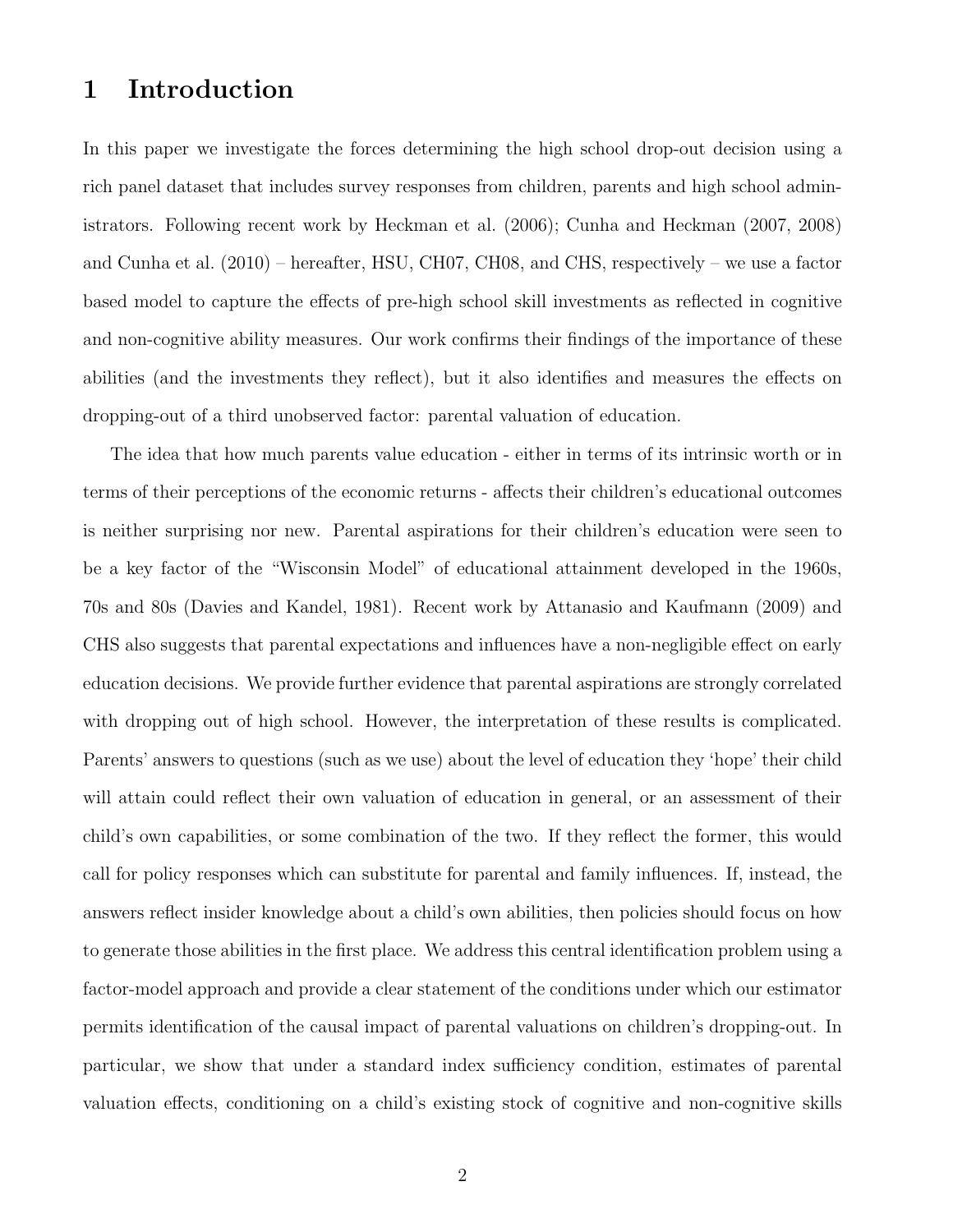at age 15, can be interpreted as their direct impact during the teenage years. Specifically, the sufficiency condition requires that the drop-out decision depends only on the cognitive and noncognitive skill index values at age 15, not on how those values were generated. In this sense, our work is complementary to Todd and Wolpin (2006), CH07 and CHS, which focus on the dynamic production of cognitive and non-cognitive skills up to age 14.

One key feature in data on dropping out of high school is the strong correlation between family socio-economic status and dropping out (e.g. Eckstein and Wolpin, 1999; Belley et al., 2008, for the U.S. and Canada respectively). In Canadian data, described below, teenage boys with two parents who are themselves high school dropouts have a 16% chance of dropping out, compared to a dropout rate of less than 1% for boys whose parents both have a university degree. Because of this, we implement a factor model that incorporates flexibility in parental education effects. More specifically, we implement a flexible version of the factor model presented by Carneiro et al. (2003) – hereafter, CHH – in which we explicitly account for non-linearities in skill production by allowing the distributions of skills and parental valuations to vary in shape, as well as location, with parental education. Non-linearities may reflect socio-economic differences in endowments and investments, meaning that teenagers from highly educated families and those from less educated families may be drawing from different ability and parental valuation distributions.

We use the 'Youth in Transition Survey' (YITS), a rich longitudinal dataset surveying a sample of over 20,000 Canadian teenagers. All youth were given the PISA reading aptitude test at age 15 (in the year 2000) and were then re-interviewed every two years thereafter. The key dependent variable is whether the child is a high school drop-out (i.e., is no longer in school and has not graduated) at age 19. We focus on the high school drop-out decision partly because it has important implications for lifetime outcomes of youth (see, for example, Campolieti et al., 2009) and partly because, with a negligible direct cost of staying in high school, it allows us to focus on issues other than short-term liquidity constraints. The latter are central to discussions of educational choices beyond high school but their presence may obscure investigation of other factors, particularly relating to parental influences, that are more cleanly isolated in our context. As we will see, family income has very small direct impact on dropping out of high school.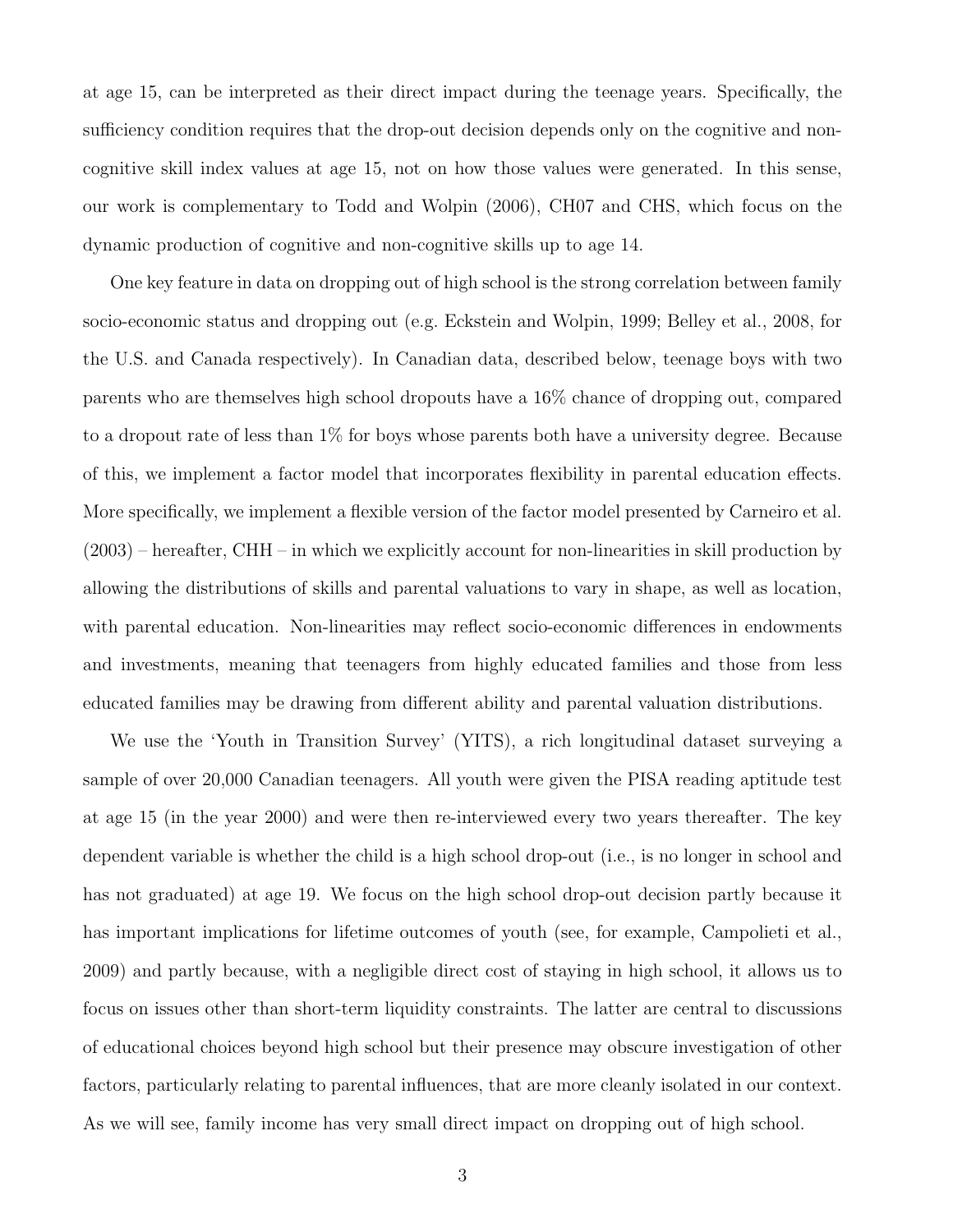The YITS also includes surveys of a parent and of a school administrator when the child is 15. It contains a long list of questions related to individual characteristics often seen as reflecting non-cognitive abilities, as well as questions related to peers, the home environment and aspirations. Factor models provide an ideal vehicle for examining data of this type, which consist of many noisy measures of individual characteristics. We set out a system containing a dropout indicator function augmented by a set of measurement equations related to key underlying factors, interpreted as the stock of pre-existing abilities (both cognitive and non-cognitive) and parental valuation of education. The parental valuation factor is constructed to be correlated with measures of parental aspirations for their children's education and of their willingness to save for that education, after controlling for family income level. Thus, it is a factor related to parental valuation of education as revealed in parental statements and actions. Identification of the impacts of the factors in this class of models is obtained through covariance restrictions. We begin our investigation with a simple model of the dropping out decision that allows us to describe and defend our identifying restrictions.

We find that the highest ability students are predicted never to drop out regardless of parental education or parental valuation of education. However, for teenagers with medium and low cognitive ability, family background plays an important role in explaining their dropout decisions. For the least skilled children with parents who are themselves high school dropouts, whether their parents value education or not makes a strong difference in their chances of dropping out. A low cognitive-ability teenager whose parents are high school dropouts has a probability of dropping out of .045 if his parents place a high value on education, and .40 if his parents' valuation of education is low. Interestingly, when parents place a high value on their lessskilled children's education, we find that parents' own education level does not affect dropping out. Thus, differences in dropping-out by parental education status arise because families with diverse education backgrounds have different distributions of abilities and of parental valuation of education. Interpreted within our factor model, this is evidence that parental education does not have a direct effect on dropping-out during the teenage years, though it could still play a role in developing cognitive and non-cognitive abilities up to age 15.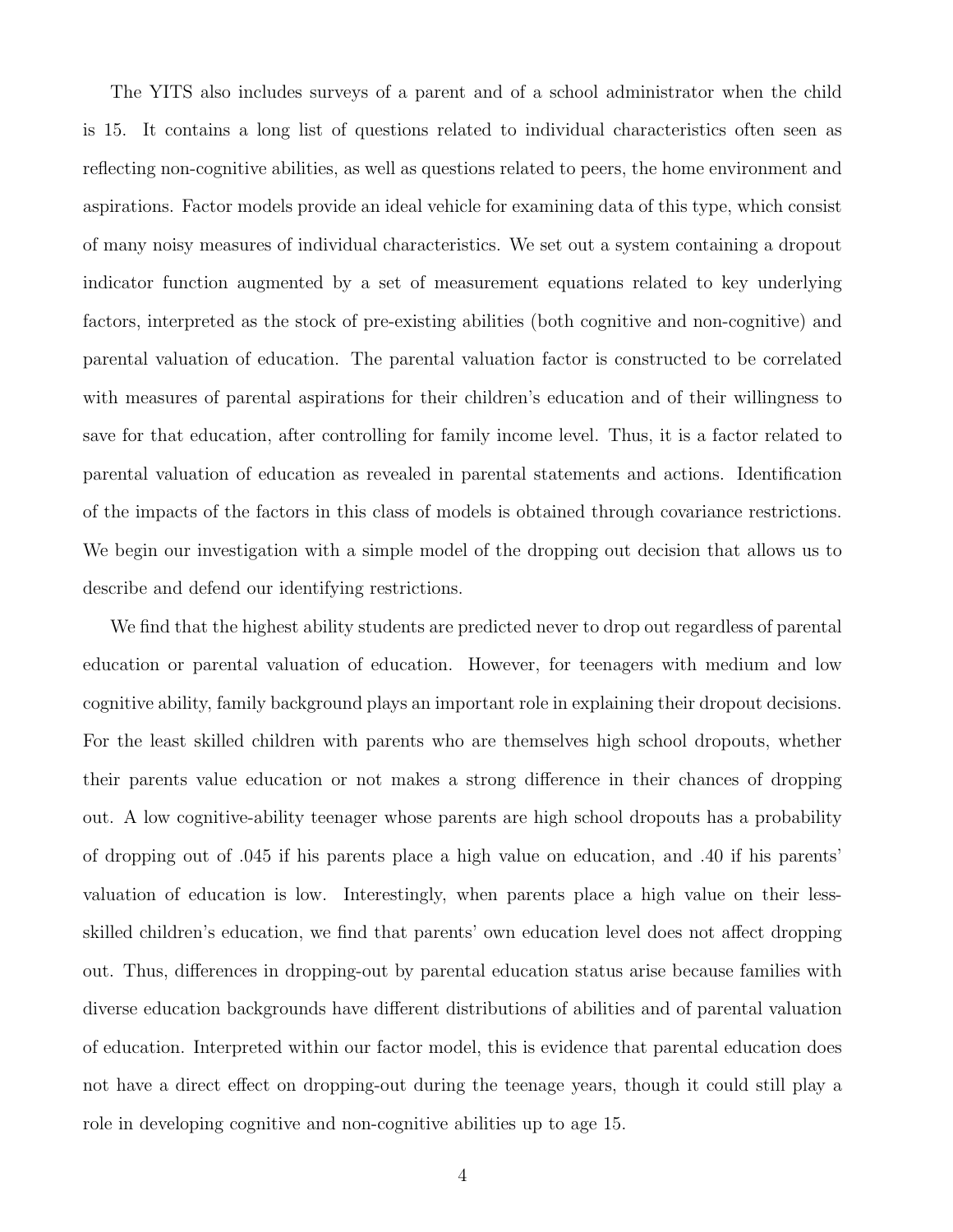The paper is organized as follows. Section 2 contains a brief discussion of previous literature. In Section 3, we present a simple life-cycle model describing the decision to drop out from high school. In Section 4, we map the model to data, setting out an estimable counterpart. In Section 5, we describe the data, and Section 6 contains results from the estimator described earlier. In Section 7, we summarize and conclude.

### 2 Previous Literature

Our paper fits within a rich literature examining the high school dropout decision, particularly for the US. In papers dating back to the 1960s, researchers developed variants of what came to be called the 'Wisconsin Model' of educational and occupational attainment (e.g. Sewell et al., 1969; Alexander et al., 1975; Haveman et al., 1991). A key element of this model was its emphasis on the development of educational aspirations during adolescence and the importance of parents and peers in shaping those aspirations. Parental aspirations for their children were seen to be of particular importance, (see for example Davies and Kandel (1981)).

Within the more recent economics literature, Eckstein and Wolpin (1999) use a structural dynamic choice framework to examine dropping out in the US. They find that dropouts have lower ability and motivation as well as lower expectations about rewards from graduation. Todd and Wolpin (2006) investigate the form of the production function for cognitive skills using data from the NLSY79 Children Sample, focusing on implications for racial gaps in test scores. They find that mother's ability (as measured by the AFQT test) has a large impact on test score outcomes. Oreopoulos et al. (2006) find that increases in parental education, stemming from changes in compulsory school laws in the US, result in reduced dropping out for their children, though Black et al. (2005) find only limited evidence of such effects in Norwegian data.

Several papers find an association between parental education and time and money inputs into children's education, and then between those inputs and children's educational outcomes. Thus, Carneiro et al. (2007) find a causal impact of increased parental education on time inputs such as time spent reading to a child and whether the child has been taken to a museum.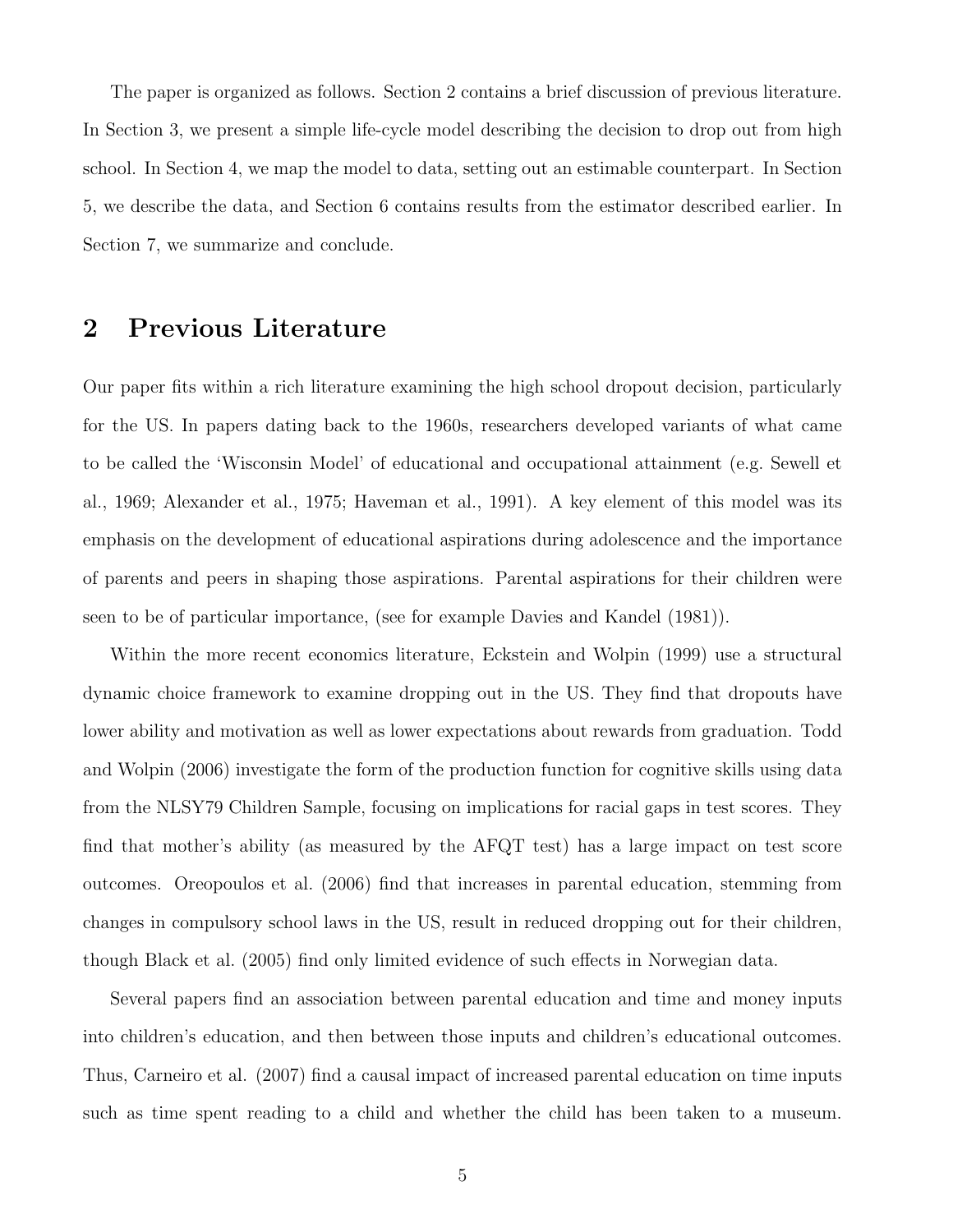Haveman et al. (1991) and Del Boca et al. (forthcoming) argue that more time spent with a child, particularly when the child is young, improves educational outcomes.

Our paper contributes to this literature by focusing on the unobserved channels through which socio-economic status operates. We distinguish between parental educational plans for a specific child (which partly reflects their assessment of the child's abilities) and parents' valuation of education in general. Thus, parents may generally value education very highly while also having low aspirations for what a child will achieve because they believe that child has low abilities. This distinction means that we can, under certain assumptions, test whether parents' education and the value they place on their children's education have a direct effect on children's behaviour during their teenage years. Under our approach, increased parental time inputs are a reflection of parental valuation of education.

### 3 Determinants of dropping out

#### 3.1 Model Outline

In this section we set out a model of the decision to drop out of high school in an inter-temporal optimizing framework. We use the model to specify exactly what we are estimating and how to achieve identification. Before describing the model it is helpful to briefly sketch the nature of the data we employ since the ultimate goal of the theoretical framework is to guide our empirical analysis.

#### 3.1.1 Data Preliminaries

We use data from the Youth in Transition (YITS) survey. The YITS is a longitudinal survey that tracks the experiences of two cohorts of Canadian youth. It provides a rich panel of information on the participants' demographic background, their participation in education and work, as well as their beliefs, attitudes and behaviours. The youngest cohort was 15 years old when the first cycle of data was collected in 2000. Because schooling is legally required up to age 15, we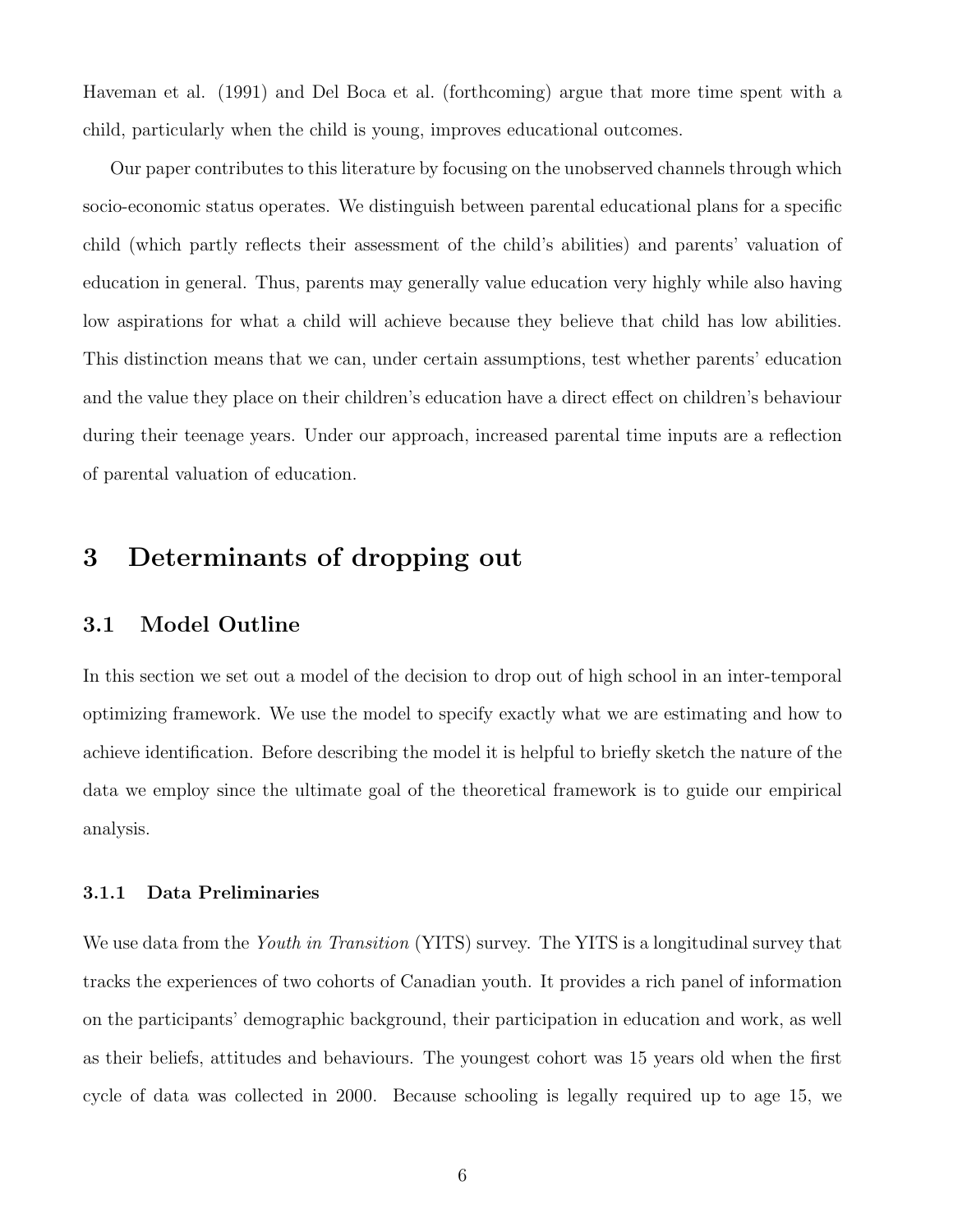use data from this cohort. The first cycle of data therefore provides a means to characterize a 'baseline'. In the YITS, participants are surveyed every two years. We also use data from the third cycle when the youth were 19 years-old.

The YITS is useful, in part, because it includes a parents' survey completed by the parent or guardian who identified him or herself as 'most knowledgeable' about the child. The responding parent provided data about their and their partner's education, work, and income. Parents also answered questions about their attitudes toward, and aspirations for, their children. At the time of the first survey the children also completed a reading test which was administered through the Programme for International Student Assessment (PISA). PISA was an effort, coordinated by the OECD, to generate internationally coherent measures of cognitive skills. We use data from the PISA reading cohort. The YITS also includes scores for math and science, but while all of the students wrote the reading test, only half of them wrote either the math or science test.

#### 3.1.2 A simple decision problem

Teenagers are assumed to make the dropout decision rationally based on expected returns given their levels of ability and their information on the returns to education. We recognize that modeling teenagers as rational, forward-looking agents may stretch credulity so we also modify the model to allow parents to enforce a minimum effort level.<sup>1</sup>

In setting out the model, we divide individual lives into three periods, numbered from zero to two. The middle, or teenage, period (period 1), corresponds to the time after the legal school leaving age (16 in most Canadian provinces in our sample period) and before the typical graduation age (18). The dropout decision is made in this period and we model it as conditional on the ability the teenager has accumulated in period 0 (i.e., up to age 15) and on expected returns to high school graduation in the future (period 2). We do not model optimizing decisions in period 0 but we begin with a description of that period because assumptions related to the

<sup>&</sup>lt;sup>1</sup>Given the relatively low monetary cost of attending high school in Canada, we do not explicitly model credit constraints. However, in the empirical analysis we do control for both short- and long-term financing constraints.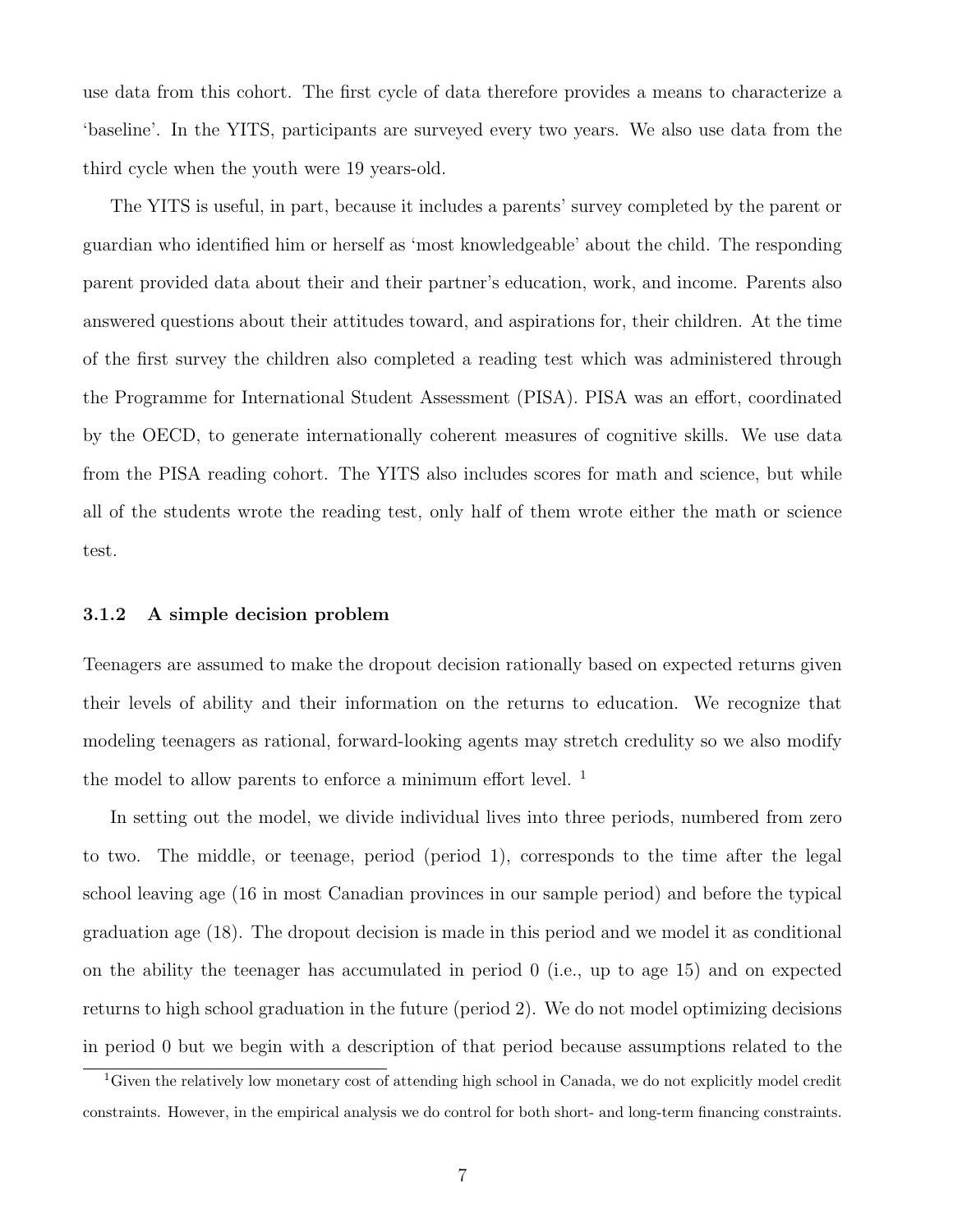generation of ability in that period are relevant for the interpretation of our estimates.

### 3.2 Period 0: The 'shaping' of teenagers

We assume that a child is endowed with an ability vector,  $\theta_0$ , at birth. The vector has two elements, corresponding to cognitive and non-cognitive ability and is determined by,

$$
\theta_0 = f_1(\theta_F, \iota) \tag{1}
$$

where  $f_1(.,.)$  is a (possibly non-linear) function,  $\theta_F$  is a  $(2 \times 1)$  vector of hereditary cognitive and non-cognitive abilities characterizing a family and  $\iota$  is a vector of individual-specific traits which are randomly assigned.

Ideally, we would like to separately account for the impact of youth's ability and observable parental characteristics, such as education, on the drop-out decision. However, this is complicated by:

1. The fact that parental education is likely a function of  $\theta_F$ . Indeed, we will assume that parental education (PE) is determined as,

$$
PE = f_2(\theta_F, \nu_p, \eta) \tag{2}
$$

where  $\nu_p$  corresponds to parental valuations of education and  $\eta$  summarizes all factors contributing to PE which are orthogonal to  $\theta_F$  and  $\nu_p$ . To be more specific, we interpret  $\nu_p$  as reflecting parents' beliefs about returns to education, with parents who believe that returns are higher having higher values for  $\nu_p$ . One could, alternatively, interpret  $\nu_p$  as a preference parameter reflecting parental taste for education. There is nothing in the data that would allow us to delineate these interpretations and changing the interpretation does not affect the nature of our estimator.

2. The ability we observe in the data - ability at the start of the teenage period, denoted as  $\theta_1$  - will itself be a function of parental inputs. In particular, we assume it is a function of  $\theta_0$ , of parental education (either because it reflects family income effects or because hours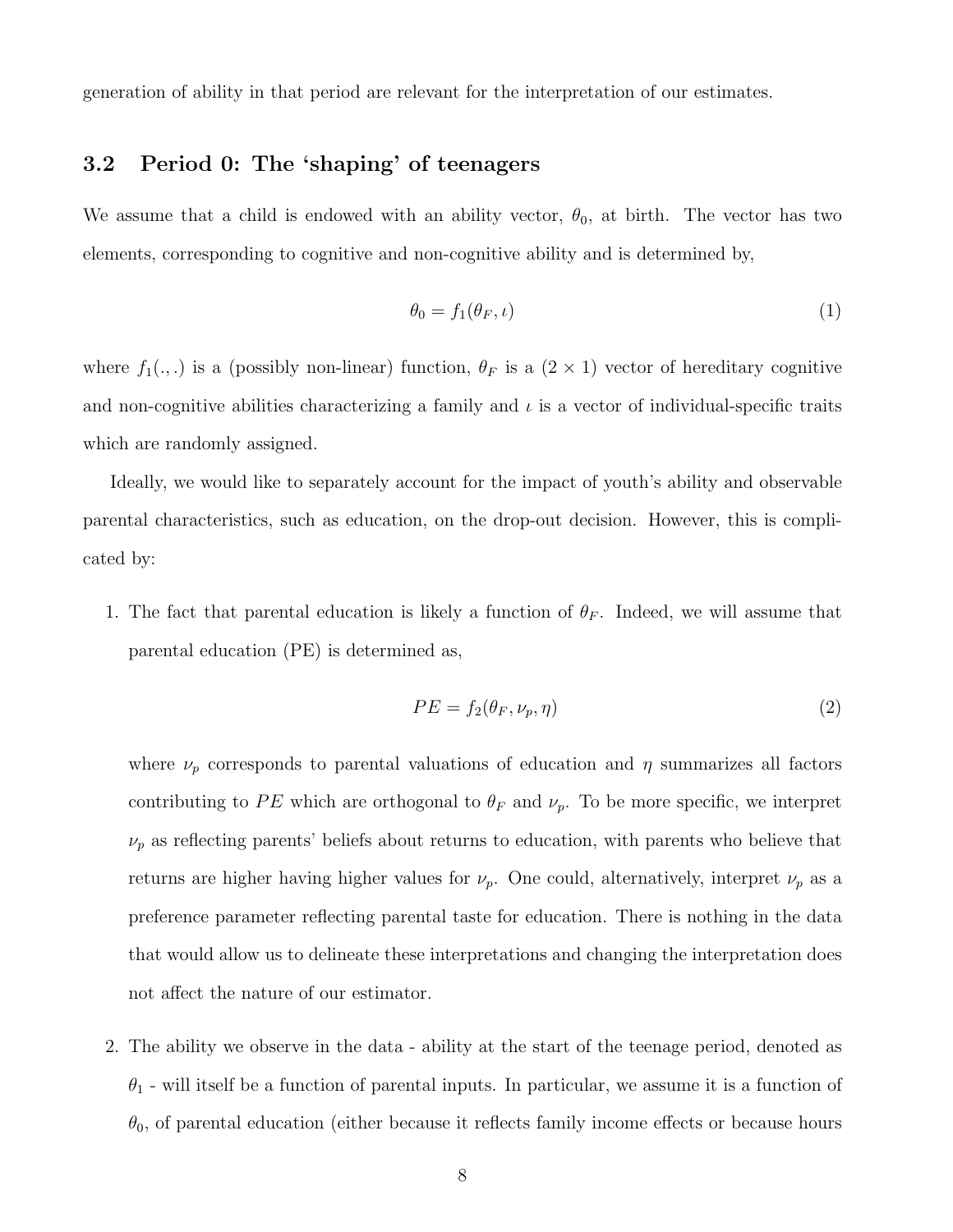of parental time from educated parents are more effective in generating children's ability) and of parental valuation of education (because it helps determine how much effort parents invest in improving their child's ability). That is,

$$
\theta_1 = f_3(\theta_0, PE, \nu_p) \tag{3}
$$

where, following CH07 and CHS, it is possible that cognitive ability at age 15 is a function of both endowed cognitive and non-cognitive abilities, and the same is true for age-15 non-cognitive ability.

#### 3.3 Periods 1 and 2: The Dropout Decision and After

In period 1, a teenager has two options: study toward a high school degree or work at the market wage for dropouts (denoted as wage  $w_{LHS}$ ). To simplify the discussion, we assume that  $w_{LHS}$  is the minimum wage and, therefore, is not a function of a person's abilities. In period 2 (representing the remainder of life), dropouts earn  $w_{LHS}$ . The period 2 earnings for graduates are higher and we will assume they are determined by,

$$
w_2^p = \alpha_0^p + \alpha_1 \theta_1 + \alpha_2 grd \tag{4}
$$

where grd is a measure of academic performance,  $\alpha_0^p$  $_0^p$  and  $\alpha_2$  are scalars and  $\alpha_1$  is a vector.

The superscript 'p' in  $w_2^p$  $\frac{p}{2}$  indicates that the above equation represents a prediction conditional on the information available to the teenager and his or her family. We allow the information about market returns to differ across families and youths, by specifying,

$$
\alpha_0^p = \alpha_{01} + \alpha_{02}PE + \alpha_{03}\nu_p \tag{5}
$$

where  $\nu_p$  denotes the heterogeneous parental valuation of education. Thus, children's notions of the returns to education increase with their parents perceptions of the same. Parental education is included on the assumption that more educated parents may have better information on the returns to education (Junor and Usher, 2003). Note that while this specification incorporates predictions about future returns, the model still doesn't have any important uncertainty - each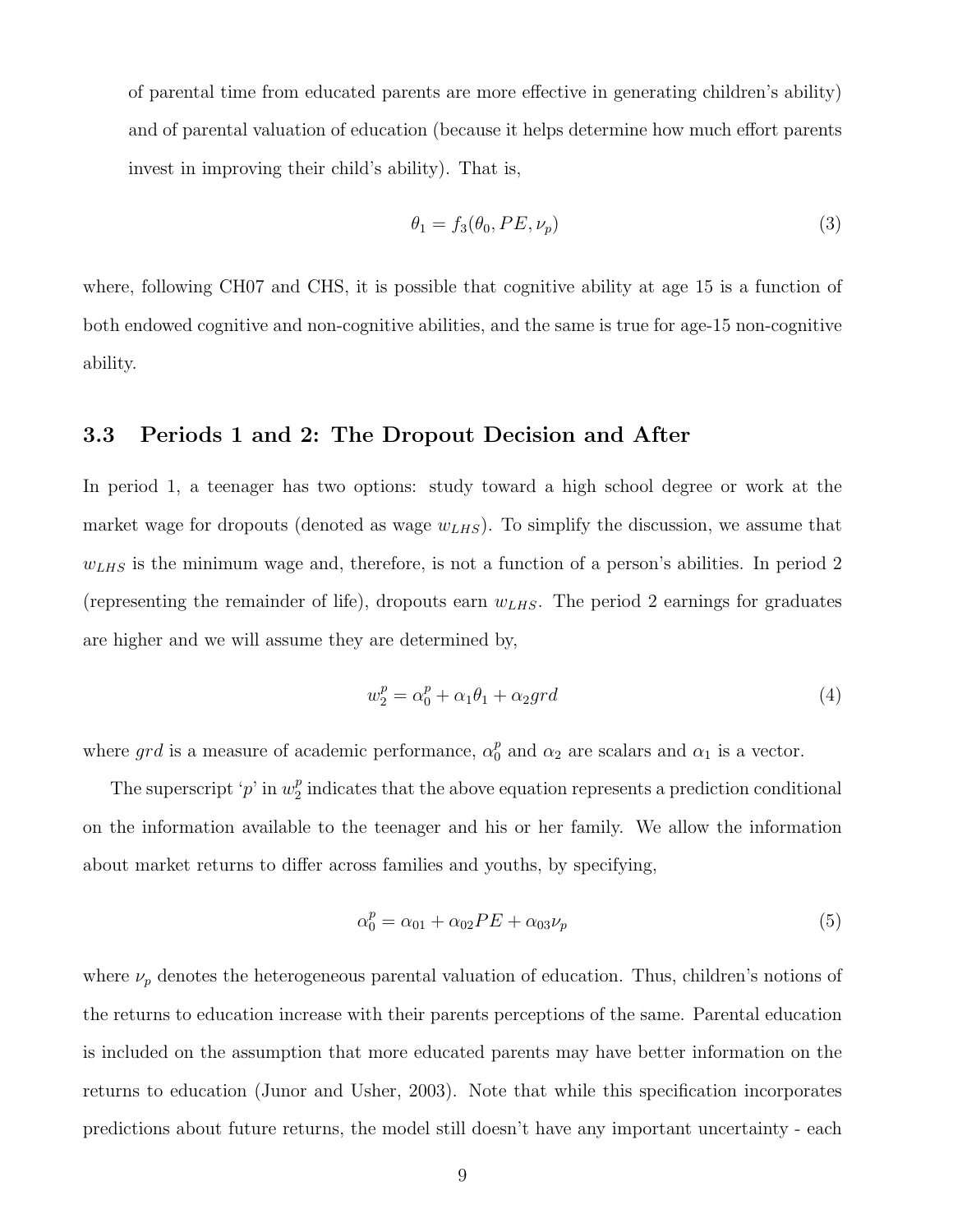family acts as if it knows the returns to education; it's just that what they claim to know differs across families.

The academic performance measure in equation (4) is determined by,

$$
grd = \psi_0 + \psi_1 e + \psi_2 PE + \psi_3 x_s + \psi_4 \theta_1 + \psi_5 \nu_p \tag{6}
$$

where, the  $\psi$ 's are parameters or vectors of parameters as required. Thus, academic performance is potentially determined by school inputs,  $x_s$ , the child's abilities, his or her effort level,  $e$ , and by parental inputs determined by  $PE$  and  $\nu_p$ . The combination of (4) and (6) implies that the return to effort in school comes in the form of higher earnings in period 2. We do not explicitly model the related choices and outcomes in period 2 but differences could arise, for example, if higher grades raised the probability of going to university, with its attendant higher earnings. Equation (4) can be seen as a linearization of such processes. This linearization is also consistent with a richer, less restrictive model of earnings.

#### 3.4 Utility

We assume linear utility of consumption  $U(c) = c$ , in order to focus on perceived pay-offs. Effectively, an agent chooses a consumption level  $c_t$  in each period  $t \in \{1,2\}$  by choosing whether or not to stay in school in period 1. Labour is inelastically supplied in each period. The labour endowment in the second period, n, reflects the expected length of working life after age 18. Labour income is consumed in full during each period and agents have no means of transferring wealth between the two periods, with the noticeable exception of completing education. We assume that student consumption in period 1 is based on transfers from their parents determined by a combination of parental permanent income,  $PI$ , and current family income  $FI$ . This allows transitory income shocks to have an impact on education decisions as one might expect in the presence of credit constraints (Coelli, 2011). Students cannot increase their period 1 consumption by working and optimally choose 'schooling effort' e, which has an impact on their future earnings. Effort affects utility negatively and, for convenience, we assume that it enters utility additively through a general function  $g(e) = -\left(\gamma e + \frac{1}{2}\right)$  $(\frac{1}{2}e^2)$ , with  $-\gamma > 0$  being a minimum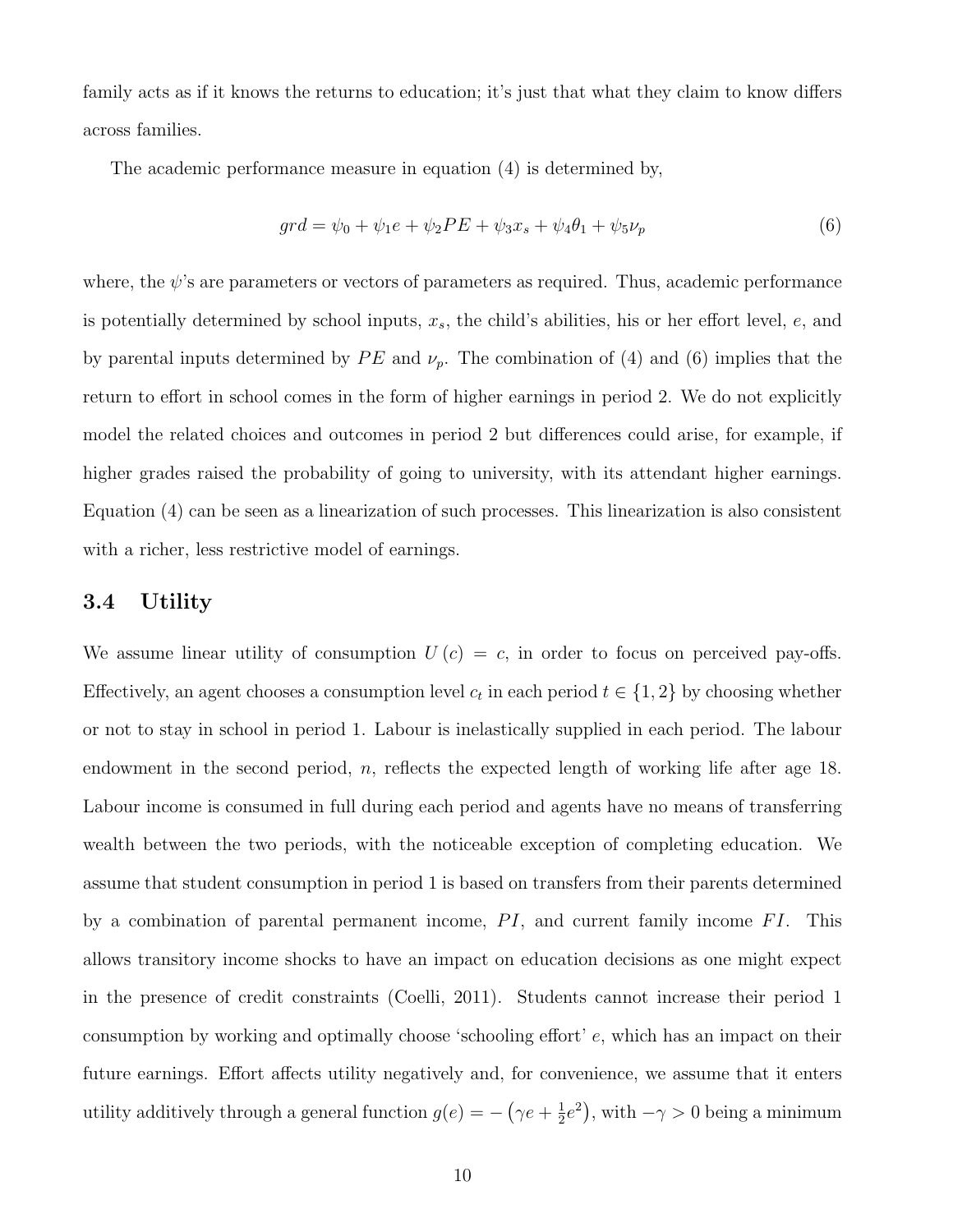level of effort. While not specifying their utilities directly, we assume that parents value their children's consumption and are willing to exert their own effort to induce education effort by the children. Because of this, we assume that the minimum effort level for the child is a positive function of  $\nu_p$ , implying that even myopic students may supply enough effort to graduate if their parents believe that returns to education are high.

#### 3.5 Empirical Specification for the Dropout Decision

The decision of whether to drop out of high school is determined by the difference between the lifetime utilities associated with dropping out and graduating, evaluated at the optimal effort level. Lifetime utility for an agent who does not drop out can be written as

$$
V_S = \max_e g(e) + f_S(PI, FI) + \beta n w_2^p \tag{7}
$$

where  $f_S(PI, FI)$  is a function of parental permanent income and current income denoting consumption by a youth while in school, and  $\beta$  is the discount factor. Given the objective functions and constraints, we can easily show that the optimal effort of a student is

$$
e^* = \beta n \psi_1 \alpha_2 - \gamma \tag{8}
$$

Optimal effort is a function of patience and expected working life of an agent, as well as of the importance of effort in determining schooling outcomes. It will also be affected by parental valuations of the returns to education and peer characteristics through their impacts on  $\gamma$ .

Lifetime utility for an agent who drops out of high school in period 1 is simply

$$
V_W = f_W \left(PI, FI\right) + \left(1 + \beta n\right) w_{LHS} \tag{9}
$$

where  $f_W(PI, FI)$  summarizes consumption transfers to a dropout youth in period 1.

When deciding whether to drop out  $(d = 1)$  or not  $(d = 0)$ , an agent examines the difference between  $V_S(e^*)$  and  $V_W$ , where  $V_S(e^*)$  is the value of staying in school while providing the optimal effort, e<sup>\*</sup>. Assuming that  $f_S(\cdot)$  and  $f_W(\cdot)$  are linear and that parental permanent income, PI,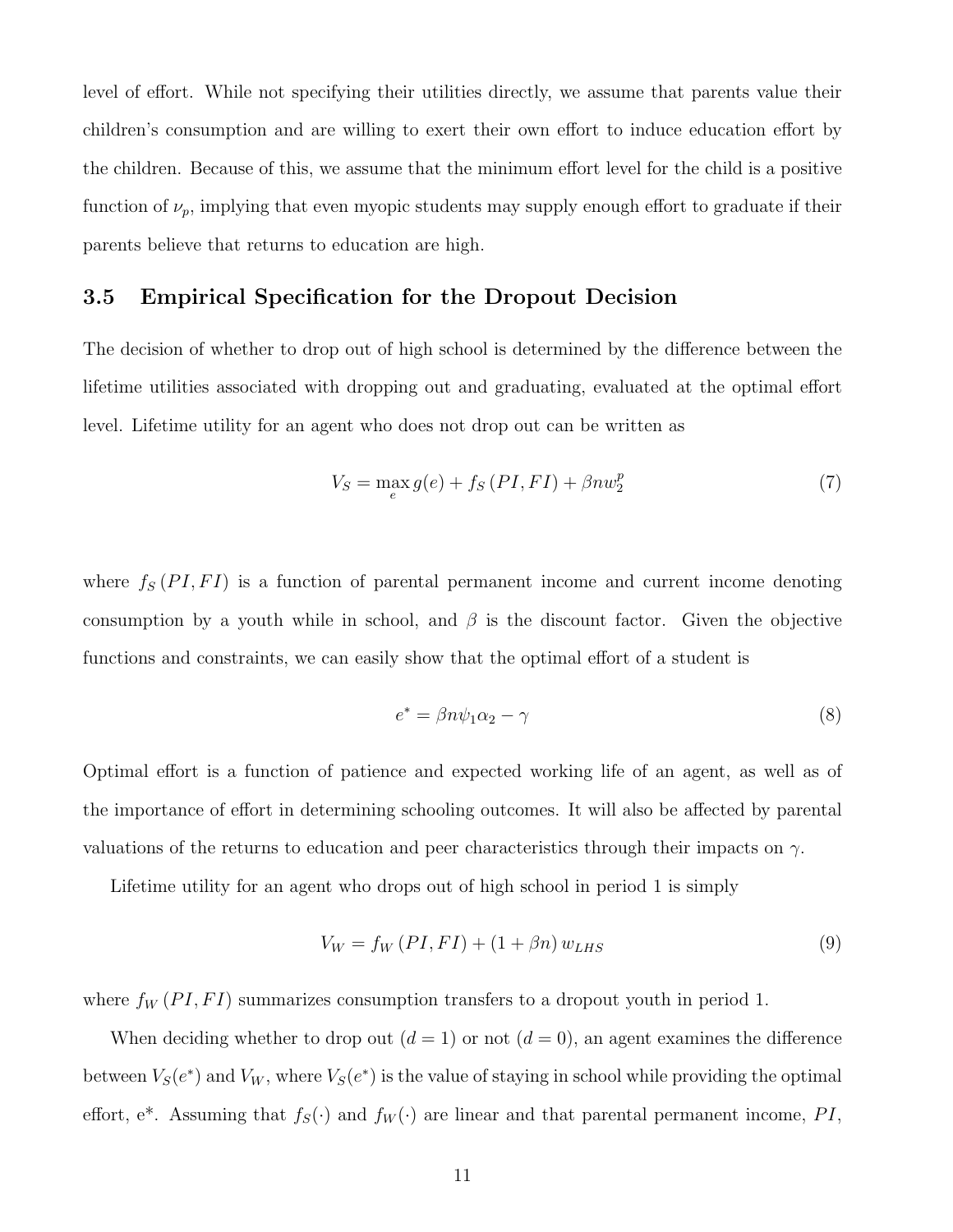can itself be approximated as a linear function of parental education, this difference is given by,

$$
I_D = \gamma_0 + \gamma_1 FI + \gamma_2 PE + \gamma_3 w_{LHS} + \gamma_4 x_s + \gamma_5 z + \lambda_{d\theta 1} \theta_{11} + \lambda_{d\theta 2} \theta_{12} + \lambda_{d\theta} \nu_p + u_0 \tag{10}
$$

where,  $\theta_{11}$  and  $\theta_{12}$  are two ability factors which we will loosely call "cognitive" and "noncognitive" ability, respectively, and  $u_0$  is an error term that incorporates an idiosyncratic component of current utility as well as any added randomness associated with the grade function and second period earnings for graduates. This index function completely determines dropping out, with d=1 if  $I_D > 0$ , and it is the basis of our estimation. Notice that because we have substituted in for optimal effort, variables such as hours of studying do not belong in the index.

Our main interest is in estimating  $\gamma_2$  and  $\lambda_{d\nu}$ : the impacts of parental education and parental valuation of education. We treat the dropout decision in the teenage years as conditional only on the actual values of  $\theta_{11}$  and  $\theta_{12}$ , not on the specific combination of innate ability and family inputs that generated those values. If we assume, in addition, that there are no further factors that are both relevant for education decisions and a function of  $\nu_p$  and PE, then the vector  $\theta_1$  is a sufficient statistic for all the education related decisions that were made before the teenage years. Under these assumptions, the estimated effects of parental education and  $\nu_p$  are interpreted as effects not already reflected in  $\theta_{11}$  and  $\theta_{12}$ , that is, as new and incremental effects on the dropout decision after age 15. In the data, we observe proxies for the  $\theta$ 's and  $\nu_p$  at the same time (age 15). Thus, we effectively identify the parental valuation effect by comparing children with the same ability values but differences in parental valuation of education. This means that we are using variation in parental valuation of education that is orthogonal to the child's abilities at the start of the teenage years. Given all this, we are able to interpret  $\nu_p$  effects as reflecting the direct impact of parental valuation of education (operating, perhaps, through channels such as inducing children to put in more effort) rather than 'insider information' about children's abilities. Such an interpretation requires the additional assumption that our parental valuation measures do not reflect predictions about future changes in children's abilities past what would be predicted based on their abilities at age 15. In general, these observations highlight that we are not estimating the total impact of parental education and  $\nu_p$  since both could have played a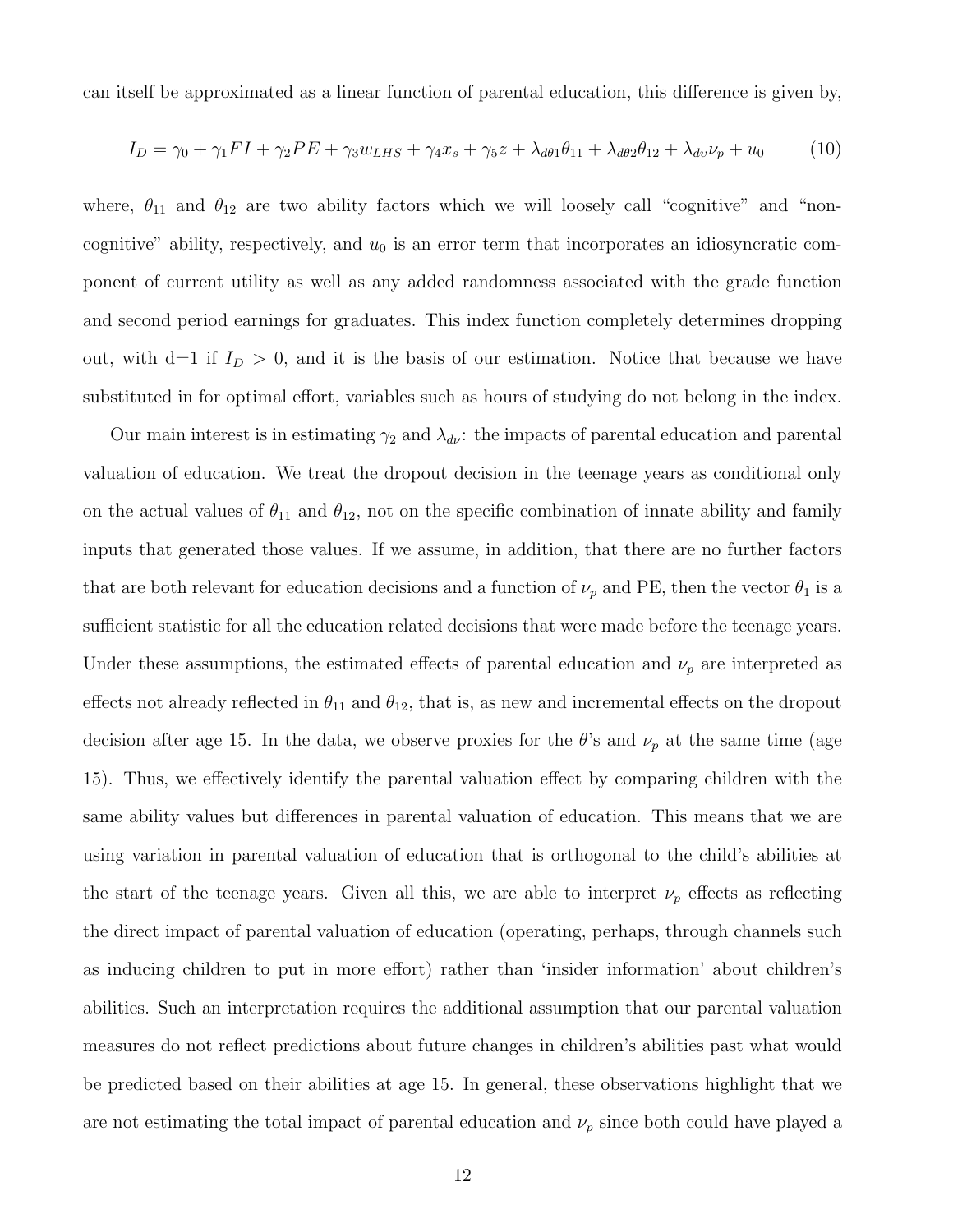role in the production of the age 15 abilities.

Estimation of (10) is complicated by the fact that we do not directly observe  $\theta_{11}$ ,  $\theta_{12}$  or  $\nu_p$ . In the next section, we present empirical approaches to address this problem, using the model to interpret what we obtain from each approach.

### 4 Empirical Strategies

The discussion in the previous section suggests that estimation of (10) without accounting for the  $\theta$  and  $\nu_p$  factors will imply biased estimates of  $\gamma_2$  because of the predicted correlation of parental education with those factors. One possible solution to this problem is to introduce a proxy for each of the unobserved factors. To understand the issues with this approach, consider a simplified example where dropping out depends only on one ability factor that is related to a test score. Our data includes results for students taking the PISA tests at age 15 (described in the data section). Assume that the test score is generated according to,

$$
PISA = \delta_{10} + \lambda_{T\theta 1}\theta_{11} + u_1 \tag{11}
$$

where,  $PISA$  is the PISA test score. In this equation, and the other measurement equations that follow, the  $\delta$ 's and  $\lambda$ 's are either parameters or vectors of parameters, as required, and the u's are error terms which are assumed to be independent of covariates, the factors and the error terms in all other equations. Equation (19) says that the test score is a reflection of the true value of ability at age 15, observed with error.<sup>2</sup> We loosely denote  $\theta_{11}$  as "cognitive" ability since it features in a cognitive test score equation but describe its actual content in more detail below.

Consider estimating a regression specification for dropping-out that includes PISA as a proxy for  $\theta_{11}$ . To derive such a specification, we can solve (19) for  $\theta_{11}$  and substitute the result into (10). The resulting specification will include PISA as a covariate but  $u_1$ , the error term determining PISA, will also appear in the error term of the new specification. Thus, estimates will be inconsistent. In particular, the coefficient on  $PE$  will reflect ability effects because the part of

<sup>&</sup>lt;sup>2</sup>This variable and all other measurement variables related to the factors occur as categorical variables in our data so these equations should be interpreted as index functions underlying actual realizations of the measurement variables.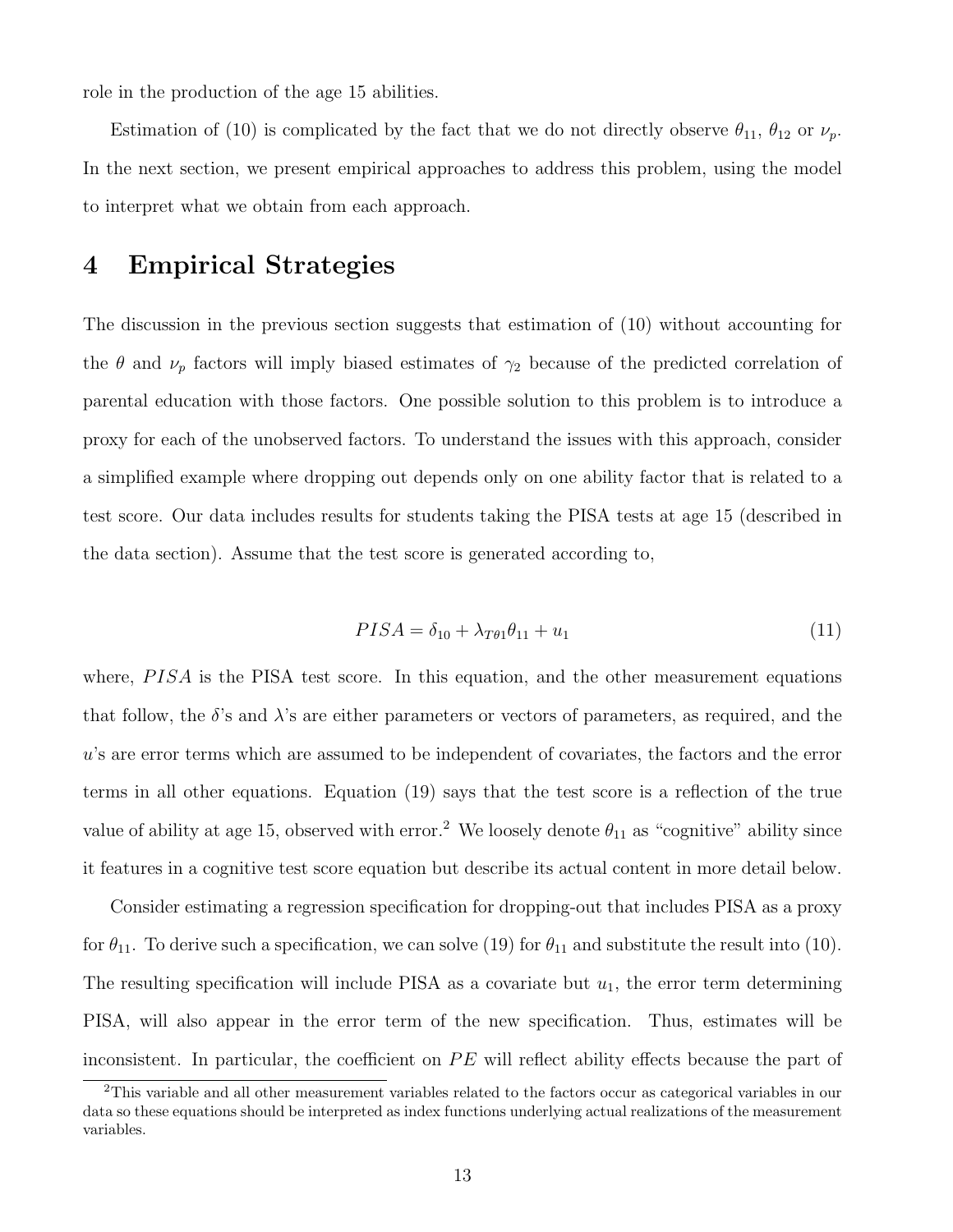ability not fully captured in the test score is correlated with  $PE$ . We could address this problem, and obtain consistent estimates if we had a second proxy for  $\theta_{11}$  and used it as an instrument for PISA in the drop-out equation (Chamberlain, 1977). This is a reflection of the key point made by CHH that we can obtain consistent estimates if we have at least two proxies related to each factor. In our simple single factor example, one can show that the CHH systems estimator and the IV estimator using one proxy as an instrument for the other are equivalent. The CHH systems estimator goes further in allowing consistent estimates in the presence of multiple unobserved factors and, since that is our situation, we employ their estimator to obtain the main results in this paper. We also present some initial results using the simple proxy estimator. We view the latter as essentially a reduced form way to characterize the main patterns in the data, allowing the reader more direct insight into the variation we are using than is easily obtainable from the systems estimator.

Like many panel datasets, the YITS includes a large set of background variables, with the number expanded by the fact that parents and children are asked separate sets of questions. CHH propose using extensive sets of variables such as these to construct a system of measurement equations in the spirit of factor analysis to identify and control for the effects of latent factors. As just stated, we require at least two such measurement equations related to each factor, along with the main estimating equation, (10). This system is estimated jointly, imposing identifying covariance restrictions which we discuss below.

For the case of the "cognitive" ability factor, the first measurement equation we use is the one for the PISA score, (19). Another measurement of cognitive skills in the YITS is provided by students' grades reported at age 15. An expression for this can be obtained by substituting the solution for optimal effort into equation  $(6)$ , yielding,<sup>3</sup>

$$
grd = \delta_{20} + \delta_{21}PE + \delta_{22}x_s + \delta_{23}z + \lambda_{g\theta 1}\theta_{11} + \lambda_{g\theta 2}\theta_{12} + \lambda_{g\upsilon}\nu_p + u_2
$$
 (12)

Specifying PISA as being related only to  $\theta_{11}$  is a key identifying assumption. Several papers

<sup>&</sup>lt;sup>3</sup>One might be concerned that this measure, and others, might be partially capturing school specific effects. In the robustness section we examine the role of observable school characteristics in our reduced form estimates and discuss the potential importance of observed and unobserved school effects.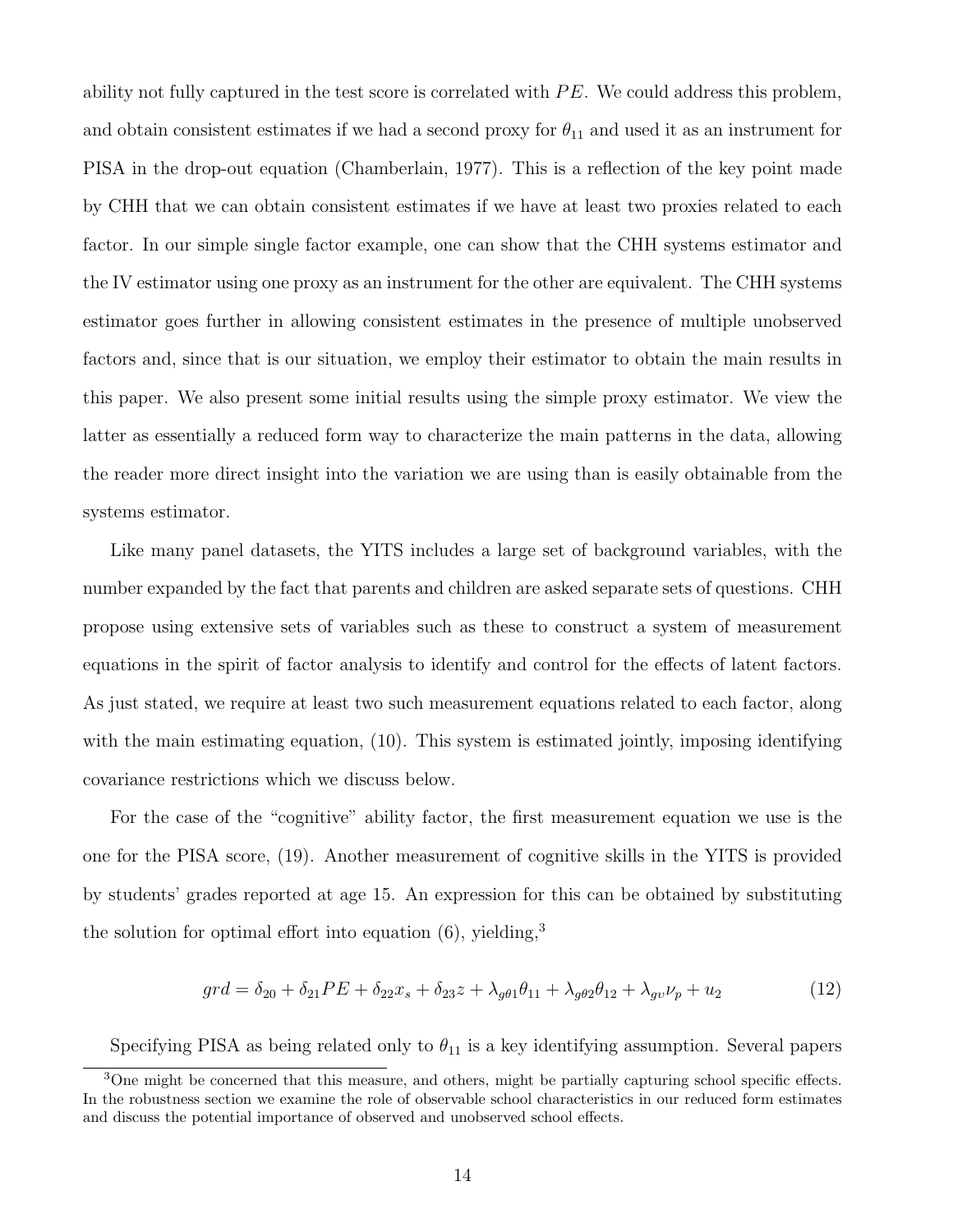have shown that even results on low-stakes tests such as the PISA are related to individual traits such as a desire to please as well as cognitive ability. Because of this, we interpret  $\theta_{11}$ as a combined factor that reflects all abilities that students employ in cognitive tasks, even if they wouldn't normally be called pure cognitive ability. Our second factor,  $\theta_{12}$  will then capture other non-cognitive traits that are, because of the way they are introduced into the estimator, orthogonal to  $\theta_{11}$ . Essentially, we are not concerned with cleanly delineating cognitive and noncognitive abilities but, rather, are interested in capturing a combination of them as completely as possible so that we can hold them constant while isolating the effects of parental valuation of education. In this regard, it is important that equation (19) also embodies an assumption that parental valuations  $(\nu_p)$  do not affect the PISA score. We make this assumption because, as a test that does not affect school outcomes, it is not of direct concern to parents. In contrast, grades are potentially influenced by personal traits not related to cognitive tasks and parental valuations because, for example, teachers may reward non-cognitive skills or high valuation parents may help children with their home work. Equation  $(12)$  allows for those effects.

To provide supporting evidence for the latter assumption - that grades are a function of parental valuations but PISA scores are not - we estimate versions of (19) and (12) using observable proxies in place of unobservable factors. The results from these regressions are reported in Appendix Table A1. We use PISA reading scores to proxy for cognitive ability. To proxy for parental valuations of education we use a measure of parental aspirations based on a variable built from parents' responses to a question about the level of education they hope their child will achieve (more details on this variable are provided below). In addition to the PISA reading scores, we also have – and use – PISA math scores for half of the students and PISA science scores for the other half. We first regress PISA math scores on reading scores, parents' aspirations for their children's education, and controls for family characteristics and non-cognitive skills. If cognitive related skills can be summarized by a single index then parental aspirations should have no impact on PISA math scores after controlling for the reading scores. That is, in fact, what we find. Children whose parents hope they will attend university score only 2 points higher on the PISA math test when compared to similar children whose parents have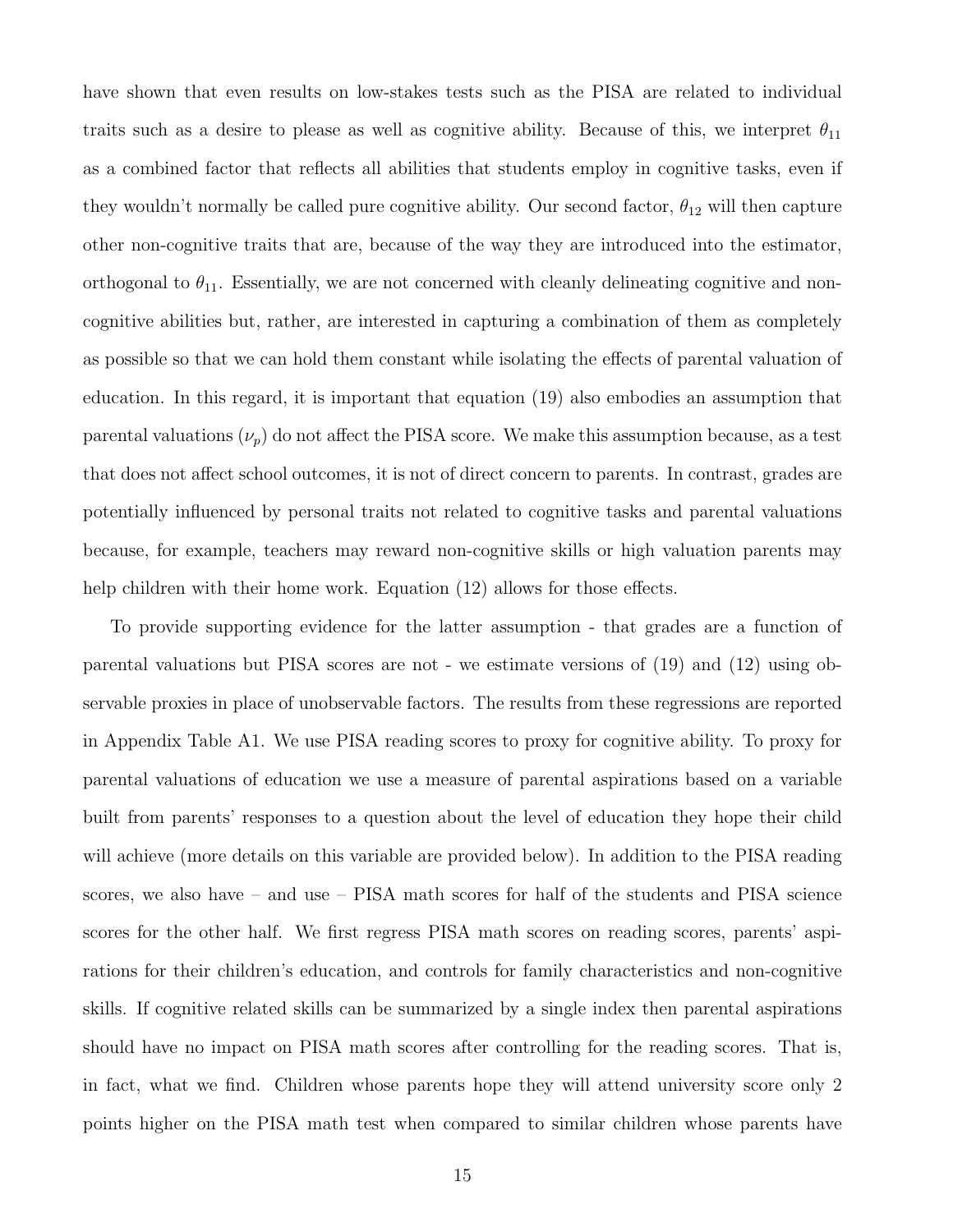lower educational aspirations and this effect is not significantly different from zero at any conventional significance level. To put these results into context, the mean math score is 545 and the standard deviation is 80 points. For comparison, we also regressed the students' grade-10 math grades on the same set of covariates. In this regression, parental aspirations do have a statistically significant effect (at the 1% significance level): on average, math grades are 4.24 points higher (which is roughly one third of a standard deviation) for children whose parents have university aspirations for them. We get very similar results when we repeat this exercise using PISA science tests and science grades. We view this evidence as providing substantive support for a specification in which PISA scores depend only on ability while school grades have more multi-faceted influences.

Choosing measurements for the second, "non-cognitive", element in the ability vector is complicated by the fact that non-cognitive abilities are heterogeneous and difficult to reduce to one factor. Borghans et al. (2008) argue for classifying these abilities into the Big Five factor scheme favored by some psychologists. However, they also present evidence that among the Big Five factors 'conscientiousness' is strongly related to education outcomes while several of the others are not. Rather than try to extract a factor from a set of disparate questions, we restrict ourselves to questions related to conscientiousness. Conscientiousness is associated with being achievement oriented, self-disciplined and confident. As a primary proxy for this, we use a question asking students how often the statement, "I do as little work as possible. I just want to get by" is true for them. We code a variable equaling 1 if they answer 'Never' and assume this is determined by an underlying index function,

$$
getby = \delta_{30} + \delta_{31}PE + \lambda_{c\theta 2}\theta_{12} + \lambda_{cv}\nu_p + u_3
$$
\n(13)

Whether a child provides only the minimum effort depends on their level of conscientiousness  $(\theta_{12})$  but also on parental valuation of education since parents who value education highly may pressure children to do more than the bare minimum. Following CH08 and CHS, we assume that the current value of this measurement variable reflects only non-cognitive ability,  $\theta_{12}$ , though cognitive abilities may have been an input into the production of  $\theta_{12}$  itself in the past.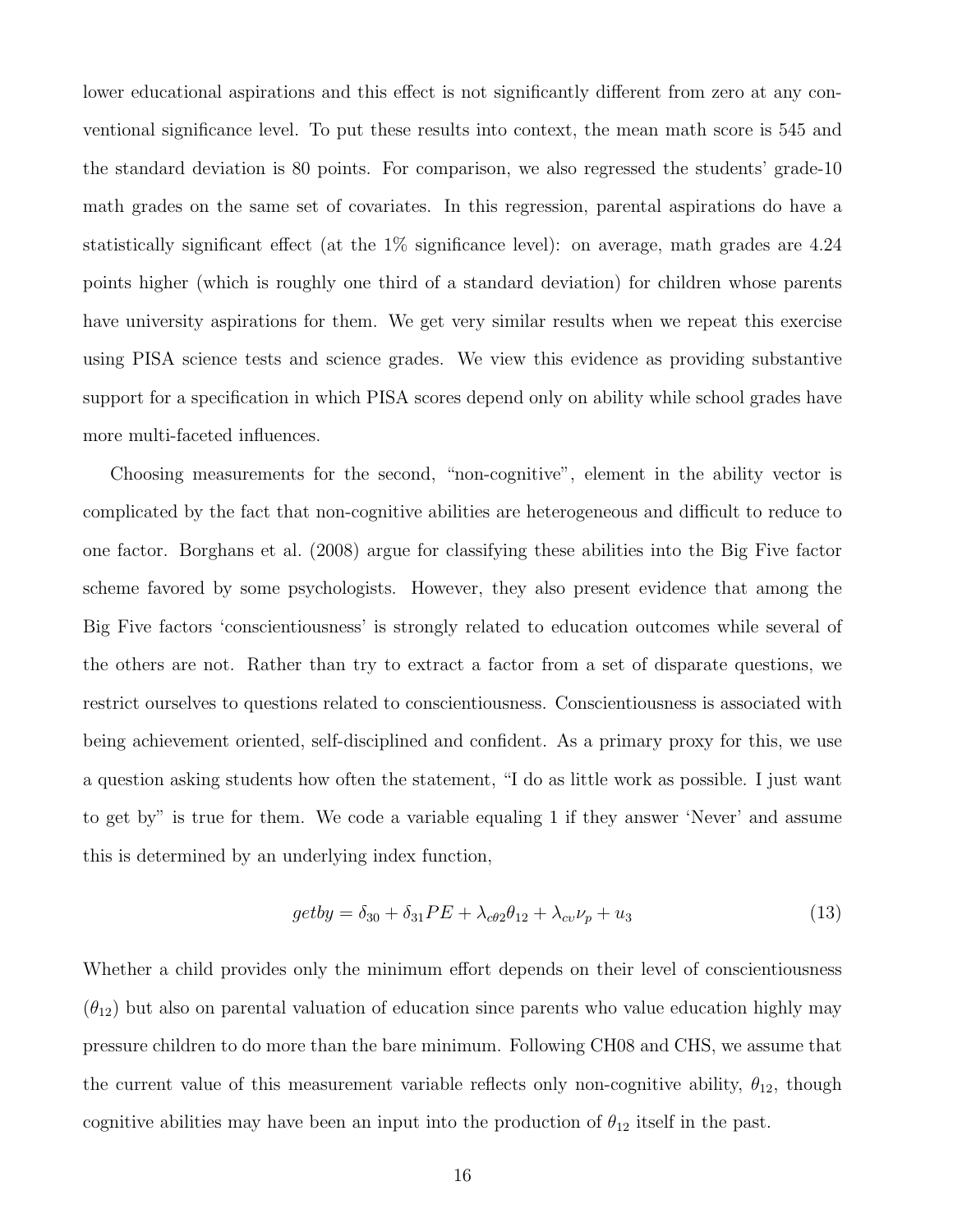Our second measure of non-cognitive ability is based on a question asking the student whether he completes his assignments. This is related to the organization and goal-oriented dimensions of conscientiousness. We specify the index function determining this variable as,

$$
hmwork = \delta_{40} + \delta_{41}PE + \lambda_{h\theta 2}\theta_{12} + \lambda_{hv}\nu_p + u_4
$$
\n(14)

where we have again assumed parents have an effect on achieving education related outcomes, such as handing in homework.

As a measure for  $\nu_p$ , we use the parental aspirations variable we introduced earlier. We will call that variable parasp and assume it is determined according to,

$$
parasp = \delta_{50} + \delta_{51}PE + \lambda_{p\theta 1}\theta_{11} + \lambda_{p\theta 2}\theta_{12} + \lambda_{pv}\nu_p + u_5
$$
 (15)

The aspirations that parents' hold for their children's education are clearly a function of the child's ability, which is reflected in (15). It is worth emphasizing that  $\nu_p$  is by construction orthogonal to both components of  $\theta_1$ . This presupposes that parents' valuation of education is separable from their child's ability. One might think of  $\nu_p$  as the answer a parent would give to the aspiration question before their child was born. Put another way, if parents had 'insider information' about their children's abilities, that knowledge would not be reflected in  $\nu_p$  (unless there were other unobserved skills that are orthogonal to  $\theta_{11}$  and  $\theta_{21}$ ). In the results section we present direct evidence that estimates of  $\nu_p$  are uncorrelated with other observed measures of skills not included in our model, specifically math and science test scores.

The second measure of parental valuations is an equation corresponding to parents' answers to a question about whether they have saved for their child's future education. We use this as a dummy variable, the value of which is determined by an underlying index function,

$$
saved = \delta_{60} + \delta_{61}PE + \delta_{62}FI + \lambda_{s\theta 1}\theta_{11} + \lambda_{s\theta 2}\theta_{12} + \lambda_{s\nu}\nu_p + u_6
$$
 (16)

Thus, holding family income constant, parents who value education more highly will likely save for their children's education. As with the *parasp* variable, savings behavior may partly reflect parents' information about child's ability.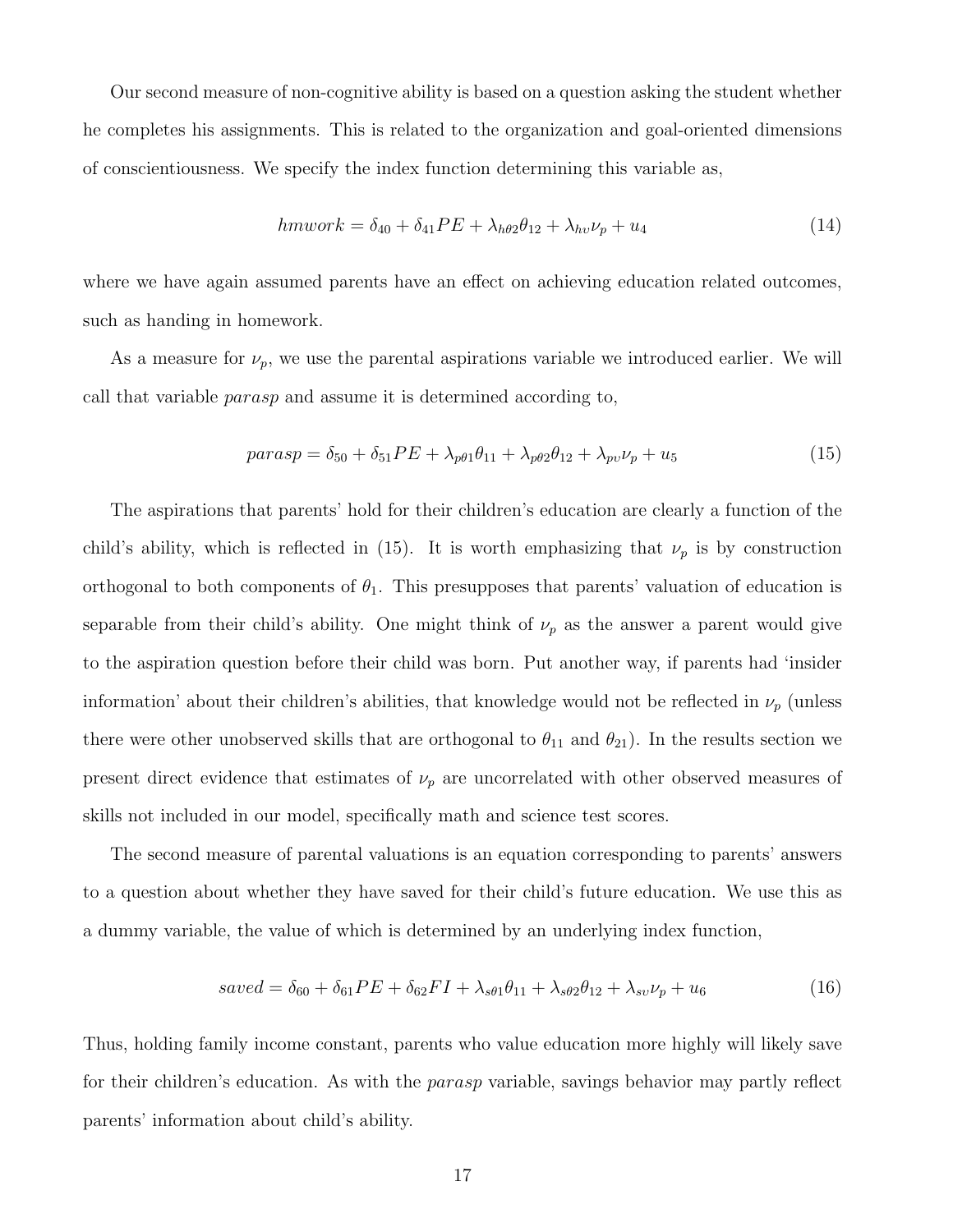Together, equations (10) through (16) constitute a system in which the dropout process is specified jointly with measurement equations that help identify the role of abilities and the parental valuation factor. CHH discuss the conditions under which one can obtain identification for all the factor loadings on  $\theta_{11}$ ,  $\theta_{12}$  and  $\nu_p$  in these equations as well as the parameters which define the distributions for  $\theta_{11}$ ,  $\theta_{12}$  and  $\nu_p$ . In particular, in our system we obtain identification if one of the measurement equations includes only one of the factors. This condition is satisfied by the PISA equation, which includes only the  $\theta_{11}$  factor - an assumption we explained, and indirectly tested, earlier. We also need to normalize one of the loadings for each factor to one. We set  $\lambda_{T\theta1}$  (the loading on  $\theta_{11}$  in the PISA equation),  $\lambda_{sv}$  (the loading on  $\nu_p$  in the saved equation) and  $\lambda_{c\theta 2}$  (the loading on  $\theta_{12}$  in the hmwork equation) to one.

Identification of the factor model also requires that the errors and factors are orthogonal to the observable characteristics determining dropping out and the measurements.<sup>4</sup> As our model makes explicit, we expect that parental ability and education are inputs in the development of children's ability. Moreover, as the results in Abbott et al. (2013) and CHS suggest, the relationship between parental and child ability is non-linear. In our model, if the factor equations  $(1)$ –(3) are linear then the shape of the factor distribution is the same for all values of PE and we can write the likelihood with an estimated factor distribution not conditional on PE, which would be the standard version of this type of estimator. However, if, for example,  $\theta_1$  is a nonlinear function of PE, but we implement the more standard version of the estimator, then the effect of PE in determining the shape of the  $\theta$  distribution could be reflected in the coefficient on PE in the dropout and measurement equations.

To address this issue, we specify and implement an 'extended' factor estimator in which the points of support for the factor distributions are the same for every observation but the probabilities associated with those points are allowed to differ by parental education. If the factors and errors are orthogonal to the observed covariates conditional on parents' education, then the

<sup>4</sup>As CHH discuss, identification of the coefficients on the observed variables is given when they are orthogonal to the factors and errors. When that is the case, we can discuss identification of the factor loadings and variances in terms of the dependent variables net of the effects of the right hand side variables - i.e., the broadly defined errors in all the equations.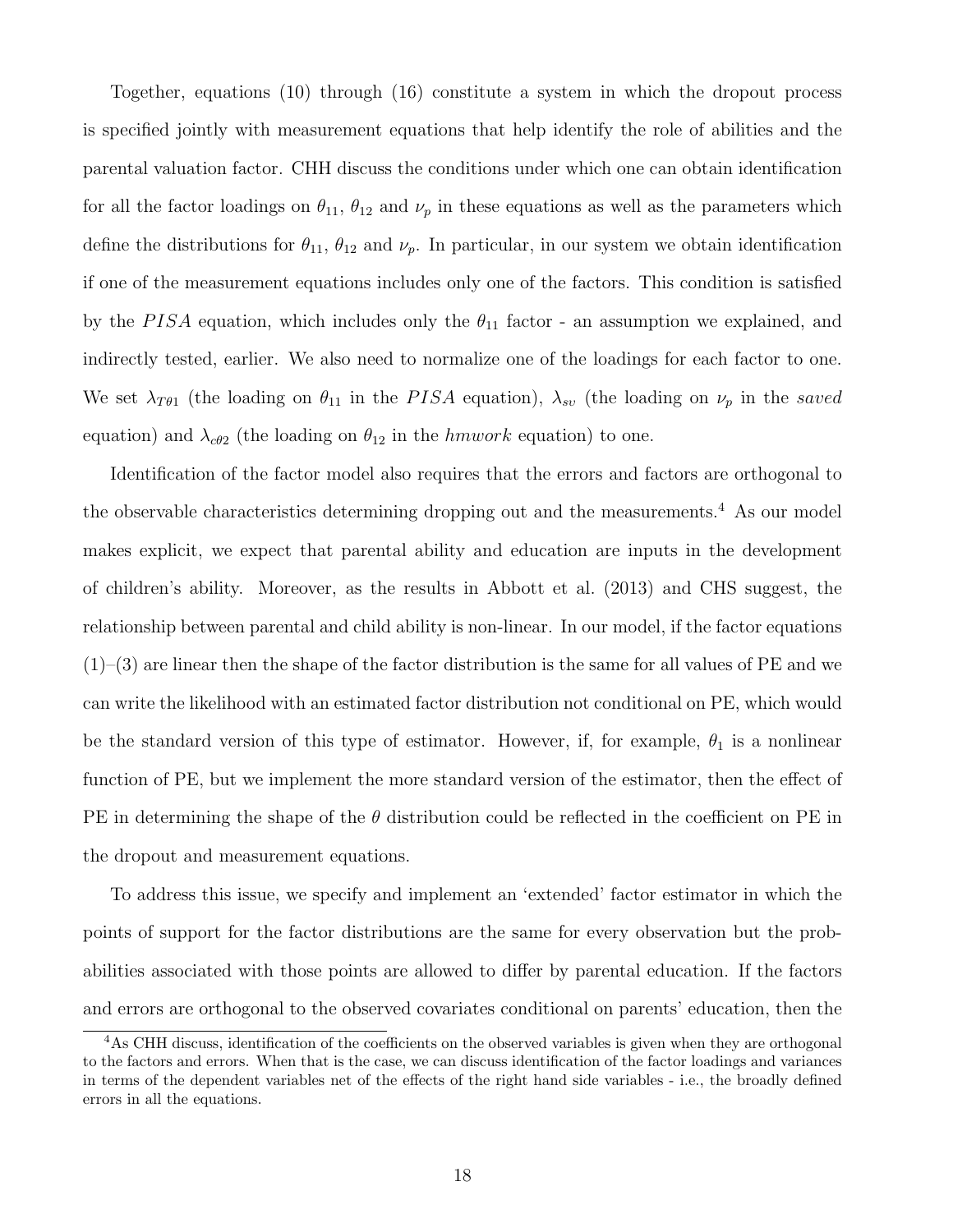identification proofs that are outlined in CHH will hold. To understand the intuition behind this extension, consider a model in which we fully condition on parents' education. Running the factor model separately for each parental education category amounts to the standard factor model described in CHH. To reflect this intuition, we include parental education in all of our measurement equations. In our model, we restrict the coefficients on observed covariates, as well as the factor loads and locations, to be the same for each parental education category so that it is possible to assess the direct effects of parents' education. For comparison with the extended model, we report results from a standard factor model where the factor distributions are constrained to be the same for all levels of parental education.

We have 17 parameters related to the factor distributions to identify (counting the factor loadings that have not been normalized plus the variances of the factors). We have 19 unique covariances which are allowed to be non-zero in the structure among the errors of the dropout equation and the 6 measurement equations. Thus, the order condition for identification is met. The rank condition corresponds to whether the specific pattern of entry of factors in the various equations allows us to recover all 17 parameters. This is indeed the case. The different probability weights are identified by the extent to which the distributions of our factor-related measures do something other than simply shift proportionally when parental education changes.

We estimate the parameters using maximum likelihood, specifying the factors as having discrete distributions. Conditional on specific values for the factors, an individual's contribution to the likelihood function is just the product of normal CDF evaluations (since all the dependent variables are actually discrete). This product is calculated for each possible combination of values for the factors, then these factor-conditional products are each multiplied by the associated probability of observing that set of factor values and then summed. Details are discussed in Appendix B. The factors provide a flexible way to link the various equations, representing the joint distribution as a flexible mixture of normals. Maximizing the likelihood function provides estimates of the  $\gamma$  and  $\delta$  vectors as well as the factor loadings  $(\lambda's)$ , and the locations of the points of support and the associated probabilities for the factor distributions. It also provides consistent estimates of  $\gamma_2$ , the direct effect of parents' education. Allowing the distributions of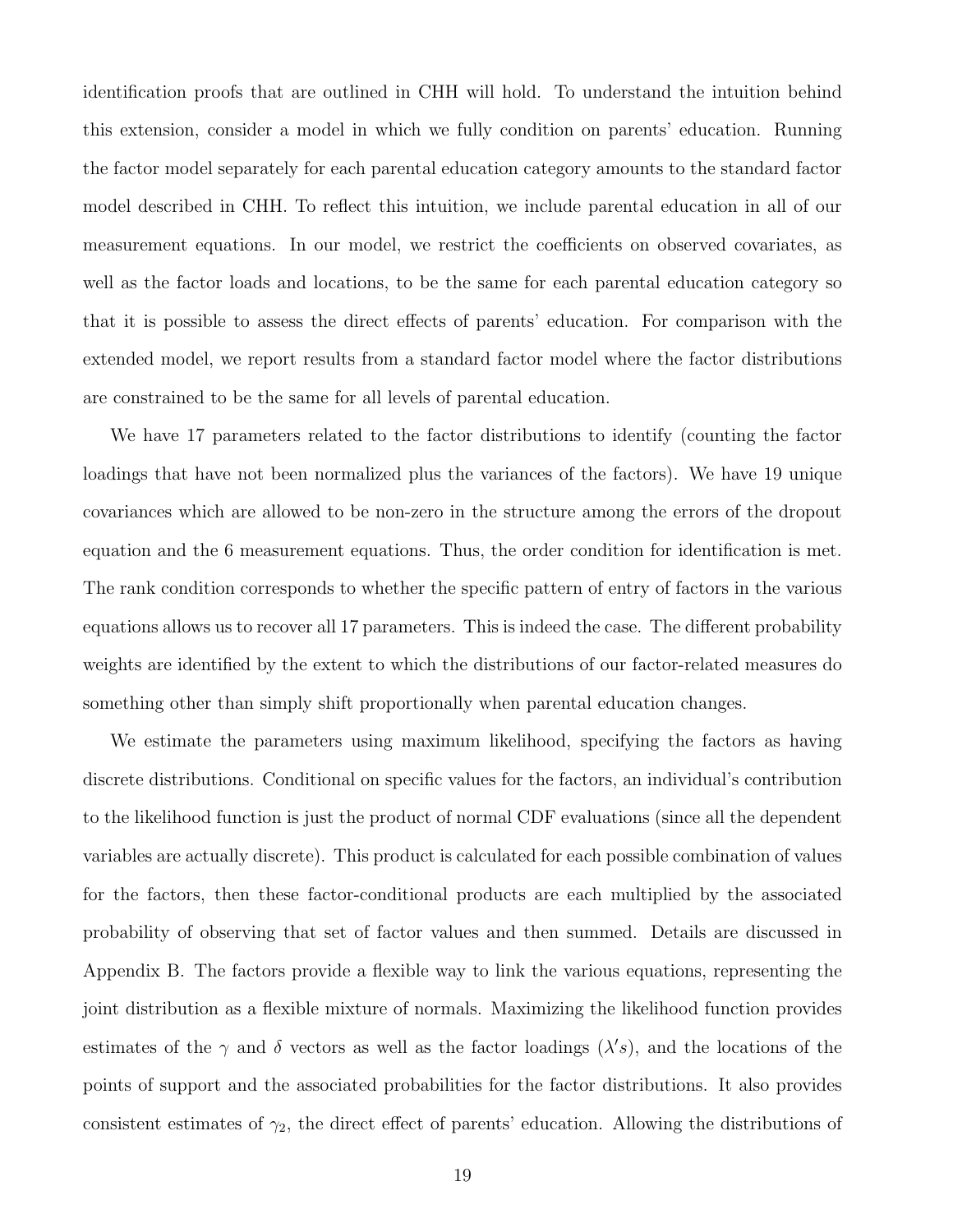the factors to depend on parental education introduces an additional channel for socioeconomic status to affect dropping out: two students with the same abilities and parental valuation might have similar probabilities of dropping out even if their parents have very different education levels. Notice, however, that their 'ex-ante' probabilities of having those factor values could be very different.

### 5 Data

As stated earlier, we use data from the Youth in Transition (YITS) survey. We focus on boys because the fraction of girls who drop out of high school in these data is very low. Reduced form results for girls are reported in an unpublished appendix. The original sample of 29,687 students was drawn from a two-stage sampling frame. Schools were sampled first. In the second stage, students were sampled within the 1,187 schools. Approximately, 13 percent of the sample is lost due to non-response to the parental survey. The overall response rate to the third cycle was 66 per cent. Some cases were also lost due to missing data or invalid responses to questions. The final sample is 7,755 boys. In all reported results, we use weights provided by Statistics Canada that account for over-sampling, non-response to the parental survey, and longitudinal attrition.

We identify individuals as high school dropouts if, according to their self-report, they had not completed the requirements for a high school diploma and were not in school at the time of the Cycle 3 survey.<sup>5</sup> The third wave of the YITS data was conducted between February and June 2004, when respondents were all age 19. In most provinces, this corresponds to the spring of the year following their normal graduation year.<sup>6</sup>

The unconditional dropout rates at age 19 using our dropout definition are .055 for boys

<sup>5</sup>Our dropout definition differs from the one used by some other authors (e.g. Eckstein and Wolpin, 1999) who include current students who have not graduated as dropouts. We view counting these on-going students as dropouts as a potential mis-labeling that could cause us to miss relationships such as parents pushing their children to complete their schooling in "whatever time it takes." We re-estimated our model using Eckstein and Wolpin's definition and found similar results to those presented here with the main exception that the importance of parental valuation of education is somewhat reduced, though still economically substantial and statistically significant.

<sup>&</sup>lt;sup>6</sup>Some students in Quebec and, depending on their birth month, some students in Ontario may not have completed high school at the time of third survey. Our results are similar if we exclude Ontario and Quebec from the sample.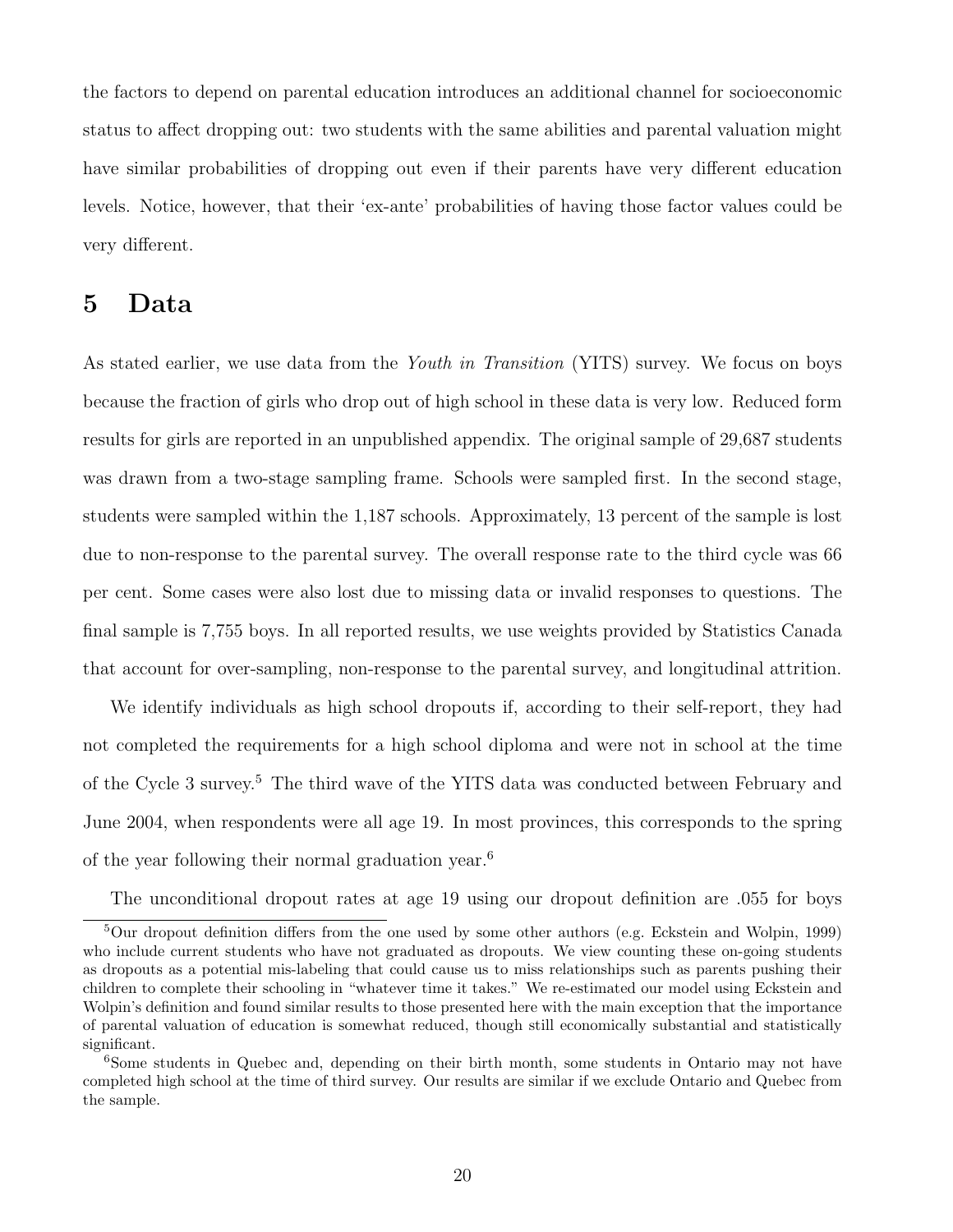and .036 for girls. These compare with numbers from the OECD showing that 11 per cent of 20 to 24 year old Canadians (both genders combined) have not completed high school and are not currently in school (de Broucker P., 2005). Our rates are lower than the OECD numbers partly because some students who have not yet graduated at age 19 and are still in school will ultimately drop out, causing the dropout rate to be higher in the 20 to 24 year old age window in the OECD data. Belley et al. (2008) also use YITS data and find that at the fourth (age 21) wave, the dropout rate for both genders combined is .07. We focus on dropping out at age 19 because we believe it provides a clearer picture of the role of family supports on the dropout decision and because it reduces the amount of sample attrition we face. Lower dropout rates in the YITS could also relate to dropouts being more likely to attrite from the sample. Sample weights used in all of our calculations are supposed to account for this but may not do so completely.<sup>7</sup> Finally, to place Canada's experience in context, Belley et al.  $(2008)$  use the NLSY to show that with a comparable definition of dropping out at age 21, the US dropout rate is .17, that is .1 higher than for Canada.

We describe our other variables as they arise in our estimation. A table of sample means is provided in Appendix A.

### 6 Results

We begin by quantifying the observed socioeconomic gradient in the data, before accounting for any unobserved heterogeneity. In all specifications we include (but do not report) province

<sup>7</sup>Student attrition between cycles 1 and 2 and between cycles 2 and 3 implies that we have roughly 70% of the original sample with usable information by the third cycle. This is not an inordinately high attrition rate by the standards of most panel data. The weights provided to address this issue are the result of an estimated attrition process. Thus, the variables used in constructing the weights can potentially play the role of exclusion restrictions. If there are variables used in constructing the weights that are not used in the final estimation then those variables effectively become instruments for addressing selection. The information we have obtained from Statistics Canada suggests that the variables used in constructing those weights are all variables that are either included in our final specifications or are strongly related to included variables. One exception to this is a variable based on a question to the parents about whether they were willing to have their data shared with another government department (HRSDC). We tried, unsuccessfully, to get access to this variable to allow us to model attrition explicitly ourselves. Instead, we tried implementing an estimator including an explicit attrition process and using as an exclusion restriction a variable equalling the proportion of times a respondent did not answer a question asked of everyone. This variable did not perform well in determining attrition and we were forced to rely on the provided weights.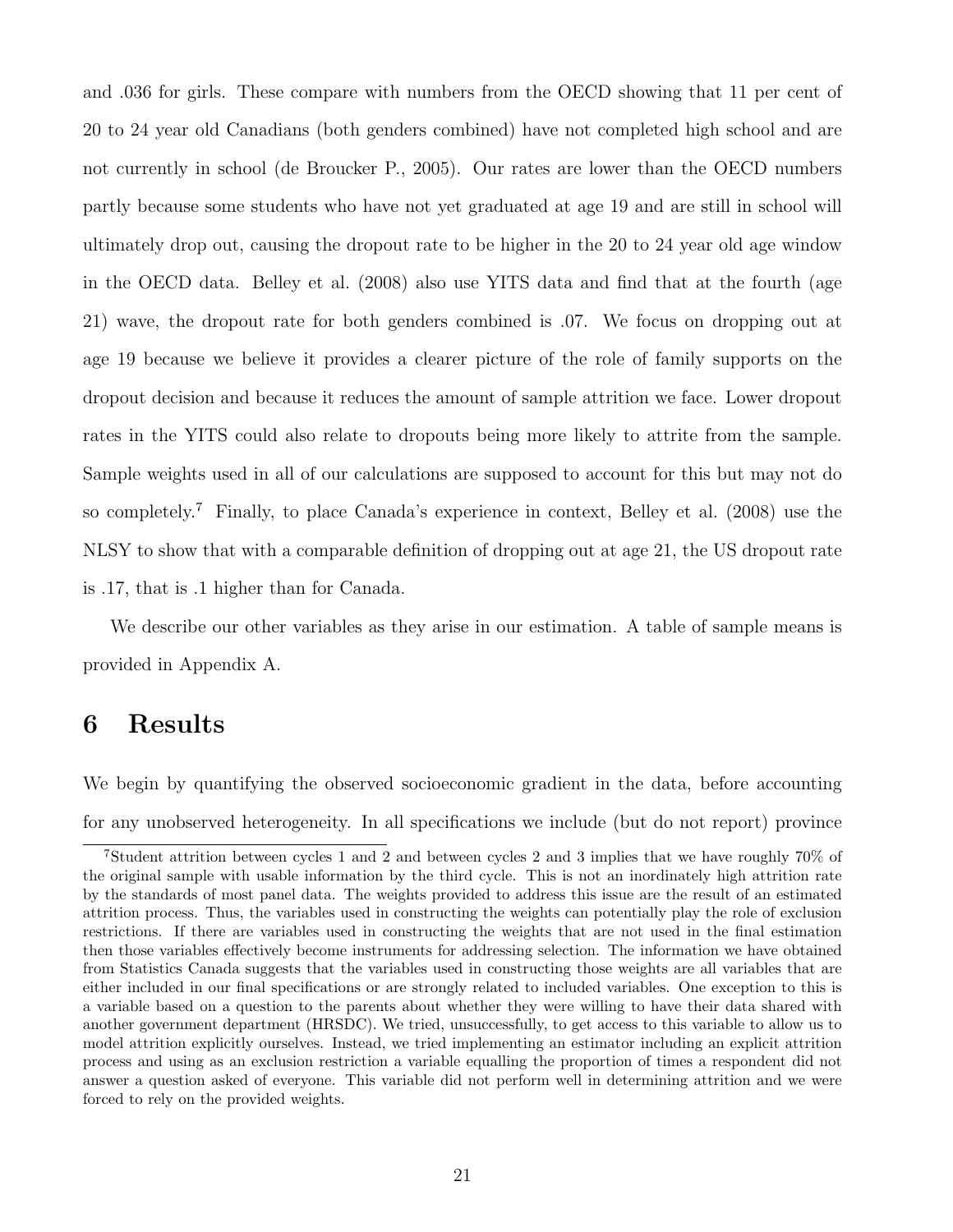indicators. All standard errors are clustered at the high school level because of the nature of the sampling scheme. We measure the socioeconomic gradient by estimating a probit model including a series of variables capturing socio-economic status of the child's family. Key among these variables are parental education and income. Income is defined as total before-tax family income including transfers, expressed in thousands of dollars, and put into adult-equivalent form by dividing by the square root of the number of people in the family. Parental education is captured with a set of six categorical variables corresponding to the highest level of education achieved by both parents: 1) both parents are high school dropouts; 2) one parent is a high school graduate and the other is a dropout; 3) both parents are high school graduates; 4) both parents have a post-secondary education below the BA level or one has post-secondary education below the BA level and the other has a lower level of education; 5) one parent has a BA and the other has some lower level of education; and 6) both parents have at least a BA. Lone parent families are assigned to categories 1, 3, 4 or 6, depending on the parent's education. The sample means in Table A1 indicate that approximately 10 percent of the sample falls in each of categories 1 and 6. We also include variables capturing family structure, with indicators corresponding to lone parent families, two parent families in which both biological parents are present, and "other" two parent families which correspond, essentially, to step-parent families, and other family types (the omitted category is a two biological parent family). Lone parent families may face a 'poverty of time' and other stresses that affect school completion. We include a dummy variable for whether the person lives in a rural (as opposed to urban) location and a variable corresponding to the number of times the family has moved in the child's lifetime up to age 15. We would expect more moves to correspond to a weakening of social connections that may be important in school completion. Finally, we also include variables corresponding to whether the child is an immigrant and whether the youth is of aboriginal descent.<sup>8</sup>

<sup>8</sup>These variables are included because of evidence that recent immigrants are facing substantial barriers to integrating into the economy and society at large. The aboriginal descent variable is suggested by high rates of poverty in this community. In specifications not shown, we included indicators for whether the child is second generation (i.e., born in Canada with at least one parent who is an immigrant) and the language spoken at home is an official language. Because these variables were never significant or economically substantial in a variety of specifications we dropped them from the analysis.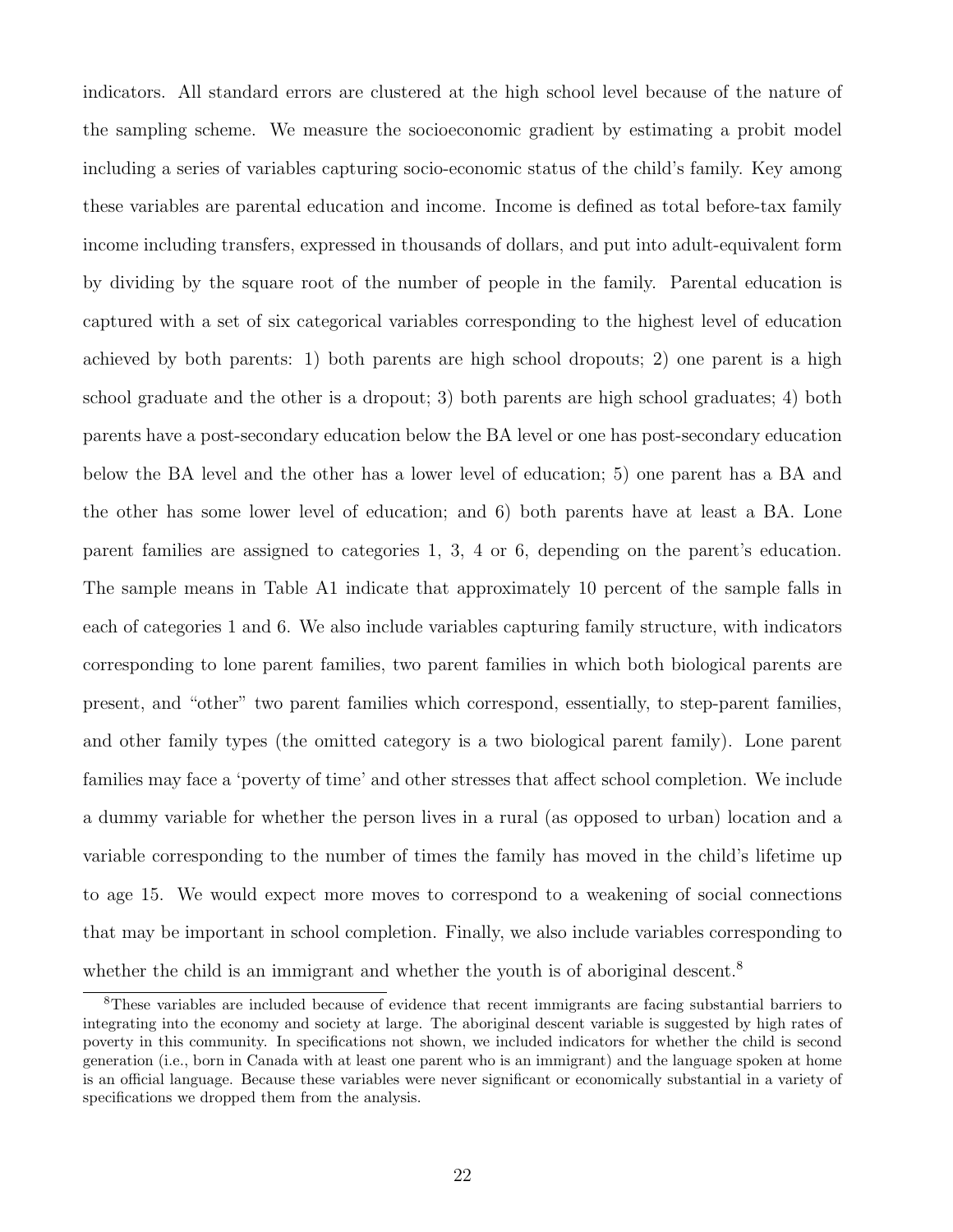To preserve space we do not report the coefficients on all family-related variables (they are available in an unpublished appendix). Those coefficients tend to be small in size and follow predicted patterns: dropping out increases with the number of moves and aboriginal status and declines with immigrant status. An increase in income per adult equivalent for a family of 4 from \$15,000 to \$50,000 reduces the probability of dropping out by less than .01. This fits with results in Belley et al. (2008) indicating that while there are family income effects on educational attainment in Canada, they are not strong. We view parental education as related to permanent income of the family, therefore current income when controlling for parental education is something closer to transitory income. In specifications where we do not control for parental education, the coefficient on family income is twice as large.

In Figure 1, we plot predicted probabilities of dropping out for the strongest socio-economic predictor: parental education. As the figure demonstrates, parental education is strongly correlated with dropping out. Relative to a student whose parents have a BA or higher education (a person whose probability of dropping out is .007), a student both of whose parents are themselves high school dropouts has a .14 higher probability of dropping out. Youth whose parents have a high school diploma have a .05 higher probability of dropping out compared to those whose parents both have a BA. The main conclusion from the figure is that there is a steep gradient associated with parental education which points toward a calcification of educational differences across generations. Belley et al. (2008) show that dropout gradients with respect to parental education and family income are steeper in the US, but the evidence in this table indicates that inter-generational persistence is still an issue in Canada.

Next we present some reduced form evidence of correlations between observed characteristics and dropping out of high school. The purpose of this exercise is to demonstrate that the measures of skills and parental valuations that we use in the paper are strongly correlated with dropping out, while other measures such as peer and school characteristics are not related to dropping out after controlling for socio-economic status. In the first column of Table 1, we present the marginal effects on dropping out of parental income and education as well as PISA reading scores and the parent's reported aspirations for their children. The reading test scores are entered in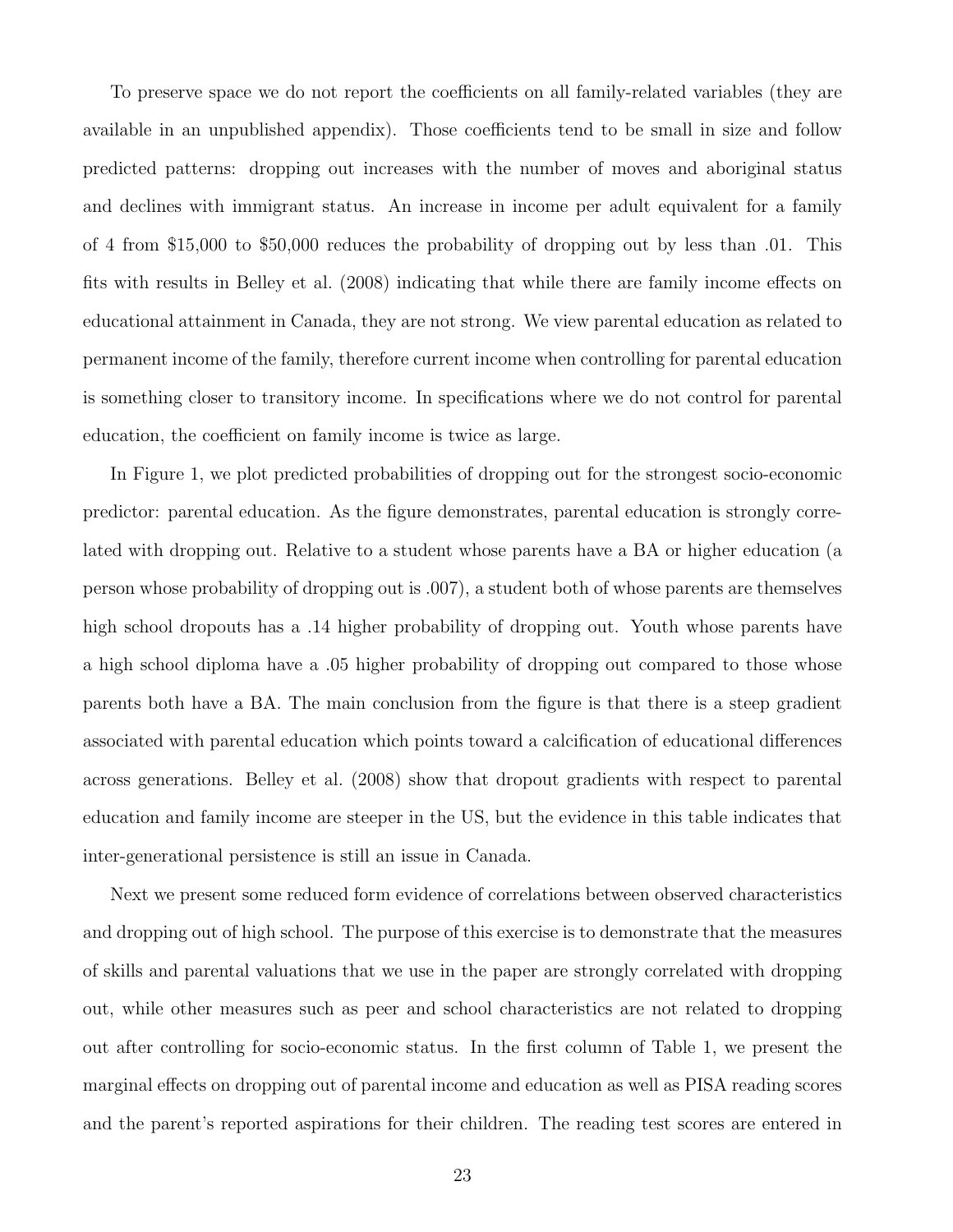quartiles interacted with parents' aspirations. Parental aspirations are measured by parental responses to the question, "What is the highest level of education that you hope [child's name] will get?" We code a dummy variable equalling one if the parent's response was a 'university degree or higher' and zero if their response corresponded to a 'college degree or lower'.

We plot the predicted probabilities of dropping out (evaluated at the mean) for the various categories of PISA and parental aspirations in Figure 2. These patterns are interesting in themselves. When boys scored in the top quartile on the PISA reading test they were very unlikely to drop out. For these boys, a change in parental aspirations is associated with a small and statistically insignificant change in the dropout probability. Boys who scored in the top PISA quartile and whose parents hoped they would achieve a university degree had less than a one percent chance (0.008) of dropping out, compared to a 3 per cent chance for similar boys whose parents expected a lower level of educational attainment.

In the bottom three PISA quartiles, parental aspirations have significant impacts that increase in magnitude as we move lower in the PISA distribution. Figure 2 indicates that high parental aspirations not only reduce the likelihood of dropping out, but also flatten the gradient across the PISA quartiles. This happens in a non-linear way: the largest proportional reductions in dropping out occur for students in the 2nd and 3rd quartiles.

One way to put these results in context is to consider where, along the PISA distribution, the probability of dropping out is closest to the unconditional probability and how that differs by parental expectations. Overall, in the sample, .055 of boys drop out. Boys whose parents have low aspirations will drop out at the unconditional average rate only when they have reading scores in the third quartile. If a boy's parents hoped he would obtain a university degree, his chances of dropping out are similar to the average if he is in the bottom quartile of the PISA distribution. The overall implication is that high parental aspirations have a powerful influence on teenage educational outcomes for children whose base (i.e., age 15) cognitive abilities lie in the lower three quartiles of the ability distribution.

It is worth noting that once PISA and parental aspirations are included in these reduced form estimates the socio-economic gradient falls by roughly half. The difference in the dropout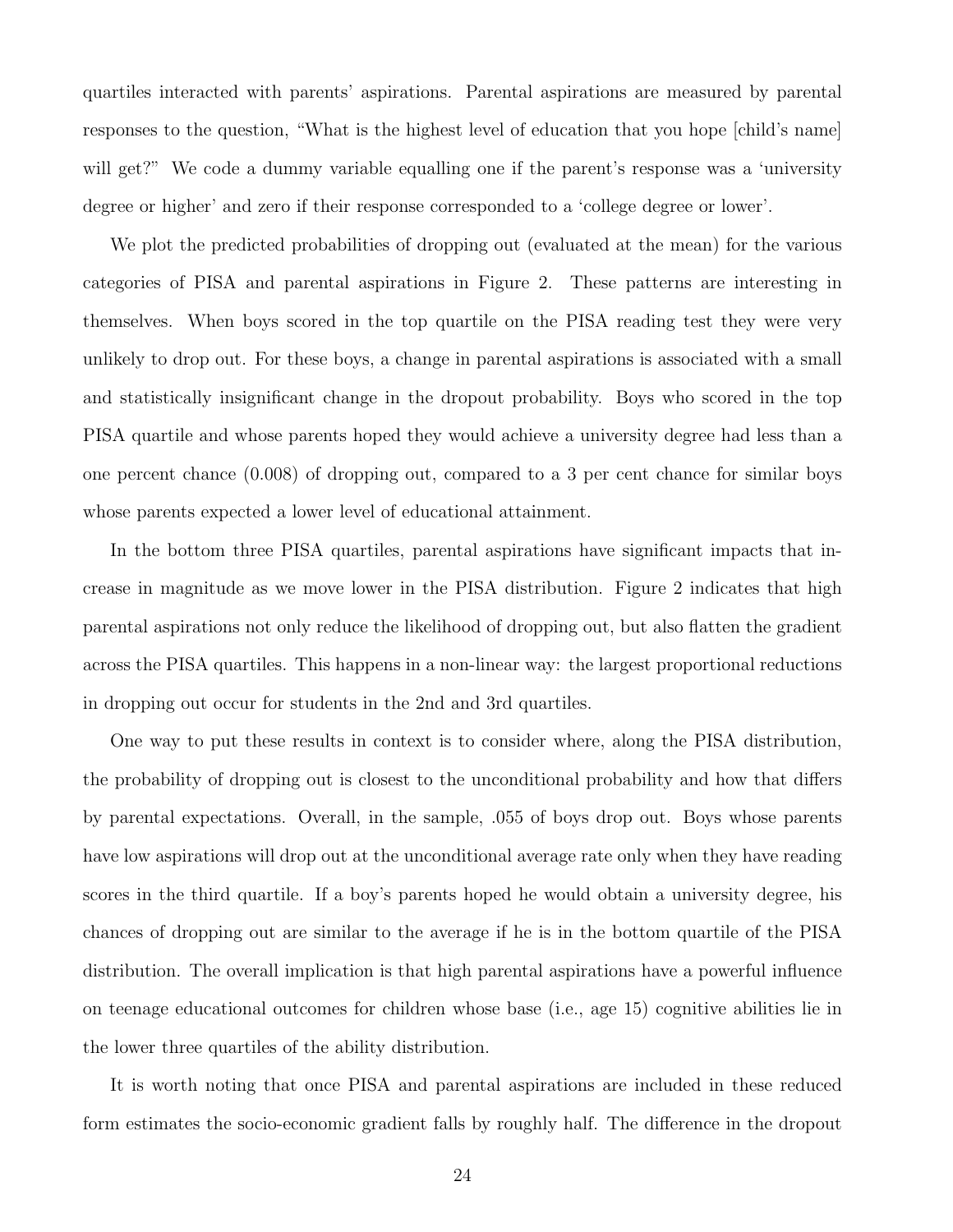probability between those with two BA parents and those with two dropout parents is .13 when just controlling for income, parental education and other socio-economic variables, but falls to .078 when also controlling for aspirations and PISA scores. The gradient conditional on PISA and parental aspirations is shown graphically in the second panel of Figure 1. This suggests that a substantial proportion of the parental education effects we estimated in earlier specifications partly subsume the factors measured by the aspirations and PISA variables.

In column 2, we introduce the measure for non-cognitive skills that we described earlier, and which takes on the value one if a child said that he never wanted to 'just get by'. While this variable, which measures conscientiousness, is significantly related to dropping out, the effect is small in comparison to the effects of PISA and parental aspirations. Never wanting to just get by reduces the probability of dropping out by .024. The socio-economic gradient, as well as the PISA and parental aspiration gradients are relatively unchanged after including this proxy.

In the next column of Table 1, we add our second measure of non-cognitive skills (an indicator variable equalling one if the student reports he always completes his assignments) and two scale measures of other non-cognitive traits (self-esteem and self-efficacy). Self-esteem is measured using the 10-item Rosenberg's self-esteem scale and captures the youths' global feelings of selfworth or self-acceptance (see Rosenberg, 1965). Because this measures overall psychological well-being, we anticipate that its relationship to behavioral outcomes may be weak. The YITS includes a self-efficacy scale adapted from Pintrich and Groot (1990) which measures perceived competence and confidence in academic performance.

The results in column 3 indicate that self-esteem has no direct effect on dropping out, but self-efficacy has a significant impact, although a relatively small one. A one standard deviation increase in self-efficacy reduces the probability of dropping out by .01. The third column also shows that children who complete their assignments are less likely to drop out by a margin of .024. Including this second measure of conscientiousness reduces the effect of the 'getby' variable, suggesting that these two measures are highly correlated.

Inclusion of self-efficacy, self-esteem and the homework indicator does not affect the socioeconomic gradient but does reduce the impact of parental aspirations and PISA scores. As we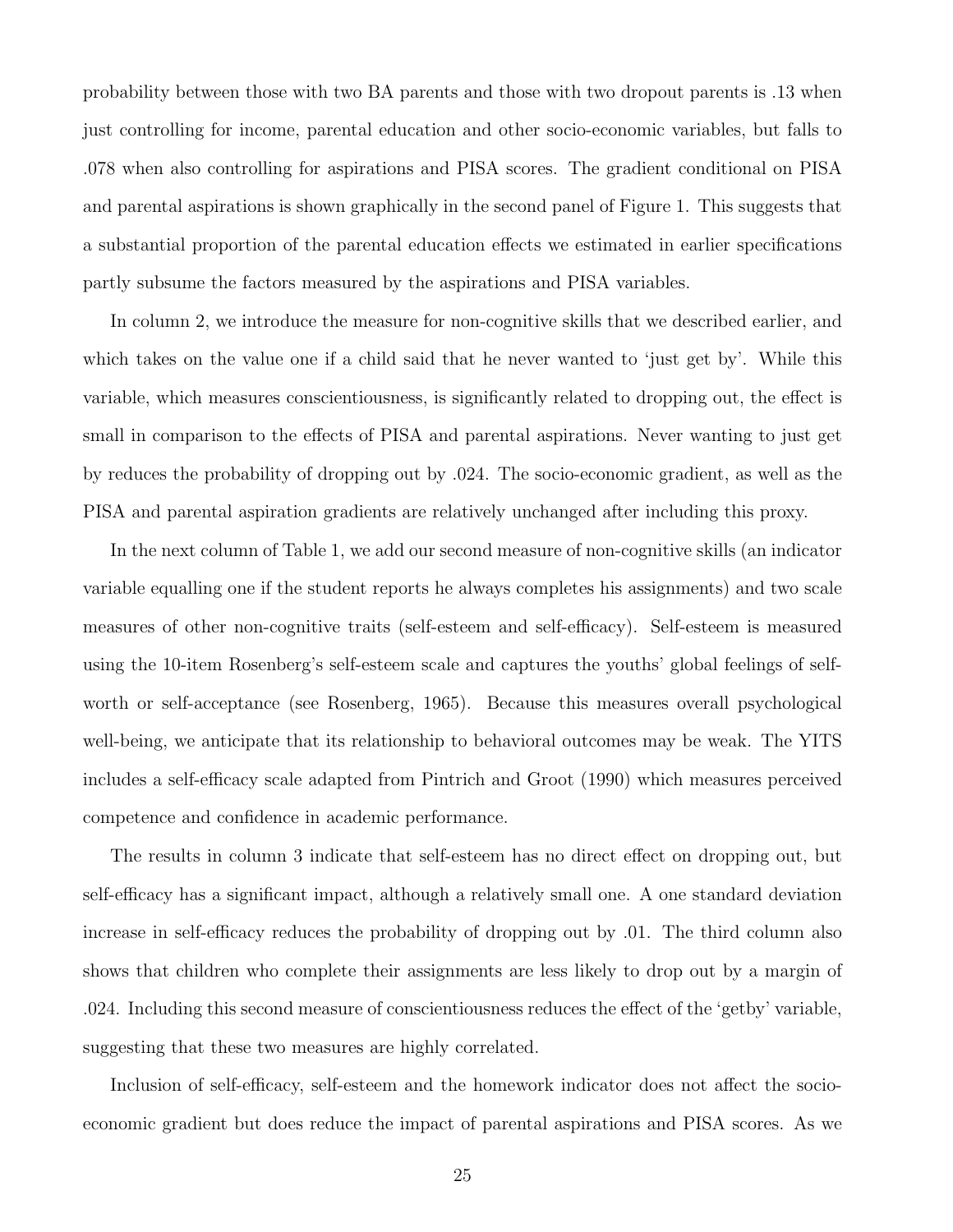mentioned earlier, the self-efficacy scale likely also captures cognitive ability. For example, one question included in the scale asks students to indicate how frequently this statement is true: 'I'm confident I can understand the most complex material presented by the teacher'. This, along with the correlation between parents' aspirations and PISA, would explain why including self-efficacy in column 3 reduces the PISA-aspirations gradient. Nonetheless, the PISA and aspirations gradients remain steep.

In column 4, we include variables corresponding to peer group characteristics (including whether close friends value school or have dropped out themselves), the local unemployment rate, and personal behaviours such as smoking. The coefficients on these variables indicate little or no association between dropping out and peer behaviour but some significant associations with having a dependent child and smoking. More importantly, introducing the peer, dependent child and smoking variables has very little impact on the socio-economic gradient impact estimates, though it does generate a reduction in the size of the aspiration/PISA effects. We also estimated specifications in which we included measures of hours of paid work for the students. None of the measures entered significantly nor changed key estimated marginal impacts. In the final column of Table 1, we incorporate school characteristics that were reported by the high school administrators as a part of the first wave of the YITS survey, including ratios of students to teachers and to computers. Including school characteristics has essentially no effect on the socioeconomic gradient and little impact on the PISA and parental aspirations effects. Thus, for both personal and school we characteristics, their inclusion does not alter our main conclusions about the socio-economic gradient and its relationship to aspirations and ability. Given this, in the remainder of the paper we examine the role of abilities, parental valuations and parental education in determining dropping-out without considering peer or school effects. This allows for a sharper focus on a set of relationships that, anyway, appear to be little or not at all affected by these effects.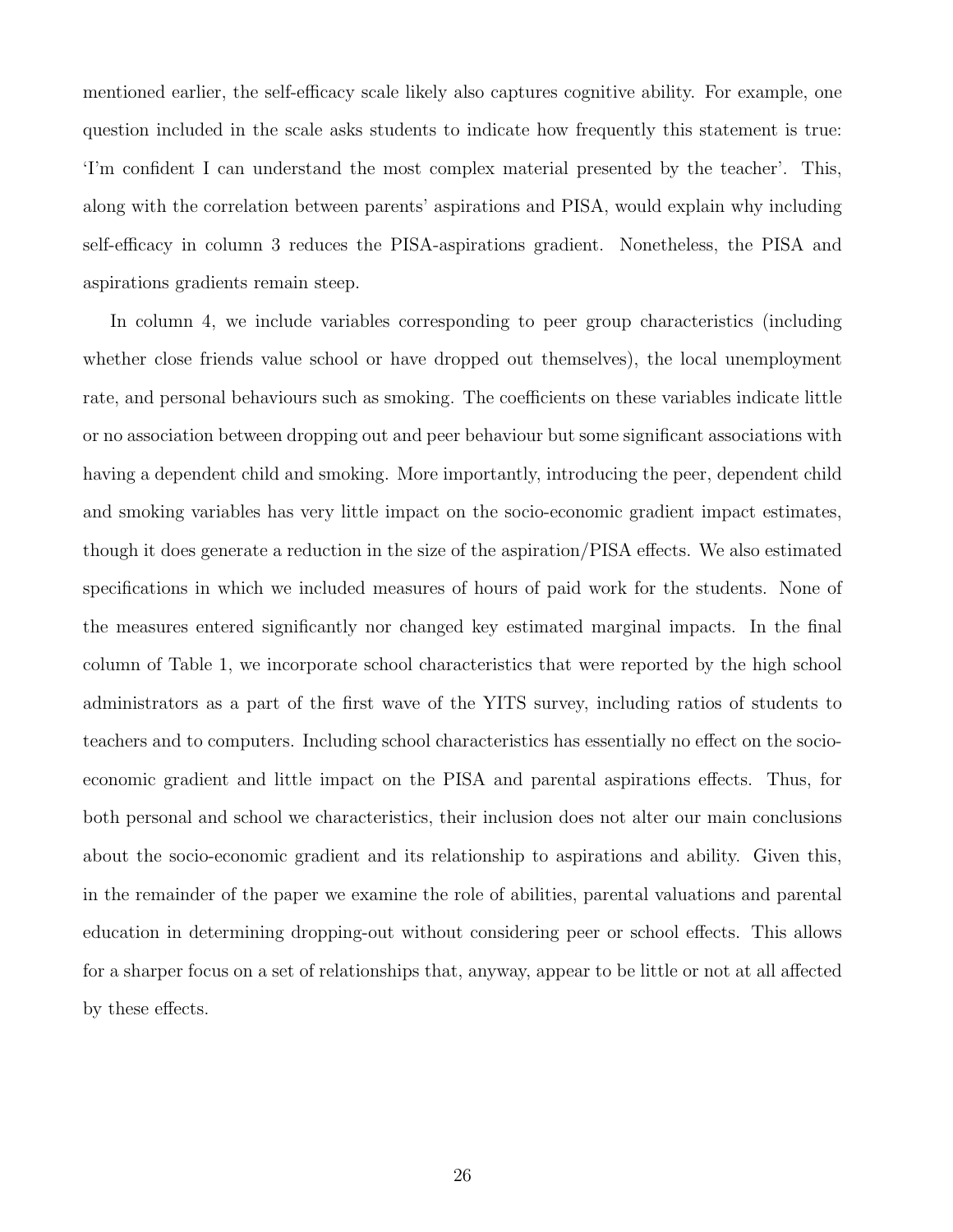#### 6.1 Factor Estimators

In this section, we present results from the full factor model set out in Section 4. Recall that our goal with the factor model is to use the added measures of ability (cognitive and non-cognitive) and parental valuations available in the YITS to better control for these factors.

A key decision in implementing these models is the number of points of support in the estimated factor distributions. We first estimated the models with two points of support for each factor then added additional points. Adding a third point of support for the cognitive ability factor distribution significantly improved the fit of the model but adding a third point for the parental valuation and non-cognitive ability distributions, and a fourth point of support for cognitive ability, were not helpful. More specifically, the model returned probability masses for the additional points of support which were close to zero and imprecisely estimated. Thus, we implement a specification with three points of support for cognitive ability and two each for parental valuation and non-cognitive ability.

Table 2 reports the marginal effects and coefficients describing the relationship between parental education and family income estimated in two different factor models. The first column contains results from our extended system estimator which allows the distributions of the three factors to differ by parental education level. Note that this specification nests the more standard model, where the distributions of the three factors do not vary with parental education, as a special case. For comparison, in the second column, we present results from the standard model. Using both the Akaike Information Criterion (AIC) and Bayesian Information Criterion (BIC) measures, the extended model represents a better fit of the data.

In both columns of Table 2, the impact of family income is essentially zero: notably smaller than the already small impacts in Belley et al. (2008). The gradient in the marginal effects of parental education estimated in the flexible factor model, and shown in column 1, is flatter than the reduced form and the standard factor model estimates. Examining the coefficients on the parental education variables, in the second panel of column 1, suggests that the effects on dropping out for the four lowest parental education categories are not significantly different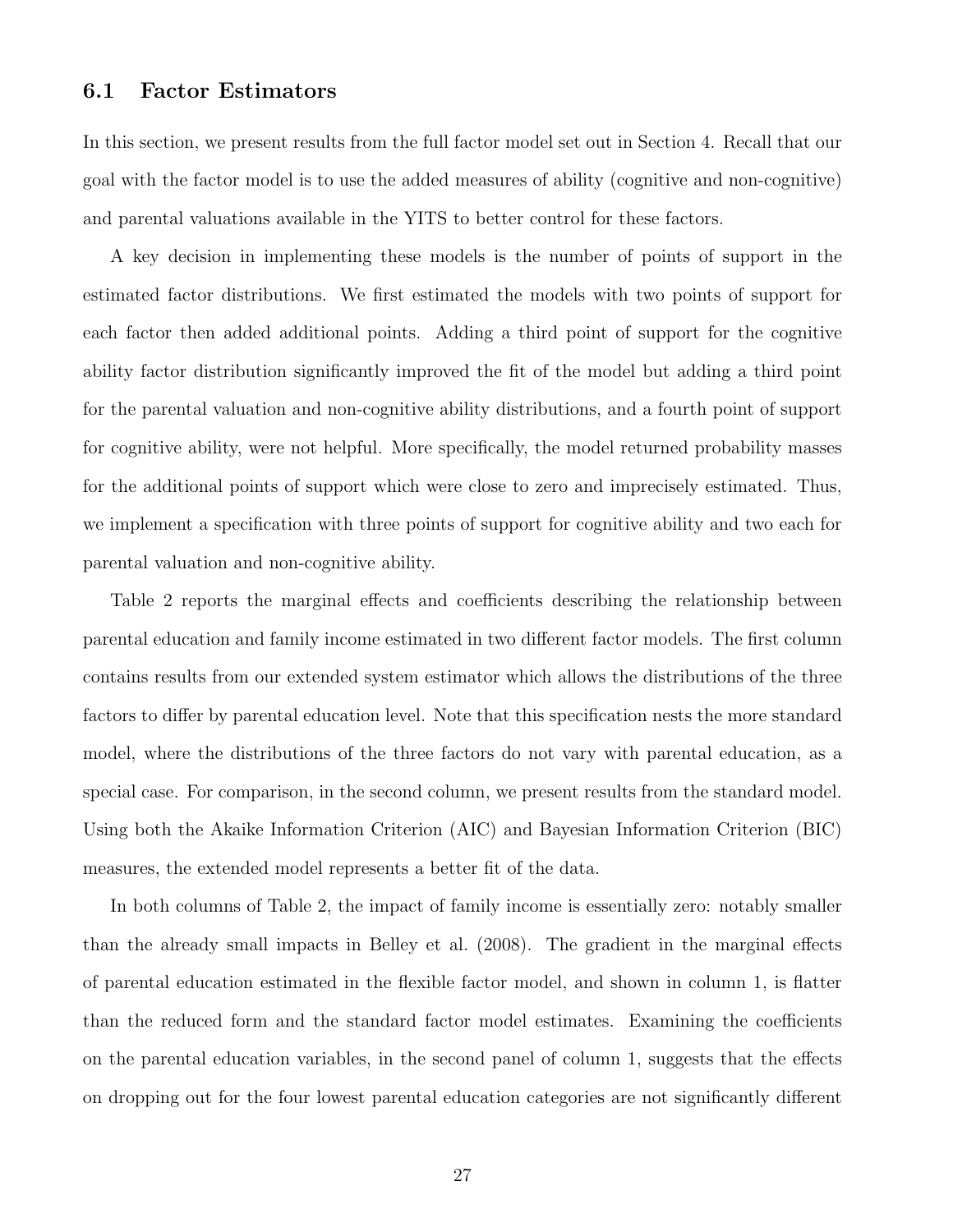from each other. We focus on the gradient between families where both parents have a BA and families where both parents are high school dropouts because that is the steepest gradient in the raw data.

Estimates of the factor loadings, locations and associated probabilities are given in Table 3 (Table 2 in the case of the factor loadings for the dropout equation). The factor loadings indicate that all three factors have statistically significant and sizeable effects on both dropout and grades indexes. The non-cognitive ability factor is marginally significant in the parental aspirations equation and negatively related to parents' willingness to save for their children's education. The cognitive ability factor enters the parental aspiration equation significantly but not the saved equation. Thus, parental responses and actions relating to their valuation of education do not appear to be a mere reflection of measured child's abilities. To the extent this carries over to other possible unmeasured factors, the pattern implies that we really are capturing parental valuation of education rather than getting another measure of child abilities.

To further explore the effect of parents' education and the direct impact of the factors on dropping out, Figure 3 presents fitted probabilities conditional on each possible combination of the unobserved characteristics, based on the estimates from our extended factor model. Predicted probabilities for two BA families and two dropout families are shown in the first and second columns, respectively. Probabilities for all other parental education categories are available in an unpublished appendix. The fitted values are the predicted probability for each individual evaluated at each possible combination of the mass-points in the factor distributions. Because there are three points of support in the cognitive ability distribution and two points in each of the non-cognitive and parental valuation distributions, this yields 12 fitted probabilities for each individual. To estimate the probability for each parental education category, we take the simple average of the fitted probabilities across teenagers whose parents fall within the particular education category. The top panel of Figure 3 shows the fitted dropout probabilities evaluated at high non-cognitive ability and the bottom panel shows the same for low non-cognitive ability.

With few exceptions, high cognitive-ability teenagers do not drop out regardless of their parent's education or the values of the other factors. For teenagers with low non-cognitive skills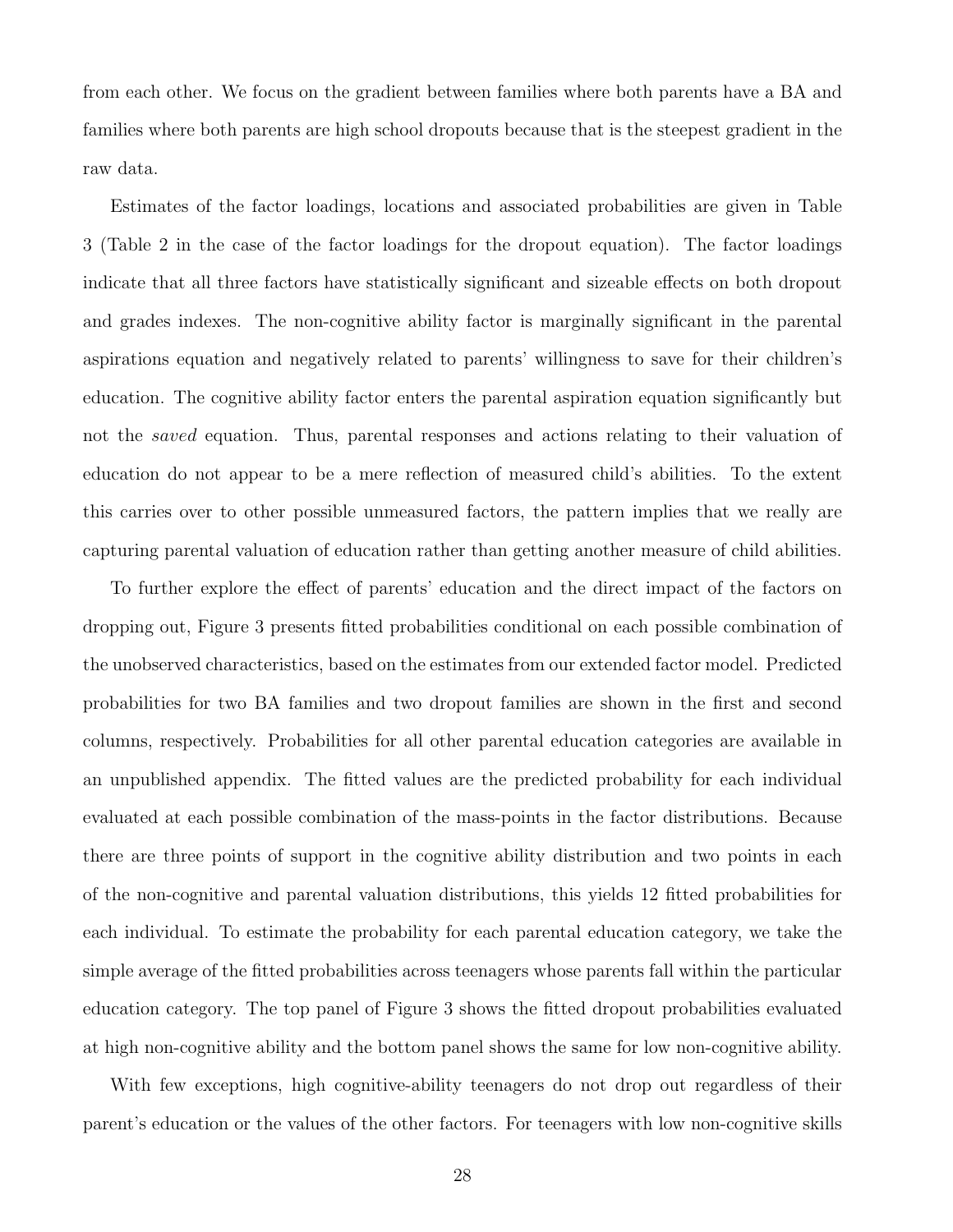whose parents are high school dropouts and place low value on education, moving from high to low cognitive ability increases the probability of dropping out from .019 to .40. Parental valuation effects are nearly as large for teenagers with medium or low cognitive abilities. A teenager with low cognitive and non-cognitive abilities whose parents place a high value on education has a .045 probability of dropping out, which means the impact of parents' valuations for a low-ability boy is .36. Moreover, a student whose parents place a high value on education has essentially a zero probability of dropping out unless he has both low cognitive and non-cognitive abilities, and even then his dropout probability is not statistically different from zero. In comparison, non-cognitive ability has effects that are substantial but smaller than either of the other two factors. Looking at the bottom right corner of the panels for the children of high school dropouts, increasing from low to high non-cognitive ability reduces the probability of dropping out by .11.

Table 4 shows the estimated distribution of teenagers across the joint unobserved factor types for each parental education level. These tables show that teenagers whose parents both have a BA have high probability (.14) of having high ability and having parents who place a high value on education. In comparison, .014 proportion of teenagers from two dropout families are estimated to possess the same characteristics. Only .004 of children with two BA parents fall within the low-ability low-parental-valuation factor type. Thus, raw comparisons of teenagers from these two types of families will capture the fact that the children in the two BA families are more able and have parents who care more about education.

The differences in ability reflect differences up to age 15. These could include inter-generational transmission of ability (equation 1) but could also include the type of early childhood investment effects stressed in recent papers by Heckman and co-authors (e.g. Heckman and Lochner, 2000; Cunha et al., 2010) (equation 3). Non-cognitive ability does not show the same degree of correlation with parental education. In fact, teenagers whose parents both have a BA are less likely to have high non-cognitive skills. This might reflect the notion that, holding cognitive ability and parental valuations constant, children who grow up in affluent families might not need to work as hard and as a result are less likely to develop traits that are related to conscientiousness. In unreported robustness checks, we investigate this finding by examining the correlation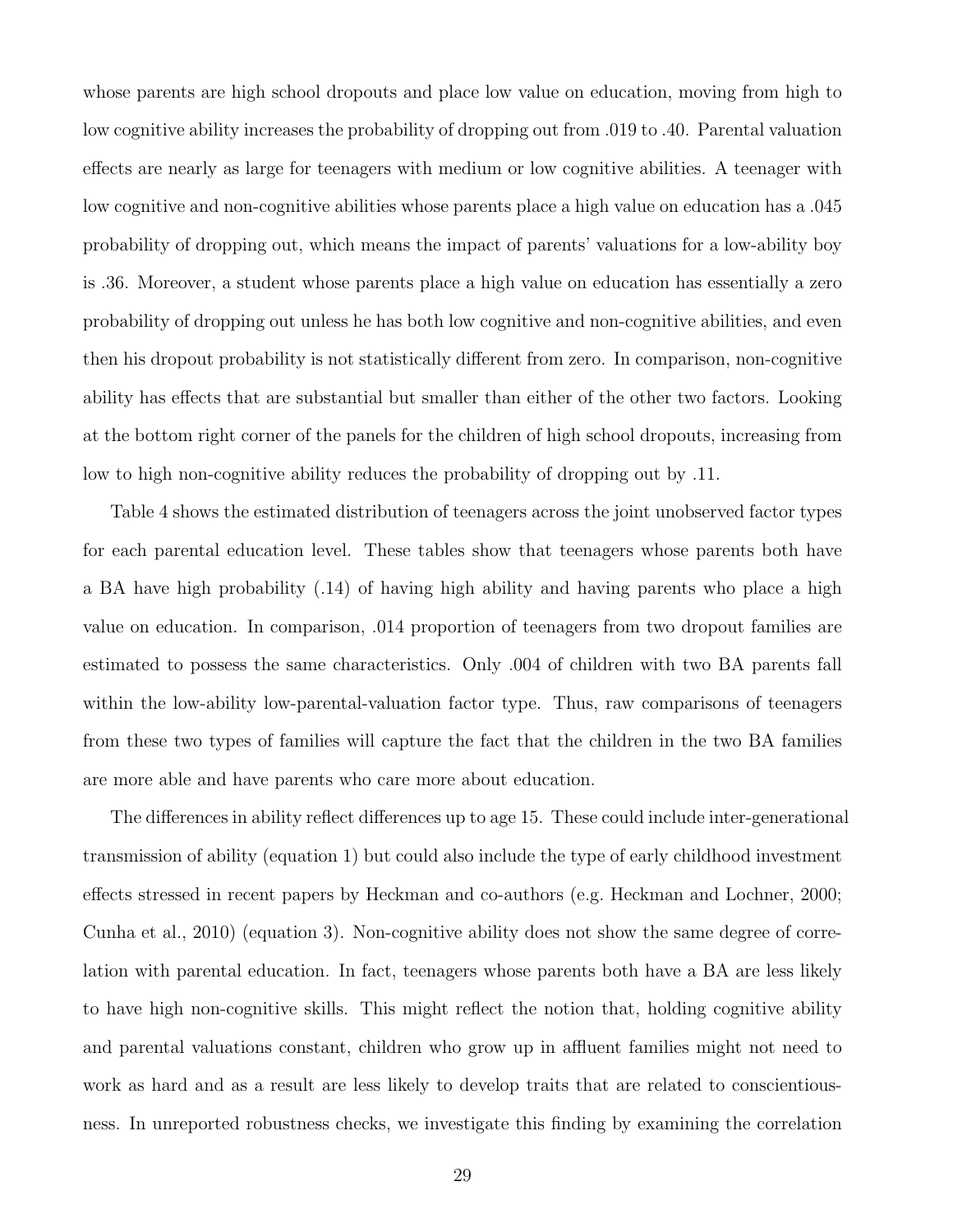between measures of self-efficacy (an alternative proxy for cognitive and non-cognitive skills) and parental education. Holding constant PISA scores, grades, and our proxies for parental valuations, parental education is not correlated with self-efficacy.

On the whole these results suggest that much of the observed socioeconomic gradient in the raw data is driven by differences in teenagers unobserved characteristics, including how much their families value education. For example, a child whose parents are both dropouts has effectively the same probability of dropping out (zero) as a child with the same ability from a highly educated family if both sets of parents value education highly. The true difference between these children is that the probability of the two dropout parents placing a high value on education is .30 while the probability of two BA parents doing so is .78. As we stated in our discussion in Section 3, these latter differences may themselves reflect impacts of parental education and/or parental valuation of education on educational investments in earlier childhood years. However, the lack of a gradient with respect to parental education, once we condition on abilities and parental valuations of education at age 15, indicates that parental education does not have a direct effect on the drop out decision in the teenage years. We also estimated a version of the model in which we excluded the parental valuation of education factor. In the estimates from this restricted specification (which are presented in an unpublished appendix, available from the authors) there is a differential in dropping-out by parental education. The difference between those results and the ones presented here implies that what appears to be a direct effect of parental education in the teenage years in the more restricted model (happening, for example, through more educated parents being better able to help with homework or through permanent income effects) really just reflects parental education proxying for what really matters: whether parents value education.

In our data, what parents who care about education actually impart is a black box - they could devote more resources to their child's education, they might convince their child that there is a return to effort in school, or they might enforce some level of effort. Our results are in apparent agreement with Behrman and Rosenzweig (2002)'s estimates of the impact of variation in maternal education on children's educational outcomes holding constant family fixed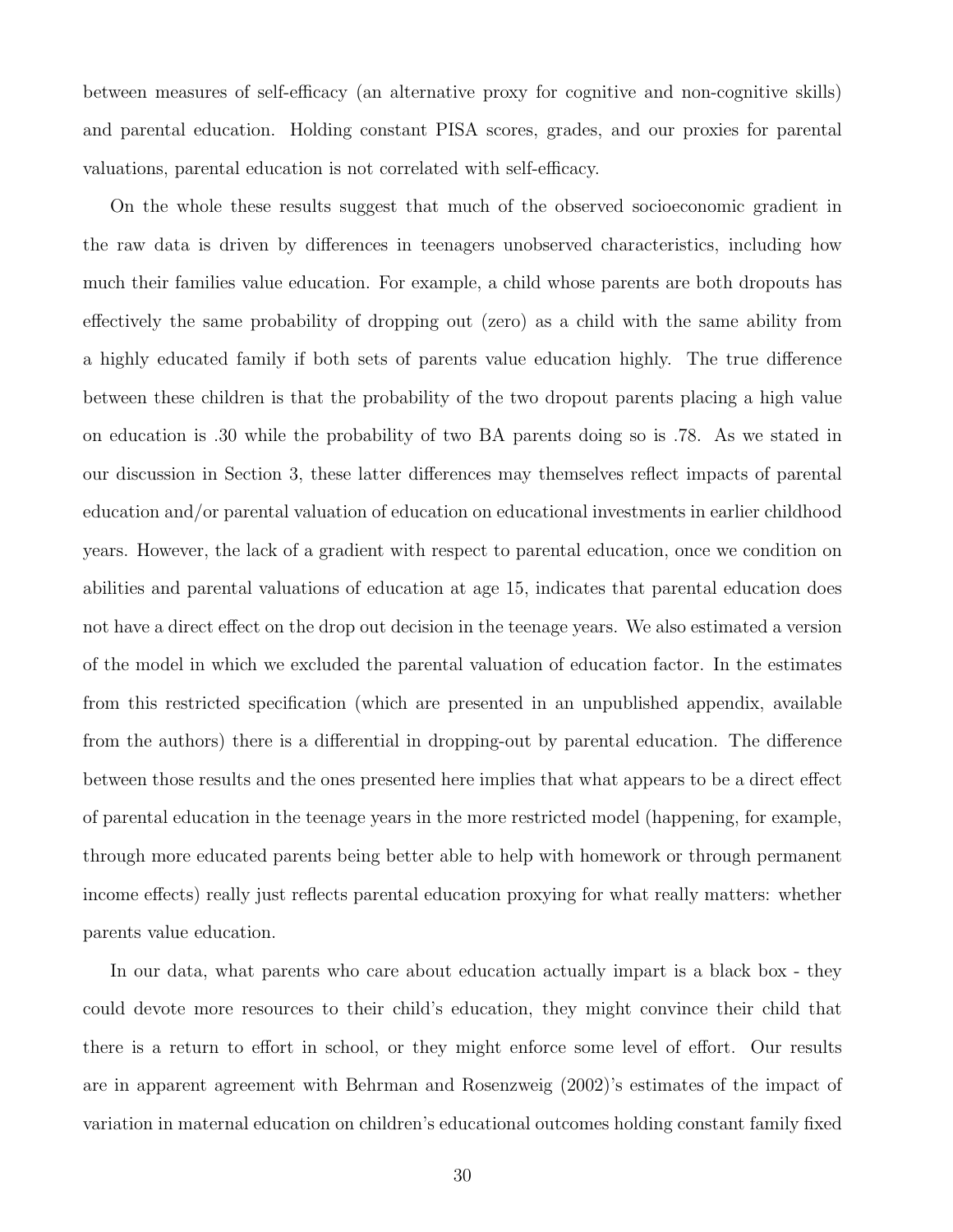factors (by using differences in education between twin mothers). But they find significant effects of paternal education. Carneiro et al. (2013) find significant effects of maternal education on grade retention in NLSY data when they instrument for maternal education using local labour market conditions and access to colleges when the mother was 17. To the extent that increasing parental education increases parental aspirations for their children's education (which Carneiro et al. (2013) find is the case), the estimated parental education effects identified by these papers may ultimately occur through the channel we identify.

#### 6.2 Interpreting Parental Valuations

Our results would overstate the impact of parental valuations if dropping out were affected by some type of ability which is orthogonal to the PISA reading score but correlated with parental valuations. This could happen if there were other skills, orthogonal to the ones we measure, about which parents have private information.

The YITS includes PISA reading scores for all of the sampled children; however, half of the children also wrote the PISA science test and the other half wrote the PISA math test. The sample sizes are too small to use the science and math tests in the main analysis to estimate cognitive skills. However, we can use these data to perform a simple but informative out-ofsample robustness check to verify: (i) whether our identifying assumption is sensitive to the choice of test scores; (2) whether any additional third factor, orthogonal to cognitive and noncognitive skills, exhibits patterns of comovement with science and math PISA tests, which we have not used to identify  $\theta_{11}$ . Given that "hard" skills related to math and science are often viewed as quite different from "softer" reading related skills (with different people embodying high values of each, i.e., "math nerds" versus "creative writer" types), we view this test as quite informative.

Assuming that cognitive skills can be summarized with the PISA reading score implies that after conditioning on  $\theta_{11}$ ,  $\nu_p$  should not predict either science or math skills. We test this implication using estimates of  $\theta_{11}$  and  $\nu_p$  from our extended factor model. Using the estimated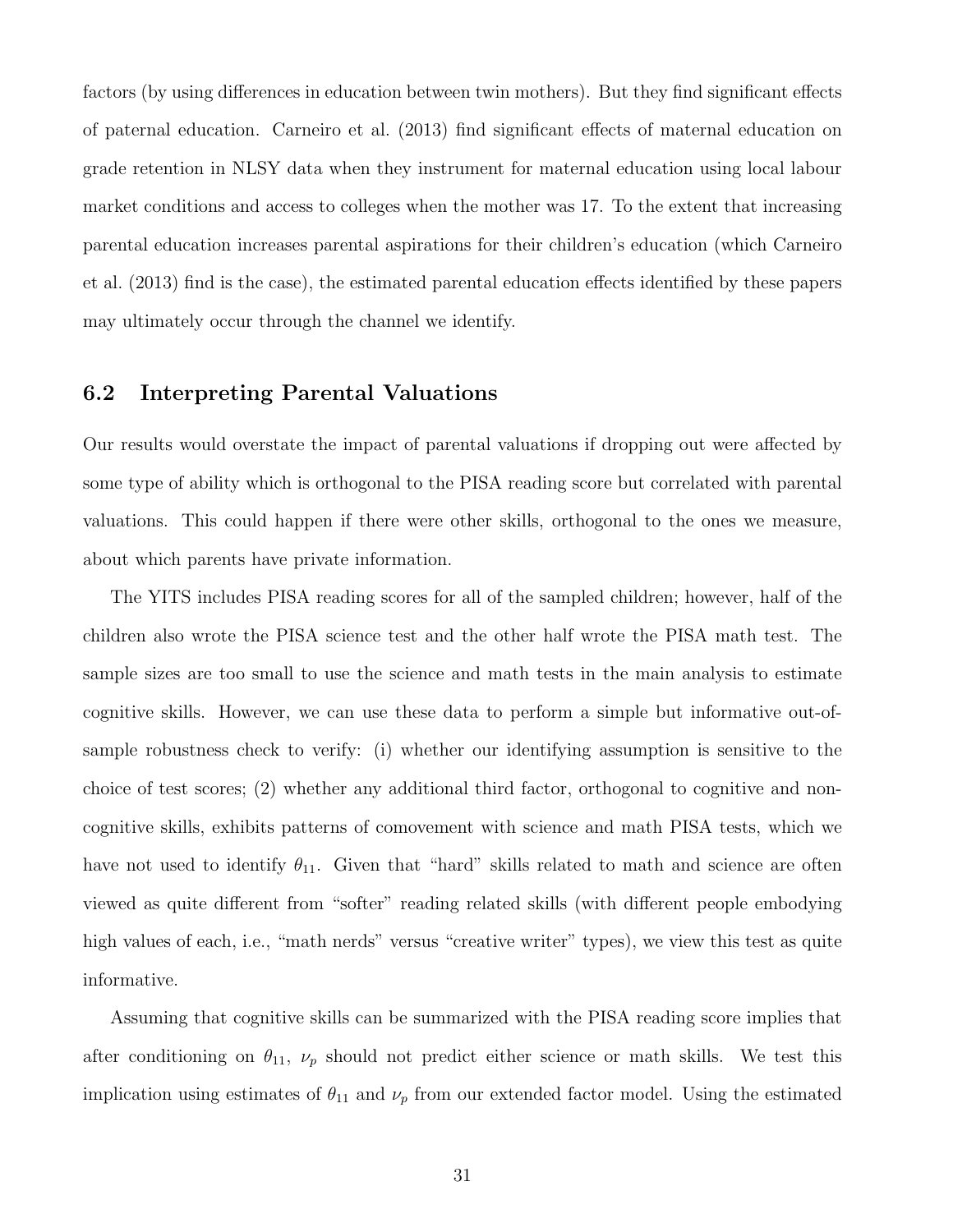parameters, the factor estimates are obtained by use of Bayes rule:

$$
\hat{\theta} = \sum_{k} \frac{p(Y|\hat{\theta}, PE; \hat{\Gamma}) p(\hat{\theta_k}|PE; \hat{\Gamma}) \hat{\theta_k}}{p(Y|PE)}
$$
(17)

where Y is the matrix of outcomes (both dropping out and the measurement values),  $\theta$  is a vector containing all the factors, k indexes the factor distribution's points of support, and  $\Gamma$  is the matrix of all parameters in the system, including those defining the factor distributions.

Figure 7 shows the relationship between the estimated factors and the students' math scores. An analogous figure for science scores appears very similar and is available in an unpublished appendix. Because the factors do not have a meaningful scale, we normalize both the estimated factors and the math scores. The left panel of Figure 7 shows the strong positive association between math scores and our estimates of cognitive ability. In the right panel, we relate the estimates of parental valuation (on the x-axis) with the residual variation in math scores after controlling for estimated cognitive ability. Graphically, it appears that parental valuations do not predict residual variation in math scores. The correlation, albeit significant, is tiny and negative. Based on this, we conclude that the parental valuation factor is not simply a reflection of other cognitive skills; at least, as captured by science and math measures not used in our estimation.

Finally, one possible confounding factor that we have not so far discussed is unobserved school quality. Our reduced form estimates show no impact of observable school characteristics (e.g. student-teacher ratios) on the main results. Nonetheless it is possible that the ability and family valuation of education factors may partly pick up unobserved school characteristics. We have examine this possibility in two ways. First, we re-estimate our reduced form specification incorporating school fixed effects. <sup>9</sup> In those estimates (presented in Appendix F), we find that the inclusion of school fixed effects has very little impact on the key coefficients of the socio-

<sup>&</sup>lt;sup>9</sup>Issues relating to the number of students per school in the dataset and confidentiality restrictions imply that when we do this we must reduce the number of schools by over two-thirds, leaving a highly un-representative sample. For this reason, we do not report this as our main estimation results.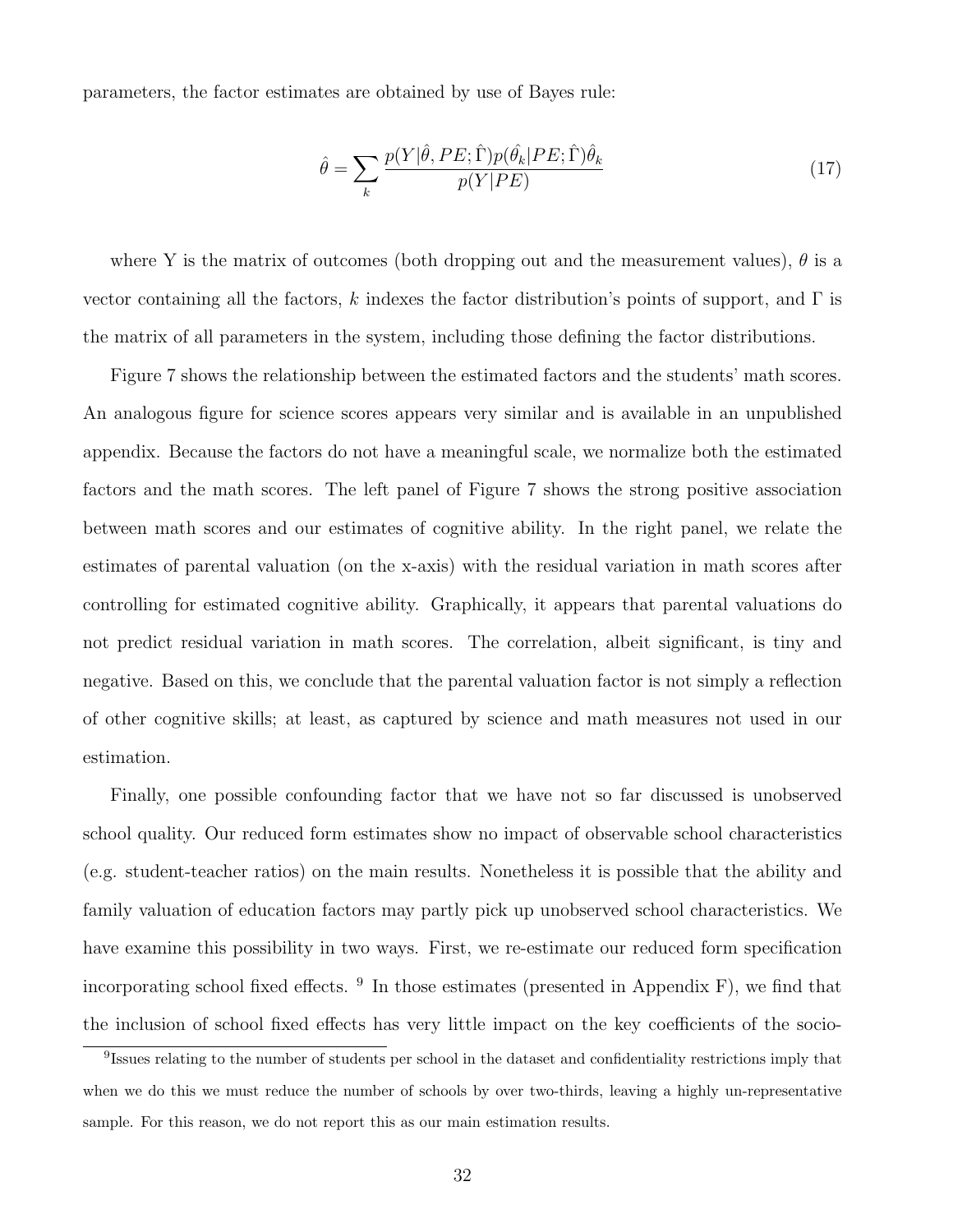economic gradient and on the aspiration and ability variables. In a second exercise, we also plot the fitted ability and parental valuation factor values vis-a-vis our observable school quality measures (students per teacher and students per computer). The scatter plots from this exercise are also presented in the Appendix F and exhibit no discernable relationships between estimated factors and school quality measures; the best fit lines through the clouds typically have slope coefficients that are not significantly different from zero and are quantitatively negligible. Based on this evidence we conclude that our ability and parental valuation factors are not inadvertently picking up school quality.

### 7 Conclusion

In this paper, we build on insights from earlier work such as Sewell et al. (1969); Davies and Kandel (1981); Todd and Wolpin (2006); Cunha and Heckman (2007) to investigate the importance of three underlying factors in determining the propensity of teenagers to drop out of high school: cognitive abilities, non-cognitive abilities, and the value placed on education by the teenager's parents. Our empirical approach follows Carneiro et al. (2003) in using a main drop-out equation estimated jointly with a set of measurement equations comoving with the unobserved factors. Given arguments in Cunha et al. (2010) that ability production functions may be non-linear in parental investments, we employ an extension to the estimator in Carneiro et al. (2003) in which the unobserved factor distributions are allowed to differ across families with different parental education. Implementing this flexible estimator results in four main findings. First, skills accumulated by age 15, as reflected in our ability measures, have a substantial impact on dropping out. The highest ability individuals are predicted never to drop out regardless of parental education or parental valuation of education. Second, for children of high school dropouts, parental valuation of education has a substantial impact on medium and low ability teenagers. For a low skilled child, having a parent who places a high value on education affects dropping out by roughly the same amount as obtaining the highest skill level. Third, skills reflected in our non-cognitive ability measures have impacts that are sizeable but much smaller than those of the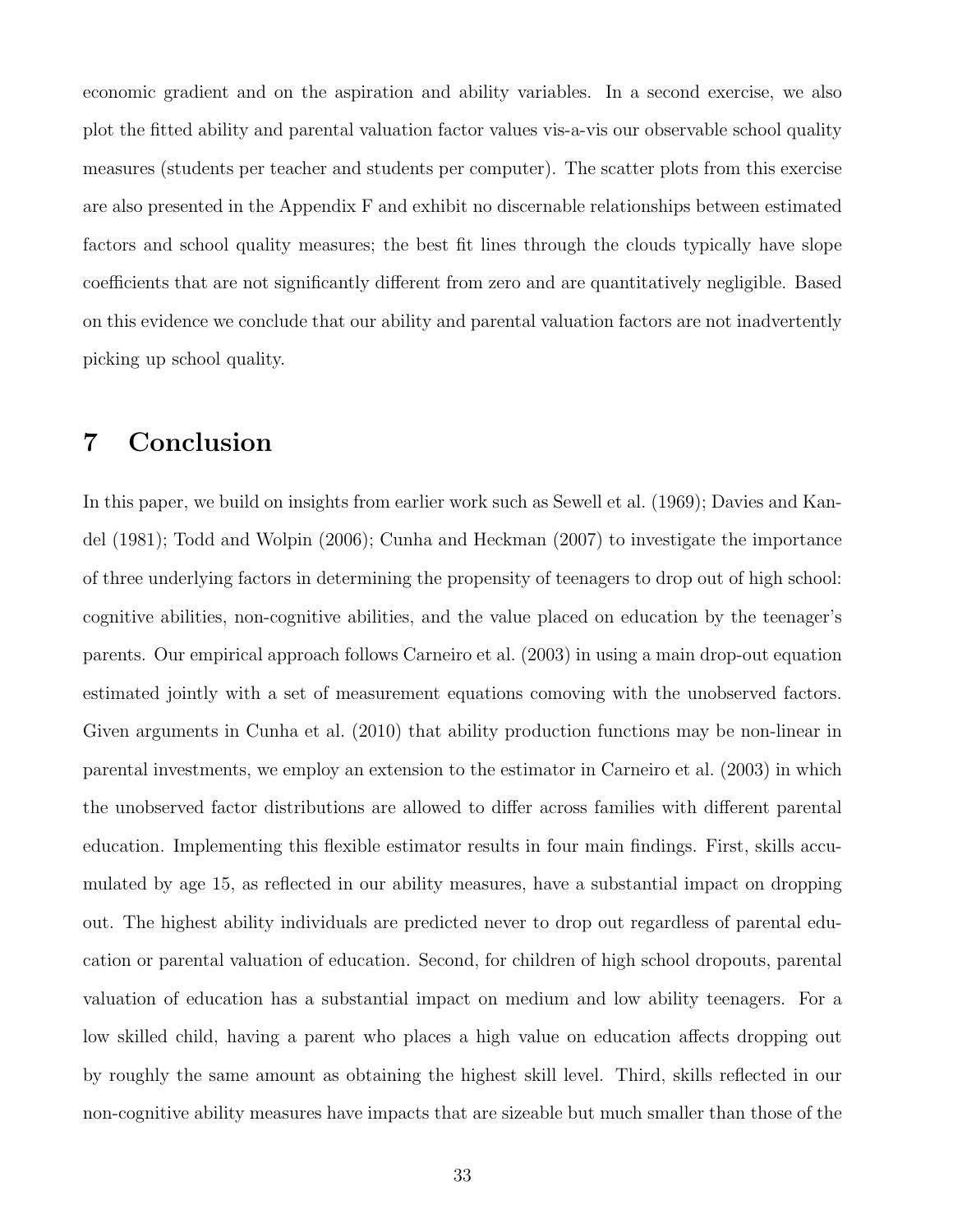other two factors. Fourth, parental-education effects on dropping out operate almost entirely through the distributions of unobserved factors. In other words the teenagers who dropout are predominantly low skilled children whose parents place a low value on education. Our estimates indicate that children with these unobserved characteristics are rarely found in highly educated families.

The interpretation of these results depends on the underlying economic structure. If we assume an index-sufficiency model in which cognitive and non-cognitive abilities at age 15 fully summarize all relevant investments before that age then, once we include measures of those abilities, all other effects should be interpreted as being impacts of the particular characteristics after age 15.

Whether or not one accepts the assumption that cognitive and non-cognitive abilities at age 15 are sufficient statistics for everything that has gone before, two striking results remain: first, parental valuation of education matters in the dropout decision, once we control for abilities; second, the quantitative impact of parental valuation is very large. Whichever way one interprets these results, it seems that parental valuation of education falls into the category of determinants of education (and through it, outcomes in later life) for which a youth cannot be held directly responsible and this provides some justification for policy intervention. In fact we view these results as hopeful in the sense that they suggest at least the hypothetical possibility that policy may have non-negligible effects on dropout rates despite early under-investment in skills or weak incentives due to low valuation of education within families. In other words there might exist a margin for late intervention above and beyond the slow, cross-generational process of raising parental education and early investment in children's skills.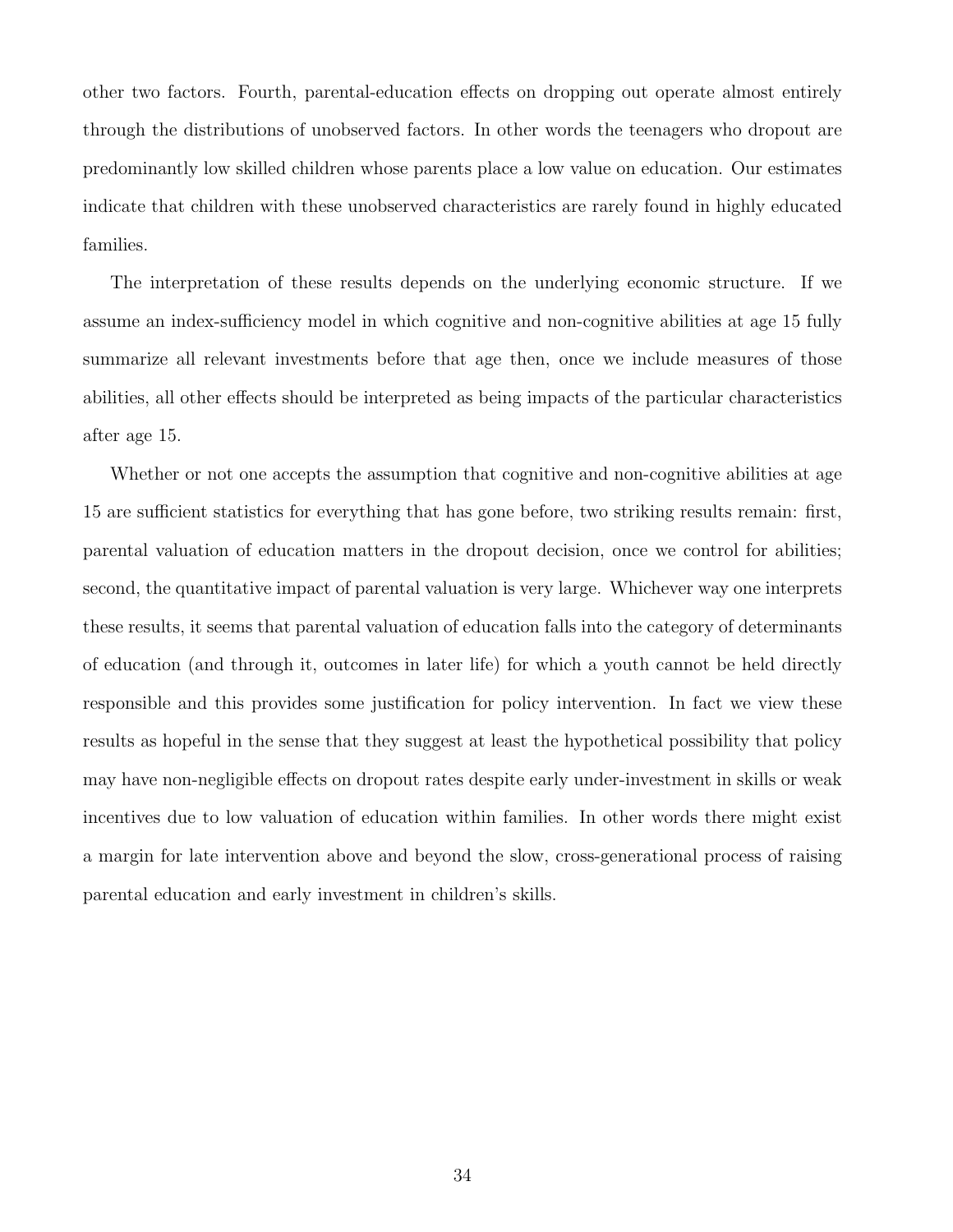### References

- Abbott, Brant, Giovanni Gallipoli, Costas Meghir, and Gianluca Violante, "Education Policy and Intergenerational Transfers in Equilibrium," 2013. NBER, WP18782.
- Alexander, K.L., B.K. Eckland, and L.J. Griffin, "The Wisconsin Model of Socioeconomic Achievement: A Replication," The American Journal of Sociology, 1975, 81 (2), 324–342.
- Attanasio, Orazio and Katja Kaufmann, "Educational Choices, Subjective Expectations, and Credit Constraints," NBER Working Papers 15087, National Bureau of Economic Research, Inc July 2009.
- Behrman, J.R. and M.R. Rosenzweig, "Does increasing women's schooling raise the schooling of the next generation?," American Economic Review, 2002, 92 (1), 323–334.
- Belley, P., M. Frenette, and Lance Lochner, "Educational Attainment by Parental Income: A Canada - U.S. Comparison," 2008. mimeo, Dept of Economics, University of Western Ontario.
- Black, Sandra E., Paul J. Devereux, and Kjell G. Salvanes, "Why the Apple Doesn't Fall Far: Understanding Intergenerational Transmission of Human Capital," American Economic Review, March 2005, 95 (1), 437–449.
- Boca, Daniela Del, Christopher Flinn, and Matthew Wiswall, "Household Choices and Child Development," Review of Economic Studies, forthcoming.
- Borghans, Lex, Angela Lee Duckworth, James J. Heckman, and Bas ter Weel, "The Economics and Psychology of Personality Traits," Journal of Human Resources, 2008, 43 (4).
- Campolieti, Michele, Tony Fang, and Morley Gunderson, "Labour Market Outcomes and Skills Acquisition of High-School Dropouts," CLSRN Working Papers clsrn-admin-2009- 25, UBC Department of Economics March 2009.
- Carneiro, Pedro, Costas Meghir, and Matthias Parey, "Maternal education, home environments, and the development of children and adolescents," Journal of the European Economic Association, 2013, 11 (s1), 123–160.
- $\overline{\phantom{a}}$ , Karsten T. Hansen, and James J. Heckman, "Estimating Distributions of Treatment Effects with an Application to the Returns to Schooling and Measurement of the Effects of Uncertainty on College Choice," International Economic Review, 2003, 44 (2), 361–422.
- Chamberlain, Gary, "Education, Income and Ability Revisited," Journal of Econometrics, 1977, 5 (2), 241–257.
- Coelli, Michael B., "Parental job loss and the education enrollment of youth," Labour Economics, January 2011, 18 (1), 25–35.
- Cunha, Flavio and James Heckman, "The Technology of Skill Formation," American Economic Review, May 2007, 97 (2), 31–47.
- and James J. Heckman, "Formulating, Identifying and Estimating the Technology of Cognitive and Noncognitive Skill Formation," Journal of Human Resources, 2008, 43 (4).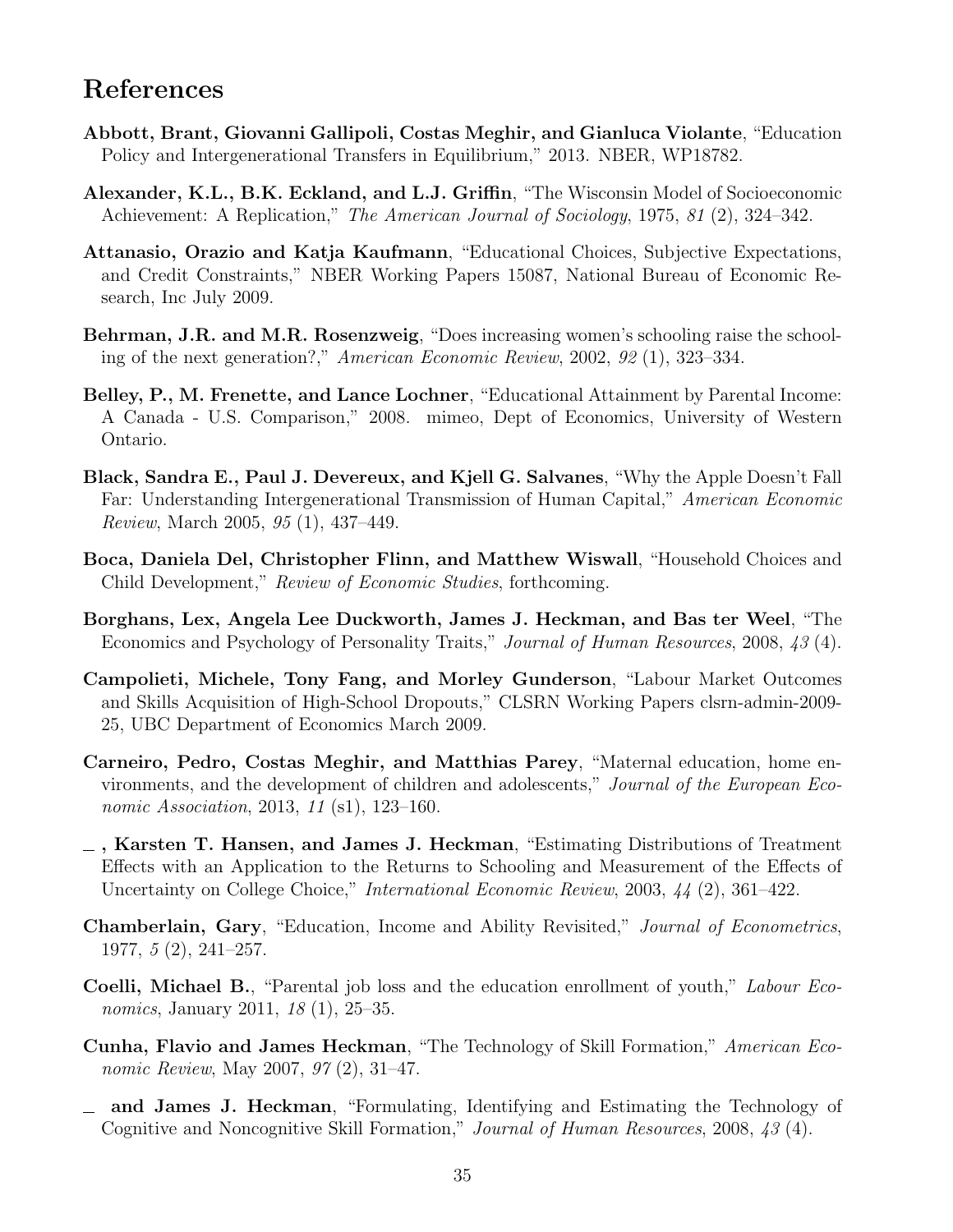- $, \ldots$ , and Susanne M. Schennach, "Estimating the Technology of Cognitive and Noncognitive Skill Formation," Econometrica, 05 2010, 78 (3), 883–931.
- Davies, Mark and Denise B. Kandel, "Parental and Peer Influences on Adolescents' Educational Plans: Some Further Evidence," Review of Economic Studies, 1981, 87 (2), 363–387.
- de Broucker P., "Without a Paddle: What to do About Canada's Young Drop-outs," Report W/30, Canadian Policy Research Network 2005.
- Eckstein, Zvi and Kenneth I. Wolpin, "Why Youths Drop Out of High School: The Impact of Preferences, Opportunities, and Abilities," Econometrica, November 1999, 67 (6), 1295– 1340.
- Haveman, R., B. Wolfe, and J. Spaulding, "Childhood Events and Circumstances Influencing High School Completion," Demography, 1991, 28 (1), 133–157.
- Heckman, James J. and Lance Lochner, "Rethinking Education and Training Policy: Understanding the Sources of Skill Formation in a Modern Economy," in S. Danziger and J. Waldfogel, eds., Securing the Future: Investing in Children from Birth to College, New York: Russell Sage Foundation, 2000, pp. 47–83.
- $\overline{\phantom{a}}$ , Jora Stixrud, and Sergio Urzua, "The Effects of Cognitive and Noncognitive Abilities on Labor Market Outcomes and Social Behavior," Journal of Labor Economics, July 2006, 24 (3), 411–482.
- Junor, Sean and Alex Usher, "The Price of Knowledge 2004: Access and Student Finance in Canada," 2003. Canadian Millennium Scholarship Foundation.
- Oreopoulos, Philip, Marianne E Page, and Ann Huff Stevens, "The intergenerational effects of compulsory schooling," Journal of Labor Economics, 2006, 24 (4), 729–760.
- Pintrich, Paul and Elisabeth De Groot, "Motivational and Self-Regulated Learning Components of Classroom Academic Performance," Journal of Educational Psychology, 1990, 82  $(1), 33-40.$
- Rosenberg, Manny, Society and the Adolescent Self-Image, Princeton, New Jersey: Princeton University Press, 1965.
- Sewell, W.H., O. Haller, and A. Portes, "The Educational and Early Occupational Attainment Process," American Sociology Review, 1969, 34, 82–91.
- Todd, Petra E. and Kenneth I. Wolpin, "The Production of Cognitive Achievement in Children: Home, School and Racial Test Score Gaps," 2006. University of Pennsylvania, Working Paper.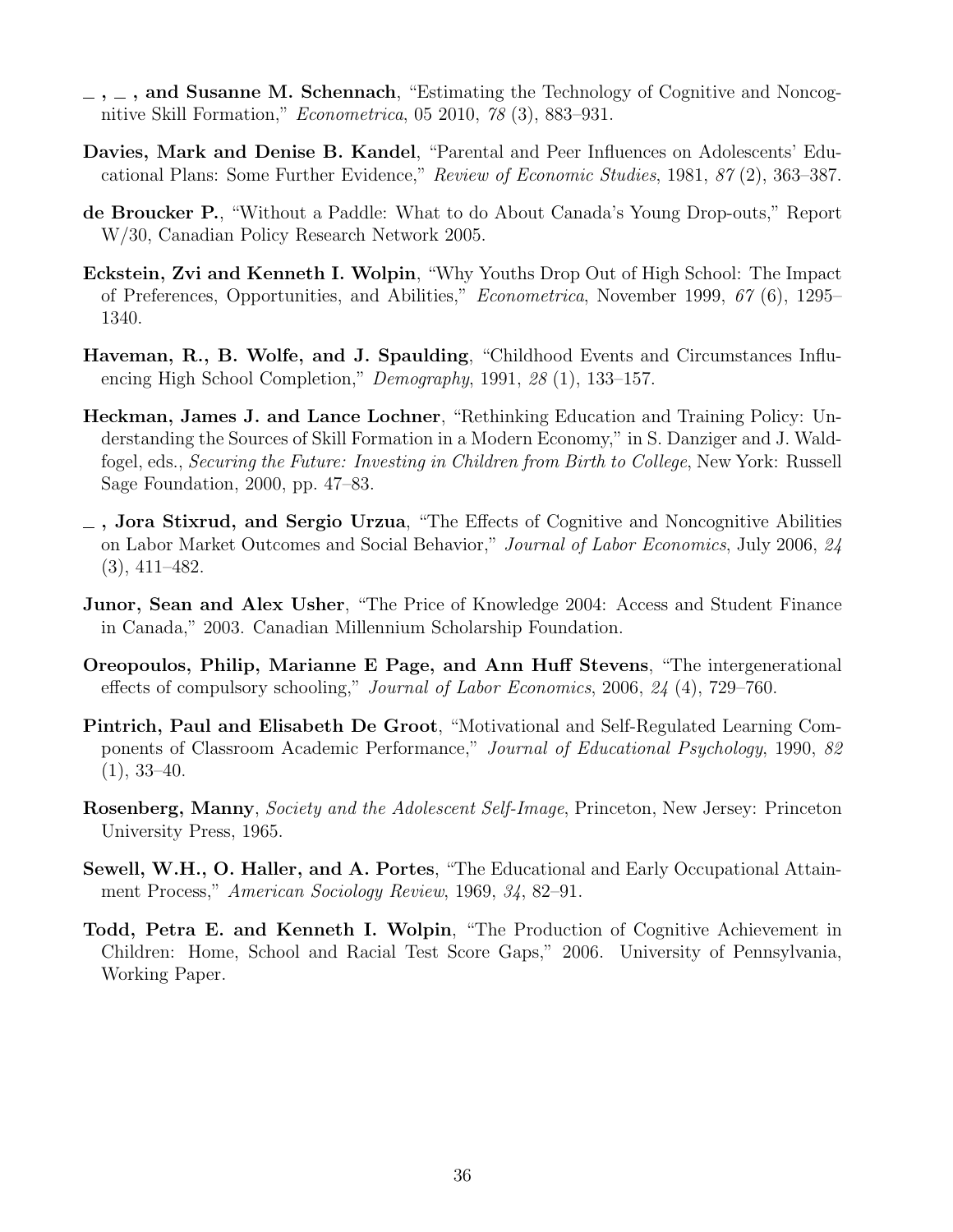#### Table 1: Reduced form estimates of the relationship between observable characteristics and dropping out. Marginal effects estimated in a Probit predicting dropping out at age 19. (Standard errors in parenthesis)

|                                                                                     | $\mathbf{1}$  | $\boldsymbol{2}$          | 3                         | $\overline{4}$            | 5                         |
|-------------------------------------------------------------------------------------|---------------|---------------------------|---------------------------|---------------------------|---------------------------|
| Predicted probability of dropping out                                               |               |                           |                           |                           |                           |
|                                                                                     | 0.037         | 0.035                     | 0.030                     | 0.029                     | 0.023                     |
| Log family income <sup>†</sup>                                                      | $-0.003$      | $-0.002$                  | $-0.002$                  | $-0.002$                  | $-0.001$                  |
|                                                                                     | $(0.001)$ *** | $(0.001)$ **              | (0.001)                   | $(0.001)$ **              | (0.001)                   |
| Parents' highest educational attainment –Reference both parents have a BA or higher |               |                           |                           |                           |                           |
| One parent has BA                                                                   | 0.015         | 0.015                     | 0.011                     | 0.012                     | 0.009                     |
|                                                                                     | $(0.008)^*$   | $(0.008)^*$               | $(0.006)^*$               | $(0.006)^*$               | (0.006)                   |
| At least one parent has PSE below BA                                                | 0.024         | 0.023                     | 0.020                     | 0.020                     | 0.016                     |
|                                                                                     | $(0.007)$ *** | $(0.007)$ ***             | $(0.006)$ ***             | $(0.006)$ ***             | $(0.006)$ ***             |
| Both parents have a high school diploma                                             | 0.028         | 0.027                     | 0.023                     | 0.024                     | 0.017                     |
|                                                                                     | $(0.011)$ *** | $(0.010)$ ***             | $(0.009)$ **              | $(0.009)$ ***             | $(0.008)$ **              |
| One parent has a H.S. diploma                                                       | 0.032         | 0.030                     | 0.027                     | 0.024                     | 0.023                     |
|                                                                                     | $(0.011)$ *** | $(0.010)$ ***             | $(0.009)$ ***             | $(0.009)$ ***             | $(0.010)$ **              |
| Both parents have less than H.S.                                                    | 0.078         | 0.075                     | 0.071                     | 0.064                     | 0.065                     |
|                                                                                     | $(0.017)$ *** | $(0.016)$ ***             | $(0.015)$ ***             | $(0.015)$ ***             | $(0.016)$ ***             |
| PISA scores and parents' aspirations– Reference PISA Quartile 4 and BA aspirations  |               |                           |                           |                           |                           |
| Below BA aspirations–PISA Quartile 1                                                | 0.137         | 0.132                     | 0.102                     | 0.091                     | 0.073                     |
|                                                                                     | $(0.026)$ *** | $(0.026)$ ***             | $(0.022)$ ***             | $(0.020)$ ***             | $(0.019)$ ***             |
| Below BA aspirations–PISA Quartile 2                                                | 0.073         | 0.069                     | 0.051                     | 0.050                     | 0.035                     |
|                                                                                     | $(0.020)$ *** | $(0.019)$ ***             | $(0.015)$ ***             | $(0.016)$ ***             | $(0.014)$ ***             |
| Below BA aspirations–PISA Quartile 3                                                | 0.045         | 0.042                     | 0.031                     | 0.033                     | 0.031                     |
|                                                                                     | $(0.018)$ **  | $(0.017)$ **              | $(0.014)$ **              | $(0.014)**$               | $(0.014)$ **              |
| Below BA aspirations–PISA Quartile 4                                                | 0.022         | 0.020                     | 0.019                     | 0.017                     | 0.006                     |
|                                                                                     | (0.015)       | (0.014)                   | (0.014)                   | (0.014)                   | (0.008)                   |
| BA and above aspirations–PISA Quartile 1                                            | 0.055         | 0.051                     | 0.034                     | 0.039                     | 0.037                     |
|                                                                                     | $(0.016)$ *** | $(0.015)$ ***             | $(0.011)$ ***             | $(0.013)$ ***             | $(0.013)$ ***             |
| BA and above aspirations–PISA Quartile 2                                            | 0.018         | 0.017                     | 0.012                     | 0.012                     | 0.010                     |
|                                                                                     | $(0.007)$ **  | $(0.007)$ **              | $(0.006)^*$               | $(0.006)^*$               | $(0.006)^*$               |
| BA and above aspirations–PISA Quartile 3                                            | 0.011         | 0.011                     | 0.009                     | 0.009                     | 0.010                     |
|                                                                                     | $(0.007)^*$   | $(0.007)^*$               | (0.006)                   | (0.006)                   | $(0.006)^*$               |
| Non-cognitive outcomes                                                              |               |                           |                           |                           |                           |
| Child never 'just wants to get by'                                                  |               | $-0.024$<br>$(0.008)$ *** | $-0.012$<br>$(0.007)^*$   | $-0.011$<br>(0.007)       | $-0.010$<br>(0.007)       |
| Always does homework on time                                                        |               |                           | $-0.024$<br>$(0.007)$ *** | $-0.023$<br>$(0.007)$ *** | $-0.020$<br>$(0.007)$ *** |
| Self-efficacy                                                                       |               |                           | $-0.010$<br>$(0.004)$ **  |                           |                           |
| Self-esteem                                                                         |               |                           | $-0.001$<br>(0.003)       |                           |                           |
| Province dummies                                                                    | Y             | Y                         | Υ                         | Υ                         | Y                         |
| Family background                                                                   | Y             | Y                         | Y                         | Y                         | Y                         |
| Control for peers and behavioral outcomes                                           | Ν             | Ν                         | Ν                         | Y                         | Υ                         |
| Control for school characteristics/local unemployment                               | $\mathbf N$   | N                         | Ν                         | Ν                         | Y                         |
| Sample size                                                                         | $\mathbf N$   | $\mathbf N$               | Ν                         | $\mathbf N$               | Y                         |
|                                                                                     | 7,755         | 7,755                     | 7,661                     | 7,574                     | 6,245                     |

 $^\dagger\rm{For}$  a family of four, marginal effect of a difference in income from \$50,000 and \$18,000

continued, next page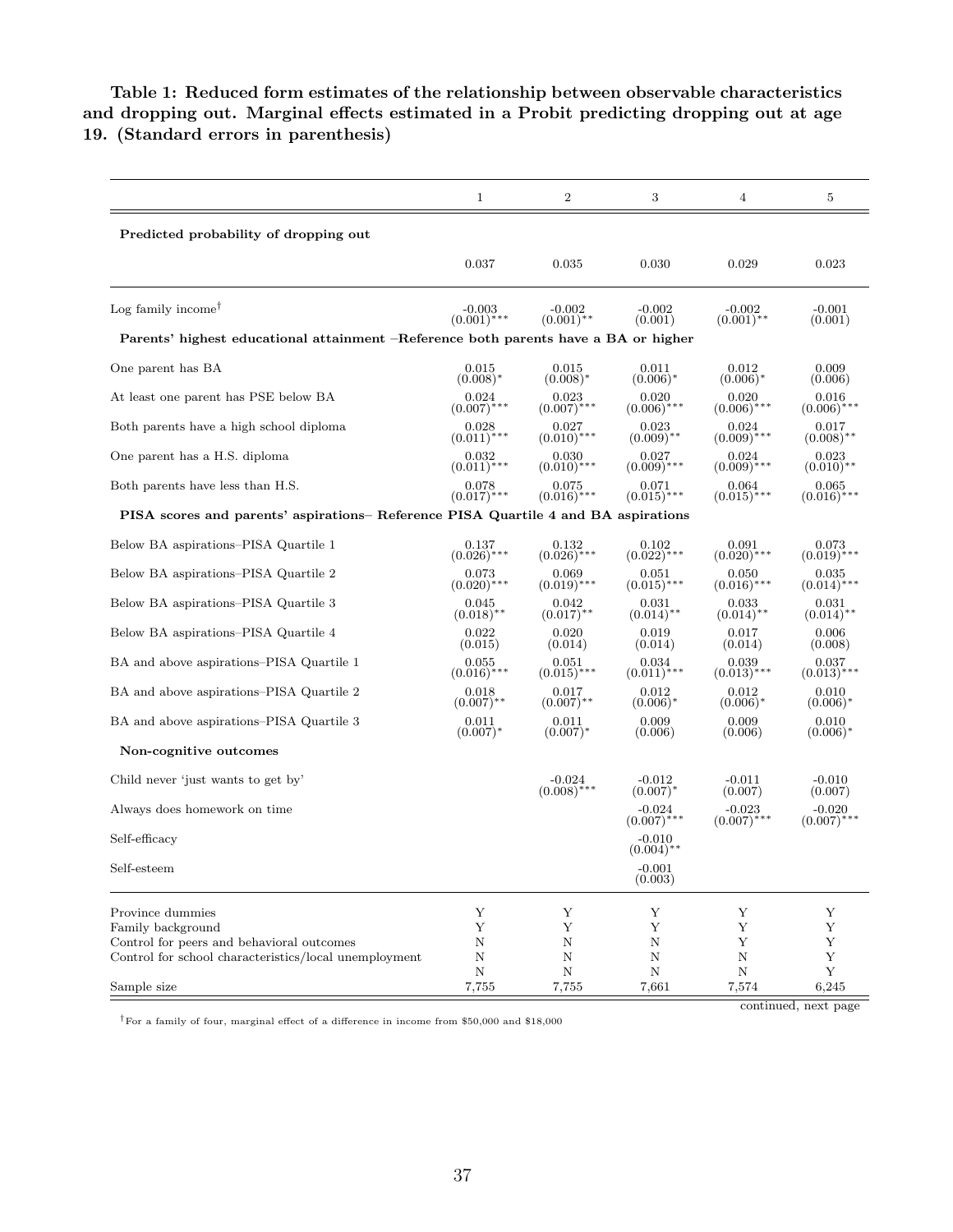|                                                                | $\mathbf{1}$ | $\sqrt{2}$  | 3     | $\overline{4}$            | $\overline{5}$            |
|----------------------------------------------------------------|--------------|-------------|-------|---------------------------|---------------------------|
| Predicted probability of dropping out                          |              |             |       |                           |                           |
|                                                                | 0.037        | 0.035       | 0.030 | 0.029                     | 0.023                     |
| <b>Behavioral outcomes</b><br>Youth reported a dependent child |              |             |       | 0.166                     | 0.178                     |
| Respondent smokes weekly age 15                                |              |             |       | $(0.082)$ **<br>0.052     | $(0.090)$ **<br>0.044     |
| Peer behavior<br>At at 15, all close friends:                  |              |             |       | $(0.016)$ ***             | $(0.015)$ ***             |
| Think completing high school is very important?                |              |             |       | $-0.006$<br>(0.007)       | $-0.009$<br>(0.006)       |
| Skip classes once a week or more                               |              |             |       | $-0.005$<br>(0.016)       | $-0.005$<br>(0.013)       |
| Have dropped out of high school                                |              |             |       | 0.046<br>(0.059)          | 0.041<br>(0.057)          |
| Are planning education after high school                       |              |             |       | $-0.017$<br>$(0.006)$ *** | $-0.016$<br>$(0.006)$ *** |
| Have a reputation for causing trouble                          |              |             |       | 0.004                     | 0.005                     |
| Smoke cigarettes                                               |              |             |       | (0.016)<br>0.005          | (0.016)<br>0.001          |
| Think it's okay to work hard at school                         |              |             |       | (0.014)<br>0.022          | (0.013)<br>0.019          |
| School characteristics                                         |              |             |       | $(0.013)^*$               | (0.012)                   |
| Low educational resources                                      |              |             |       |                           | 0.016<br>(0.013)          |
| Student to computer ratio                                      |              |             |       |                           | $-0.001$<br>(0.001)       |
| Student to teacher ratio*10                                    |              |             |       |                           | 0.0011<br>$(0.0004)$ ***  |
| Local labor market                                             |              |             |       |                           |                           |
| Youth unemployment rate                                        |              |             |       |                           | $-0.001$<br>(0.001)       |
|                                                                |              |             |       |                           |                           |
| Province dummies                                               | Υ            | Υ           | Υ     | Υ                         | Υ                         |
| Family background                                              | Y            | Υ           | Υ     | Y                         | Y                         |
| Control for getby                                              | Ν            | Υ           | Υ     | Υ                         | Υ                         |
| Control for hmwrk                                              | N            | $\mathbf N$ | Y     | Y                         | Y                         |
| Control for other non-cognitive outcomes                       | N            | N           | Y     | N                         | N                         |
| Sample size                                                    | 7,755        | 7,755       | 7,661 | 7,574                     | 6,245                     |

Table 1 (cont'd): Reduced form estimates of the relationship between observable characteristics and dropping out. Marginal effects estimated in a Probit predicting dropping out at age 19. (Standard errors in parenthesis)

Source: Youth in Transition Survey, Cycle 3 (Cohort A)

Estimates are weighted to account for non-response to the parents' survey and longitudinal attrition.

Standard errors clustered by high school.

\*\*\* indicates result is statistically significant at .01 level, \*\* at .05 level, \* at .10 level

Family income is the before-tax family income divided by the square root of the number of household members.

Low educational resources takes on the value one if a high school principal reported that the learning of grade 10 students is hindered by the lack of instructional material a lot or to some extent.

The reference person is a non-Aboriginal non-immigrant youth who lives in an urban area in Ontario, living with two biological parents who both have a Bachelors degree and do not hope their child obtains a

university degree. The reference youth scored in the top quartile on the PISA reading test.

Marginal effects are evaluated for a youth whose parents both have a high school diploma at the mean of all the other variables.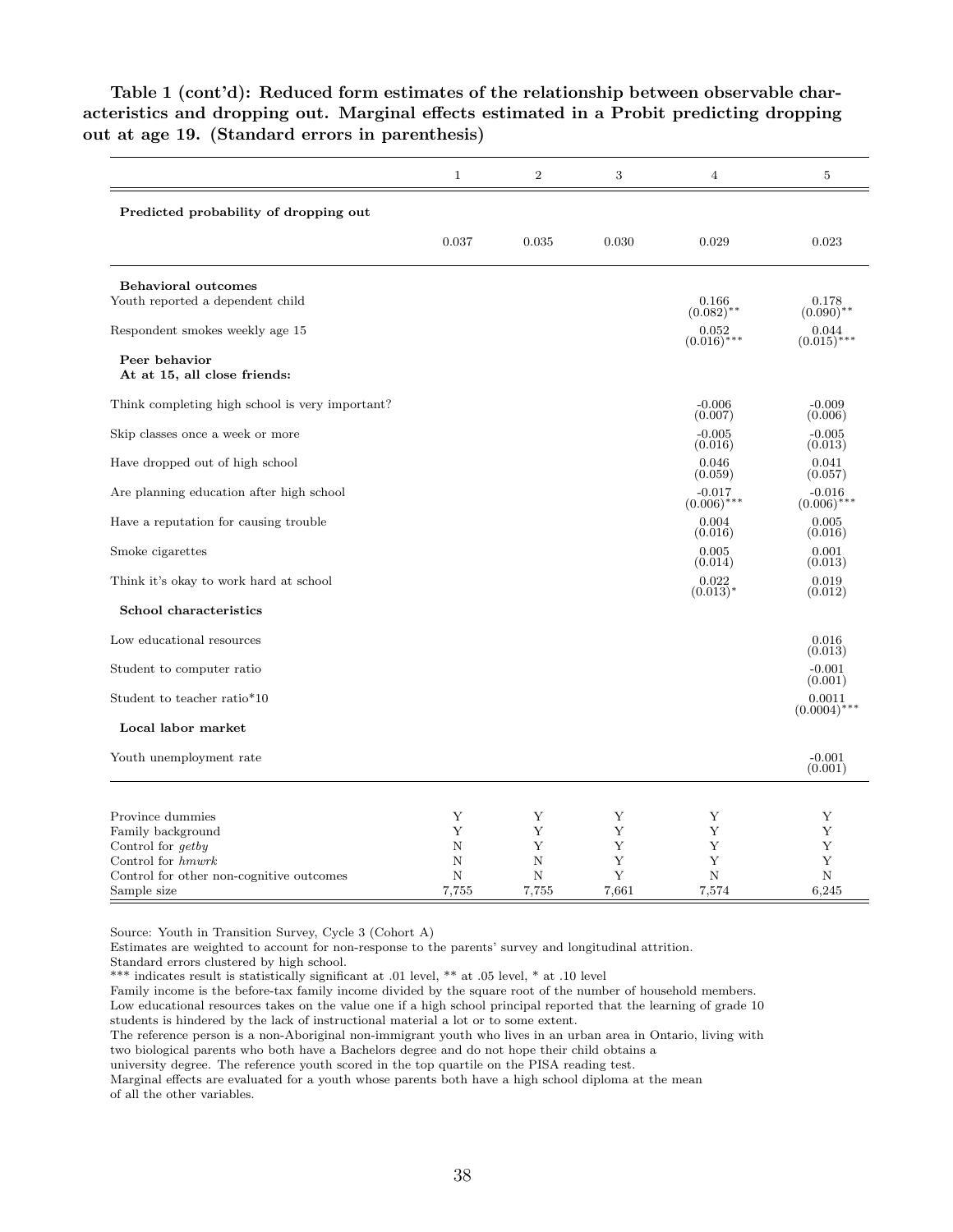|                                                                                                          | $\mathbf 1$                         | $\overline{2}$                      |
|----------------------------------------------------------------------------------------------------------|-------------------------------------|-------------------------------------|
| Marginal Effects on the Probability of Dropping out                                                      |                                     |                                     |
| Log family income <sup>†</sup>                                                                           | $-0.003$<br>(0.006)                 | $-0.002$<br>(0.001)                 |
| Parents' highest educational attainment –Reference both parents have a BA or higher                      |                                     |                                     |
| One parent has BA                                                                                        | 0.005<br>(0.005)                    | 0.021<br>$(0.011)^*$                |
| At least one parent has PSE below BA                                                                     | 0.042<br>$(0.012)$ ***              | 0.026<br>$(0.009)$ ***              |
| Both parents have a high school diploma                                                                  | 0.050<br>$(0.010)$ ***              | 0.030<br>$(0.011)$ ***              |
| One parent has a H.S. diploma                                                                            | 0.036<br>$(0.013)$ ***              | 0.035<br>$(0.011)$ ***              |
| Both parents have less than H.S.                                                                         | 0.011<br>$(0.006)^*$                | 0.075<br>$(0.014)$ ***              |
| Coefficients from Dropout Index $(I_D)$                                                                  |                                     |                                     |
| Intercept                                                                                                | $-1.812$<br>$(0.500)$ ***           | -1.433<br>$(0.441)$ ***             |
| Log family income                                                                                        | $-0.033$<br>(0.068)                 | $-0.172$<br>$(0.066)$ ***           |
| Parents' highest educational attainment –Reference both parents have a BA or higher                      |                                     |                                     |
| One parent has BA                                                                                        | 0.341<br>(0.380)                    | 0.472<br>(0.304)                    |
| At least one parent has PSE below BA                                                                     | 1.273<br>$(0.375)^*$                | 0.535<br>$(0.288)^*$                |
| Both parents have a high school diploma                                                                  | 1.389<br>$(0.393)$ ***              | 0.596<br>$(0.294)$ **               |
| One parent has a H.S. diploma                                                                            | 1.177<br>$(0.390)$ ***              | 0.660<br>$(0.296)$ <sup>**</sup>    |
| Both parents have less than H.S.                                                                         | 0.591<br>(0.370)                    | 1.044<br>$(0.295)$ ***              |
| <b>Factor Loadings</b>                                                                                   |                                     |                                     |
| $\lambda_{d\theta_1}$                                                                                    | $-0.010$<br>$(0.001)$ ***           | $-0.011$<br>$(0.001)$ ***           |
| $\lambda_{d\theta_2}$                                                                                    | $-0.263$<br>$(0.131)$ <sup>**</sup> | $-0.355$<br>$(0.141)$ <sup>**</sup> |
| $\lambda_{dv_p}$                                                                                         | $-2.082$<br>$(0.423)$ ***           | $-4.348$<br>$(1.571)$ ***           |
| Akaike Information Criterion (AIC)                                                                       | 74157.496                           | 75284.279                           |
| Bayesian Information Criterion (BIC)<br>Factor distributions vary with parents' education<br>Sample size | 74936.928<br>Υ<br>7,755             | 76063.711<br>N<br>7,755             |

#### Table 2: Parental Education and Family Income Coefficients and Marginal Effects Estimated in Factor Models (Standard errors in parenthesis)

Source: Youth in Transition Survey, Cycle 3 (Cohort A)

†For a family of four, marginal effect of a difference in income from \$50,000 and \$18,000

Weighted to account for non-response to the parents' survey and longitudinal attrition.

Standard errors clustered by high school.

\*\*\* indicates result is statistically significant at .01 level, \*\* at .05 level, \* at .10 level

Column 1 estimated from a model where the probability weights vary across parental education categories.

Column 2 estimated from a model where the probability weights are the same in each parental education category.

The model in Column 1 includes controls for province, the number of household moves, age in months, number of siblings, family structure and local youth unemployment rate. The model in Column 2 includes all these controls plus a control for Aboriginal status, immigrant status and living in a rural area.

Marginal effects are evaluated at the mean characteristics of a youth whose parents both have a high school diploma. Cognitive skills are  $\theta_1$ , non-cognitive skills are  $\theta_2$ , parental valuations are  $\nu_p$ .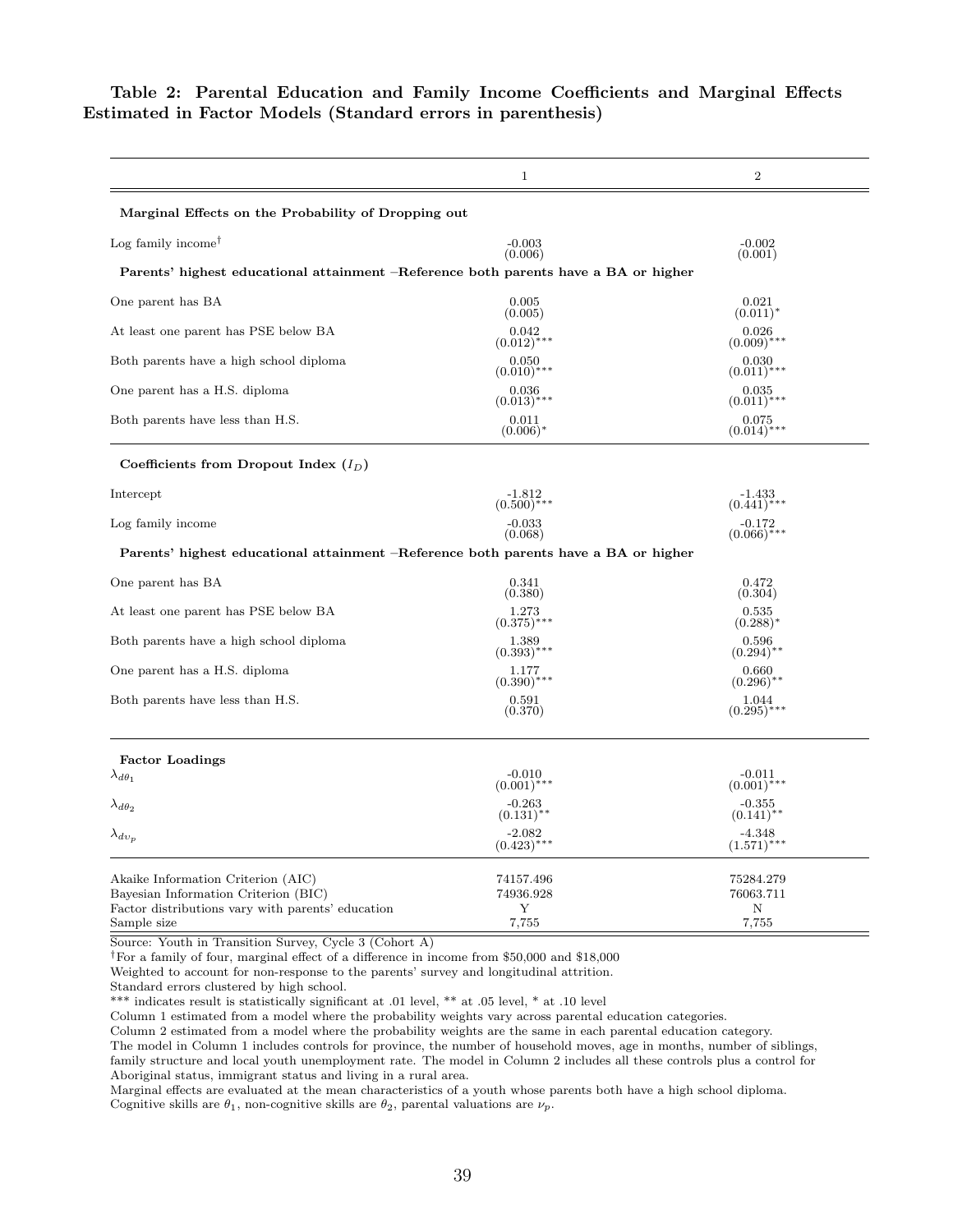|                                      | $\mathbf{1}$                          | $\overline{2}$            |                                | $\mathbf{1}$                   | $\sqrt{2}$                    |
|--------------------------------------|---------------------------------------|---------------------------|--------------------------------|--------------------------------|-------------------------------|
| Reading Scores (PISA)                |                                       |                           |                                |                                |                               |
| Intercept                            | 524.162<br>$(10.000)^{\frac{1}{2}**}$ | 510.918<br>$(5.322)$ ***  | Variance $\ln(\sigma_{u_1}^2)$ | 3.968<br>$(0.044)$ ***         | 4.151<br>$(0.026)$ ***        |
| Parent's Aspirations (Parpref)       |                                       |                           |                                |                                |                               |
| Intercept                            | 0.412<br>$(0.161)$ **                 | 0.166<br>(0.101)          | $\lambda_{p\theta_1}$          | 0.008<br>$(0.000)****$         | 0.012<br>$(0.001)$ ***        |
| $\lambda_{p\theta_2}$                | 0.103<br>$(0.058)^*$                  | $-0.139$<br>(0.144)       | $\lambda_{pv_p}$               | 1.097<br>$(0.228)$ ***         | 2.482<br>$(0.858)$ ***        |
| Not wanting to just get by $(getby)$ |                                       |                           |                                |                                |                               |
| Intercept                            | $-3.495$<br>$(0.372)$ ***             | $-3.156$<br>(0.281)***    | $\lambda_{cv_p}$               | 2.853<br>$(0.536)$ ***         | 11.898<br>$(3.937)$ ***       |
| Grades $(grad)$<br>Intercept         | 67.390<br>$(1.776)^{***}$             | 59.288<br>$(1.190)$ ***   | $\lambda_{g\theta_1}$          | 0.091<br>$(0.004)$ ***         | 0.115<br>$(0.005)$ ***        |
| $\lambda_g \theta_2$                 | 8.049<br>$(0.567)$ ***                | 13.841<br>$(1.949)$ ***   | $\lambda_{gv_p}$               | 11.646<br>$(2.013)$ ***        | 39.364<br>$(12.121)$ ***      |
| Variance $\ln (\sigma_{u_4}^2)$      | 1.857<br>$(0.028)$ ***                | 1.464<br>$(0.066)****$    |                                |                                |                               |
|                                      | Save for children's education (saved) |                           |                                |                                |                               |
| Intercept                            | $-1.309$<br>$(0.243)$ ***             | $-1.428$<br>$(0.185)$ *** | $\lambda_{s\theta_{1}}$        | 0.000<br>(0.000)               | 0.002<br>$(0.000)$ ***        |
| $\lambda_{s\theta_2}$                | $-0.192$<br>$(0.064)$ ***             | $-0.079$<br>(0.083)       |                                |                                |                               |
|                                      | Complete home work on time $(hmwr)$   |                           |                                |                                |                               |
| Intercept                            | $-3.495$<br>(0.372)***                | $-3.156$<br>(0.281)***    | $\lambda_{h\theta_2}$          | $\substack{1.756\\(0.154)***}$ | $\frac{1.767}{(0.257)^{***}}$ |
| $\lambda_{hv_p}$                     | 1.024<br>$(0.200)$ ***                | 5.644<br>$(1.764)$ ***    |                                |                                |                               |
| <b>Factor</b> locations              |                                       |                           |                                |                                |                               |
| $\theta_{11}^H$                      | $104.298$<br>(2.747)***               | 95.493<br>$(2.884)$ ***   | $\theta^L_{11}$                | $-98.461$<br>$(5.845)$ ***     | $-84.558$<br>(3.773)***       |
| $\theta_{12}^H$                      | 1.248<br>$(0.068)$ ***                | 0.836<br>$(0.110)$ ***    | $v_p^H$                        | 0.750<br>$(0.104)$ ***         | 0.196<br>$(0.059)$ ***        |

Table 3: Selected Parameters from Measurement Equations in Unobserved Factor System Estimators (Standard errors in parenthesis)

Source: Youth in Transition Survey, Cycle 3 (Cohort A)

Weighted to account for non-response to the parents' survey and longitudinal attrition.

Standard errors clustered by high school.

\*\*\* indicates result is statistically significant at .01 level, \*\* at .05 level, \* at .10 level

Columns 1 estimated from a model where the probability weights vary across parental education categories.

Columns 2 estimated from a model where the probability weights are the same in each parental education category.

The model in Columns 1 includes controls for province, the number of household moves, age in months, number of siblings, family structure and local youth unemployment rate. The model in Columns 2 includes all these controls plus a control for Aboriginal status, immigrant status and living in a rural area.

Cognitive skills are  $\theta_1$ , non-cognitive skills are  $\theta_2$ , parental valuations are  $\nu_p$ .

The cognitive skill factor load in the PISA equation is normalized,  $\lambda_{T\theta_1} = 1$ 

The non-cognitive skill factor load in the *getby* equation is normalized  $\lambda_{c\theta_2} = 1$ 

The parental valuation factor load in the saved equation is normalized  $\lambda_{s\nu_p} = 1$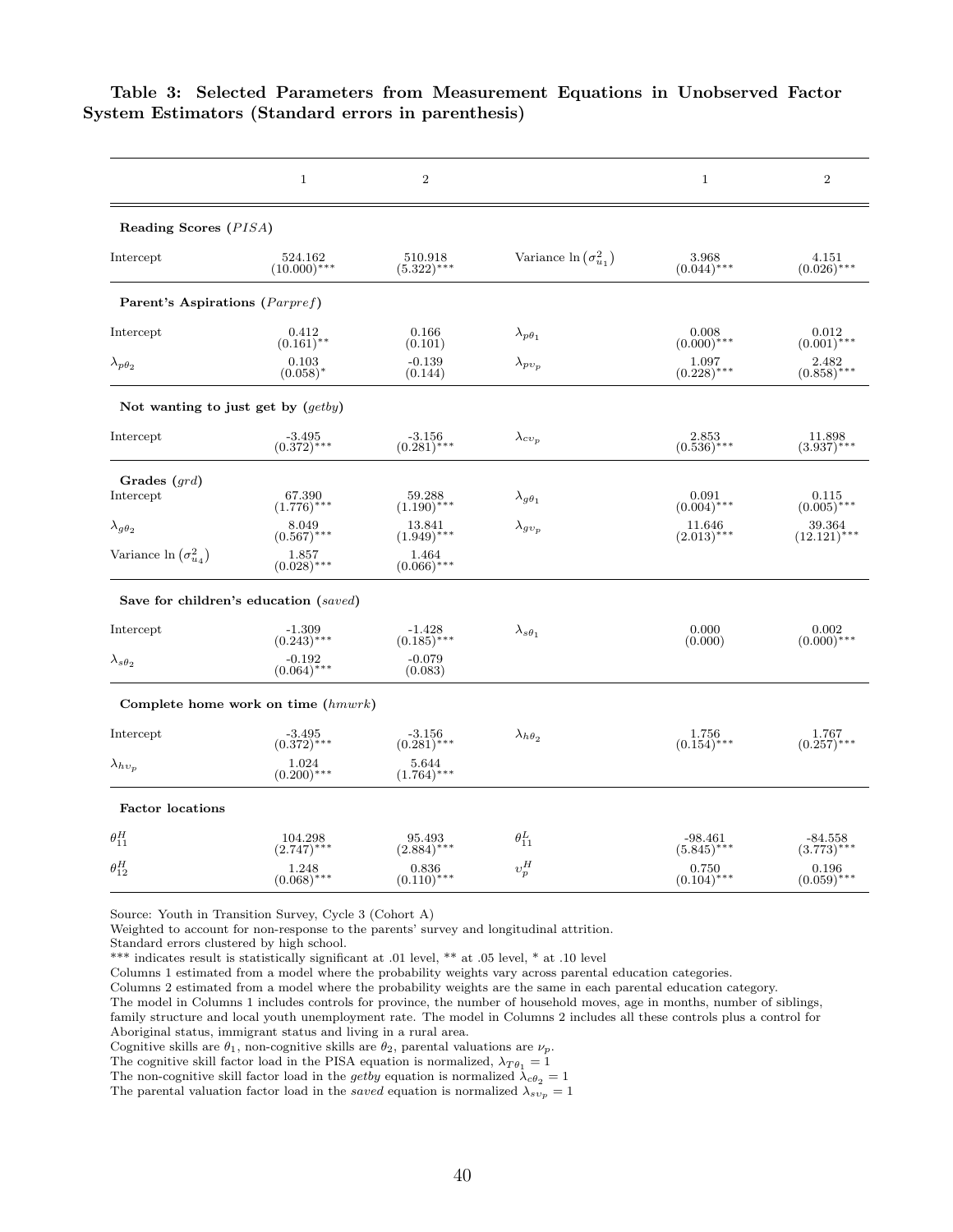|                                         | High Parental Valuation<br>Cognitive Ability |       |       | Low Parental Valuation<br>Cognitive Ability |       |       |
|-----------------------------------------|----------------------------------------------|-------|-------|---------------------------------------------|-------|-------|
|                                         | High                                         | Mid   | Low   | High                                        | Mid   | Low   |
| Both parents have a BA                  | 0.141                                        | 0.113 | 0.013 | 0.04                                        | 0.033 | 0.004 |
| One parent has BA                       | 0.074                                        | 0.098 | 0.027 | 0.039                                       | 0.051 | 0.014 |
| At least one parent has PSE below BA    | 0.122                                        | 0.136 | 0.022 | 0.029                                       | 0.032 | 0.005 |
| Both parents have a high school diploma | 0.141                                        | 0.166 | 0.026 | 0.038                                       | 0.045 | 0.007 |
| One parent has a H.S. diploma           | 0.059                                        | 0.084 | 0.017 | 0.025                                       | 0.036 | 0.007 |
| Both parents have less than H.S.        | 0.014                                        | 0.07  | 0.087 | 0.033                                       | 0.16  | 0.201 |

High Non-Cognitive Skills

Low Non-Cognitive Skills

|                                         | High Parental Valuation<br>Cognitive Ability |       |       | Low Parental Valuation<br>Cognitive Ability |       |       |
|-----------------------------------------|----------------------------------------------|-------|-------|---------------------------------------------|-------|-------|
|                                         | High                                         | Mid   | Low   | High                                        | Mid   | Low   |
| Both parents have a BA                  | 0.268                                        | 0.216 | 0.025 | 0.077                                       | 0.062 | 0.007 |
| One parent has BA                       | 0.17                                         | 0.225 | 0.062 | 0.089                                       | 0.118 | 0.032 |
| At least one parent has PSE below BA    | 0.23                                         | 0.256 | 0.042 | 0.055                                       | 0.06  | 0.01  |
| Both parents have a high school diploma | 0.192                                        | 0.227 | 0.036 | 0.052                                       | 0.061 | 0.01  |
| One parent has a H.S. diploma           | 0.199                                        | 0.282 | 0.059 | 0.085                                       | 0.12  | 0.025 |
| Both parents have less than H.S.        | 0.011                                        | 0.053 | 0.067 | 0.025                                       | 0.123 | 0.154 |



Figure 1: Probability of dropping out by parental education.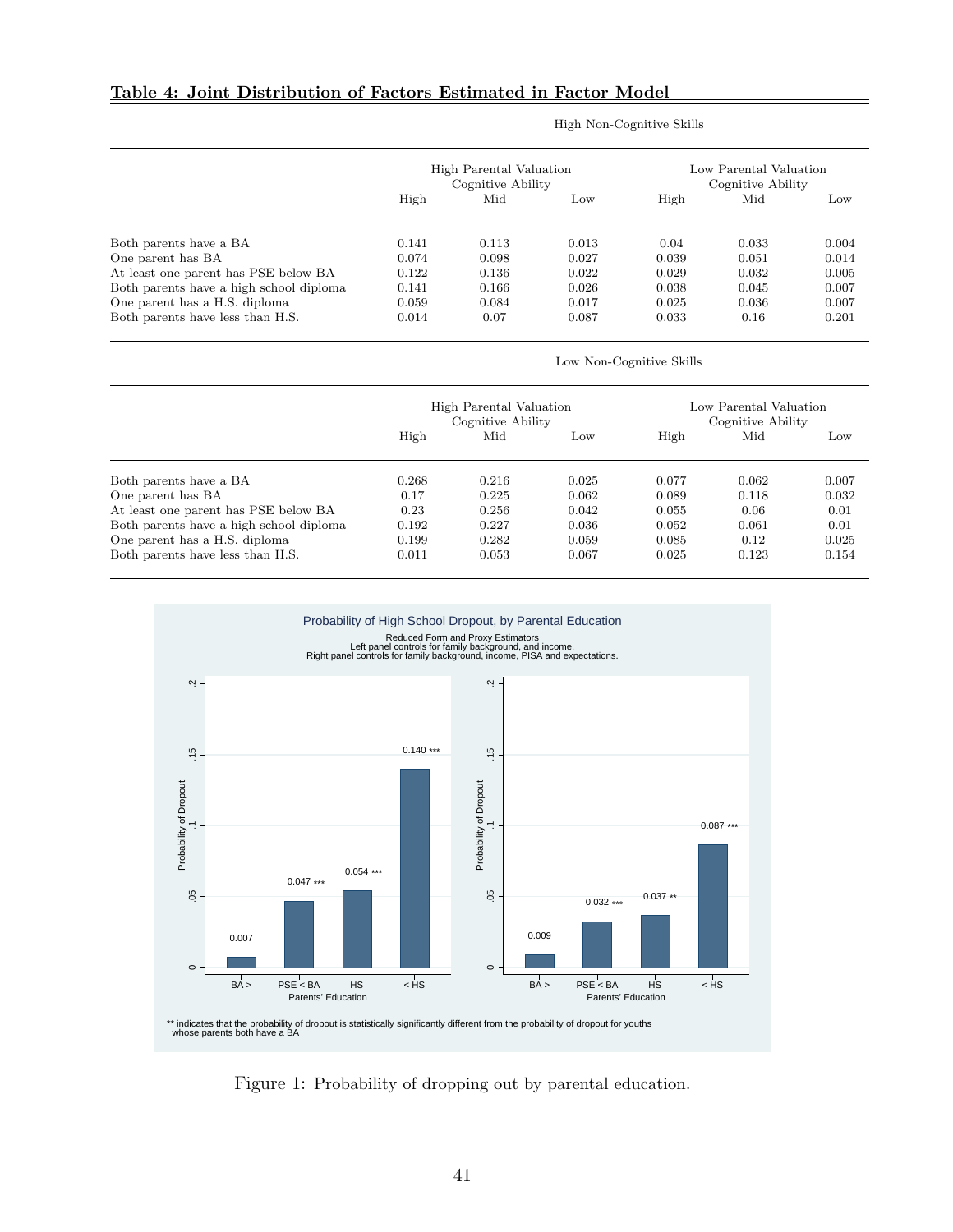

Figure 2: Probability of dropping out by PISA and parental aspirations – Reduced Form.



Figure 3: Predicted probability of dropping out by cognitive ability, non-cognitive ability and parental valuations estimated in a factor model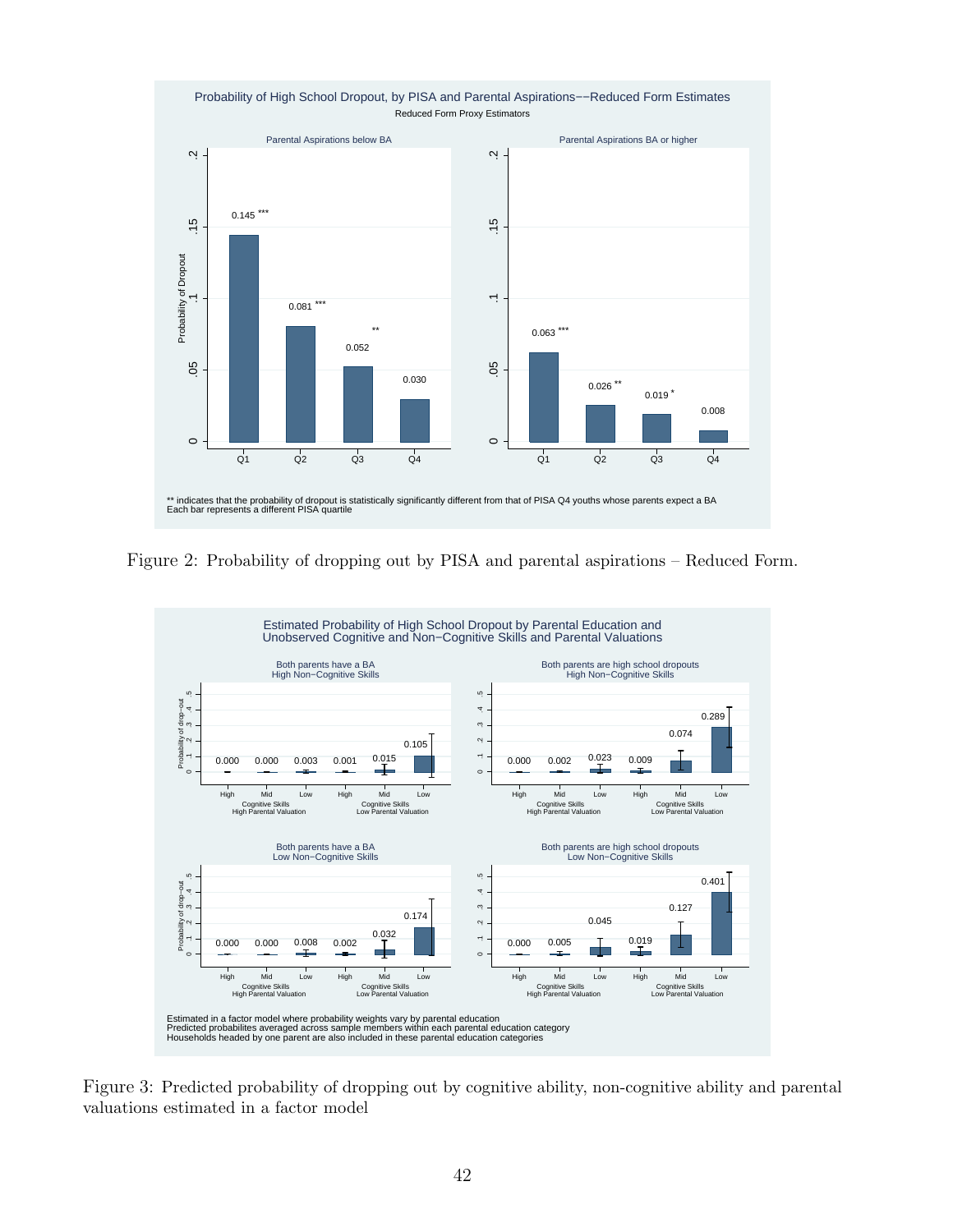

Figure 4: Relationship between Estimated Factors and Math Scores

| ${\bf A}$ | Appendix Table A1: Sample means (Standard errors in parenthesis) |  |  |  |  |
|-----------|------------------------------------------------------------------|--|--|--|--|
|-----------|------------------------------------------------------------------|--|--|--|--|

|                                                           | Mean  | Standard Error |                                         | Mean   | Standard Error |
|-----------------------------------------------------------|-------|----------------|-----------------------------------------|--------|----------------|
| Dropping out and Measurements                             |       |                |                                         |        |                |
| Dropping out                                              | 0.056 | 0.003          |                                         |        |                |
| PISA Q1                                                   | 0.268 | 0.005          | PISA Q2                                 | 0.252  | 0.005          |
| PISA Q3                                                   | 0.252 | 0.005          | PISA Q4                                 | 0.228  | 0.005          |
| Grades $(< 59)$                                           | 0.098 | 0.003          | Grades $(60 \text{ to } 69)$            | 0.211  | 0.005          |
| Grades $(70 \text{ to } 79)$                              | 0.361 | 0.005          | Grades ( $> 80$ )                       | 0.329  | 0.005          |
| Parasp                                                    | 0.614 | 0.005          | Saved                                   | 0.595  | 0.006          |
| Getby                                                     | 0.231 | 0.005          | Hmwrk                                   | 0.205  | 0.005          |
| <b>Control Variables</b>                                  |       |                |                                         |        |                |
| Parents' highest educational attainment                   |       |                |                                         |        |                |
| Both parents have BA                                      | 0.102 | 0.003          | One parent has BA                       | 0.182  | 0.004          |
| At least one parent has PSE below BA                      | 0.415 | 0.006          | Both parents have a high school diploma | 0.097  | 0.003          |
| One parent has a H.S. diploma                             | 0.111 | 0.004          | Both parents have less than H.S.        | 0.093  | 0.003          |
| Other background characteristics                          |       |                |                                         |        |                |
| Aboriginal                                                | 0.030 | .002           | Immigrant                               | 0.082  | 0.003          |
| Rural                                                     | 0.237 | 0.005          | Number of moves                         | 2.059  | 0.027          |
| Number of siblings                                        | 1.346 | 0.011          | Local youth unemployment rate           | 13.750 | 0.069          |
| Family structure-Reference two biological parent families |       |                |                                         |        |                |
| Other two parent families                                 | 0.123 | 0.004          | Lone parent family                      | 0.140  | 0.004          |
| Sample                                                    | 7,755 |                |                                         |        |                |

Source: Youth in Transition Survey, Cycle 3 (Cohort A)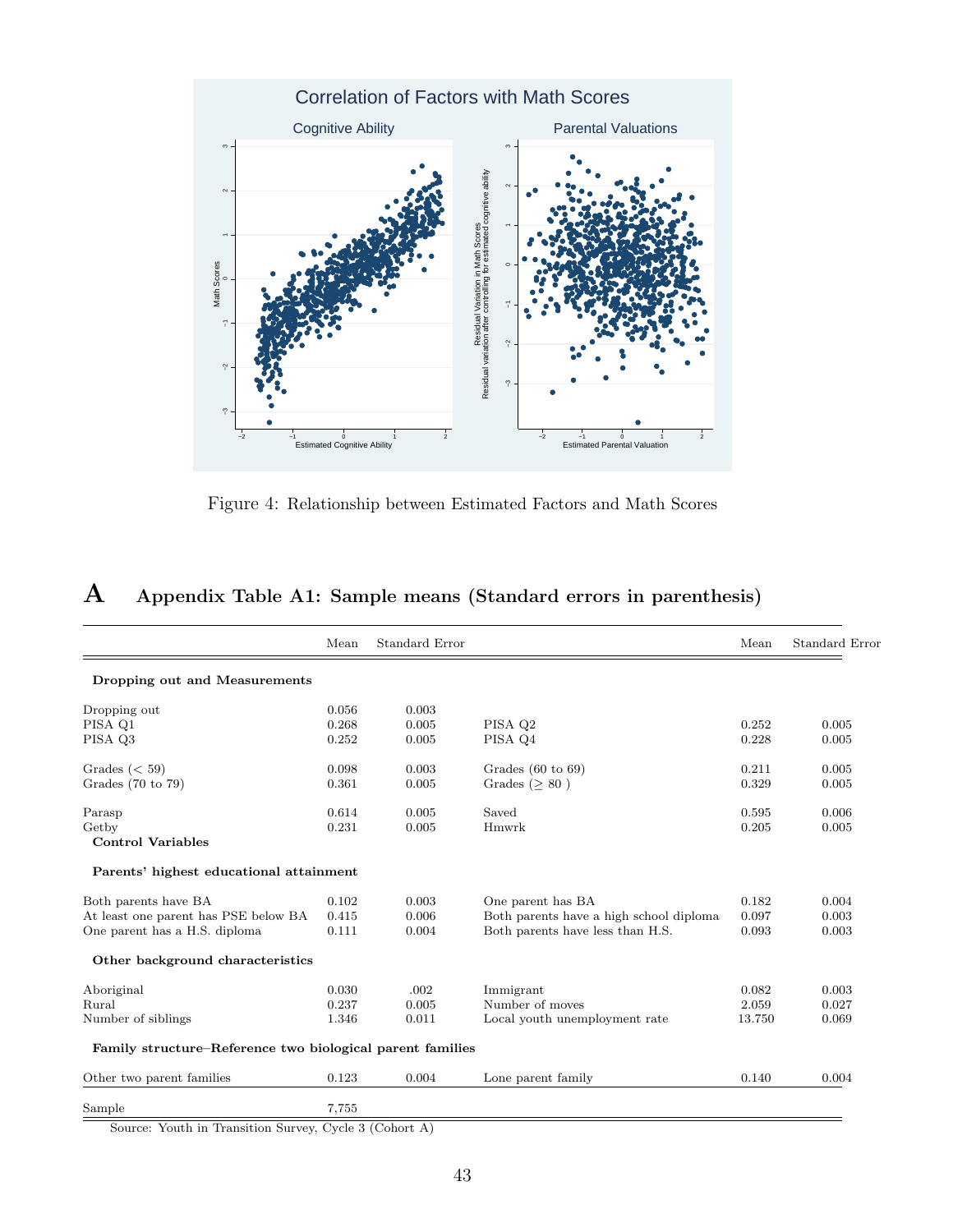### B Likelihood Function

In this appendix, we present an example contribution to the factor likelihood function for person  $i$  who is a dropout; has a test score in the lowest quartile; has parents who state they hope their child gets a BA; states he just wants to get by in effort; has an average overall grade below 59; has parents who saved for their education; and hands in homework late.

$$
\sum_{j} \sum_{k} \sum_{m} p_{\theta_{11}}^{j} p_{\theta_{12}}^{k} p_{\nu_{p}}^{m} F(-z\gamma - \lambda_{d\theta_{1}} \theta_{11}^{j} - \lambda_{d\theta_{2}} \theta_{12}^{k} - \lambda_{dv} \nu_{p}^{m})
$$
(18)  

$$
F(PISA_{1} - x_{1}\delta_{1} - \theta_{11}^{j})
$$
  

$$
F(59 - x_{2}\delta_{2} - \lambda_{g\theta_{1}} \theta_{11}^{j} - \lambda_{g\theta_{2}} \theta_{12}^{k} - \lambda_{gv} \nu_{p}^{m})
$$
  

$$
F(-x_{3}\delta_{3} - \theta_{12}^{k} - \lambda_{cv} \nu_{p}^{m})
$$
  

$$
F(-x_{4}\delta_{4} - \lambda_{h\theta_{2}} \theta_{12}^{k} - \lambda_{cv} \nu_{p}^{m})
$$
  

$$
F(-x_{5}\delta_{5} - \lambda_{p\theta_{1}} \theta_{11}^{j} - \lambda_{p\theta_{2}} \theta_{12}^{k} - \lambda_{pv} \nu_{p}^{m})
$$
  

$$
F(-x_{6}\delta_{6} - \lambda_{s\theta_{1}} \theta_{11}^{j} - \lambda_{s\theta_{2}} \theta_{12}^{k} - \nu_{p}^{m})
$$

where: the  $F()$ 's are cumulative normal distribution functions; j, k and m index the points of support in the  $\theta_{11}$ ,  $\theta_{12}$  and  $\nu_p$  distributions, respectively; the p's are probabilities associated with the points of support; z corresponds to the vector of all observable covariates in the dropout equation with a vector of associated coefficients,  $\gamma$ ; and  $x_1...x_6$  are the vectors of observable covariates in the measurement equations with vectors of associated coefficients,  $\delta_1...\delta_6$ . In our data, dropping out is a binary variable as are parasp (a dummy equalling one if the parents hope their child will obtain a BA or more and zero otherwise), saved (which takes a value of one if the parents saved for their child's education), getby (which equals 1 if children say they just want to get by in terms of effort), and hmwork (which equals 1 if the child always completes his assignments). These variables contribute simple Probit type expressions to the likelihood conditional on the factor values. We divide the PISA test scores into quartiles and use indicators for the quartile of the  $PISA$  variable. Thus, the contribution to the likelihood function is in the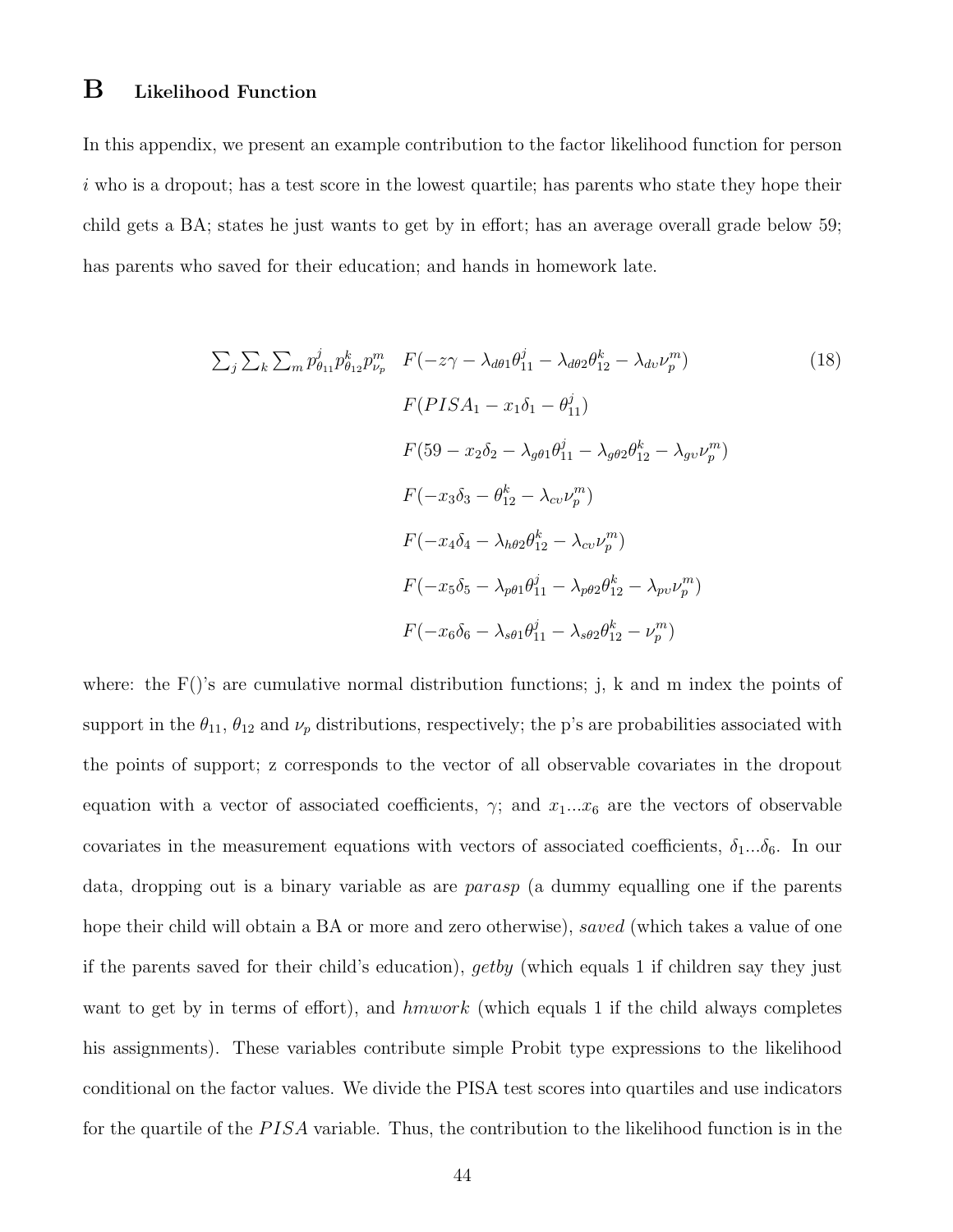form of components of an ordered Probit. Here,  $PISA<sub>1</sub>$  is the test score value that defines the upper bound of the first quartile. Similarly, we group grades in four categories (59 and less, 60 to 69, 70 to 79, and 80 and above). As a result, the contributions for this variable also take the form of ordered Probit expressions.

### C Specification of PISA and Grades Equations

Table C1: The relationship between Grades and PISA Scores and proxies for cognitive ability and parental valuations (Standard errors in parenthesis)

| Dependent<br>Variable     | Math<br>Pisa Scores     | Math<br>Grades         | Science<br>Pisa Scores    | Science<br>Grades         |
|---------------------------|-------------------------|------------------------|---------------------------|---------------------------|
|                           |                         |                        |                           |                           |
| PISA reading scores       | $0.742$<br>$(0.009)***$ | $(0.044)$ ***          | $(0.860$<br>$(0.008)$ *** | $(0.052$<br>$(0.003)$ *** |
| Parent has BA aspirations | 2.292<br>(1.553)        | 4.246<br>$(0.614)$ *** | $-1.820$<br>(1.352)       | $2.839$<br>(0.570)***     |
| Mean                      | 545.07                  | 72.45                  | 536.22                    | 74.07                     |
| Standard deviation        | 80.24                   | 14.77                  | 83.69                     | 13.59                     |
| Sample size               | 4,767                   | 4,749                  | 4.765                     | 4,745                     |

Source: Youth in Transition Survey, Cycle 3 (Cohort A)

Estimates are weighted to account for non-response to the parents' survey and longitudinal attrition.

Standard errors clustered by high school.

\*\*\* indicates result is statistically significant at .01 level, \*\* at .05 level, \* at .10 level

Grades are self-reported by the youth in grade 10.

All specifications also include controls for family income, parental education, family background, province, non-cognitive skills, number of siblings and month of birth.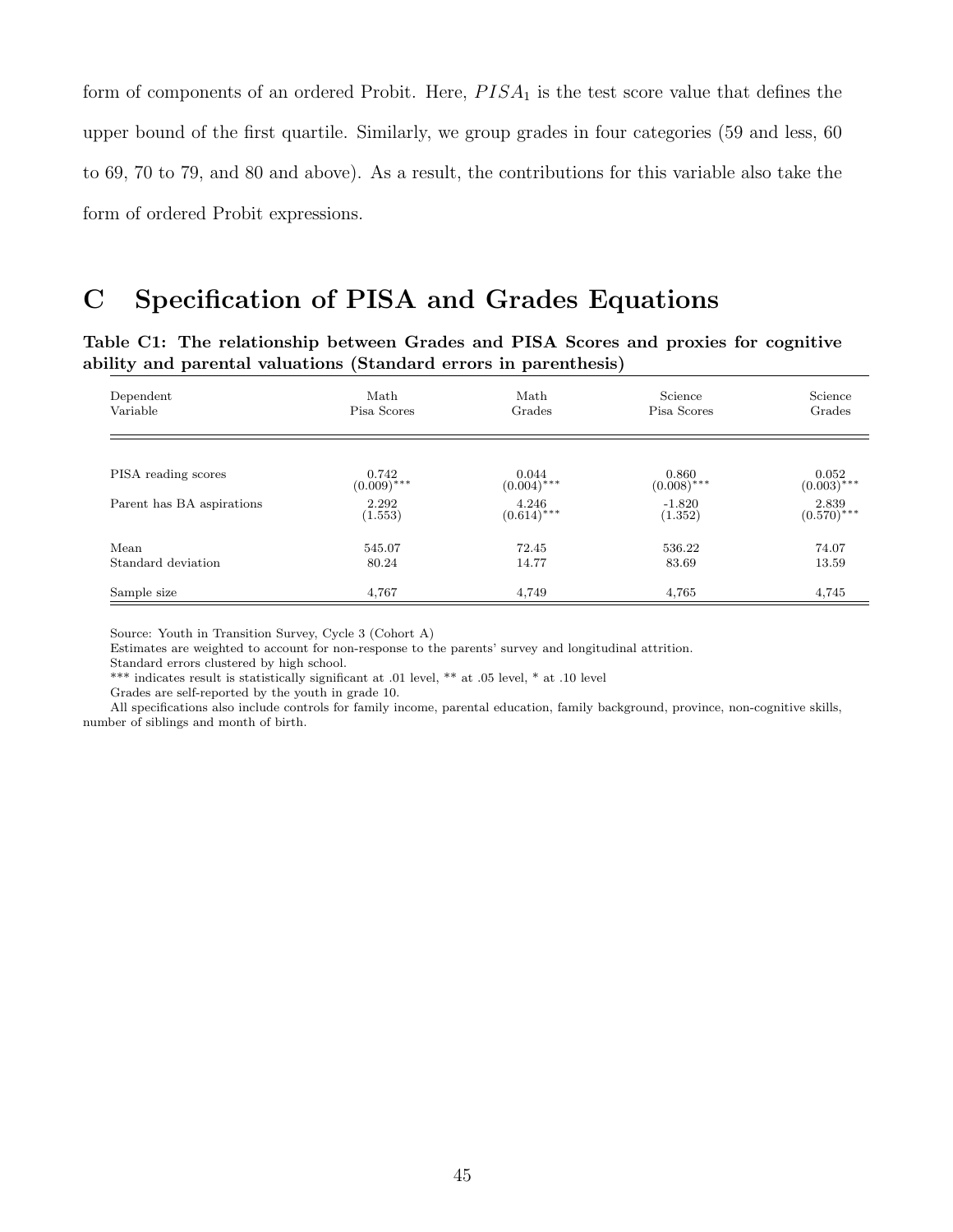The following appendices are not intended for publication, but can be made available on-line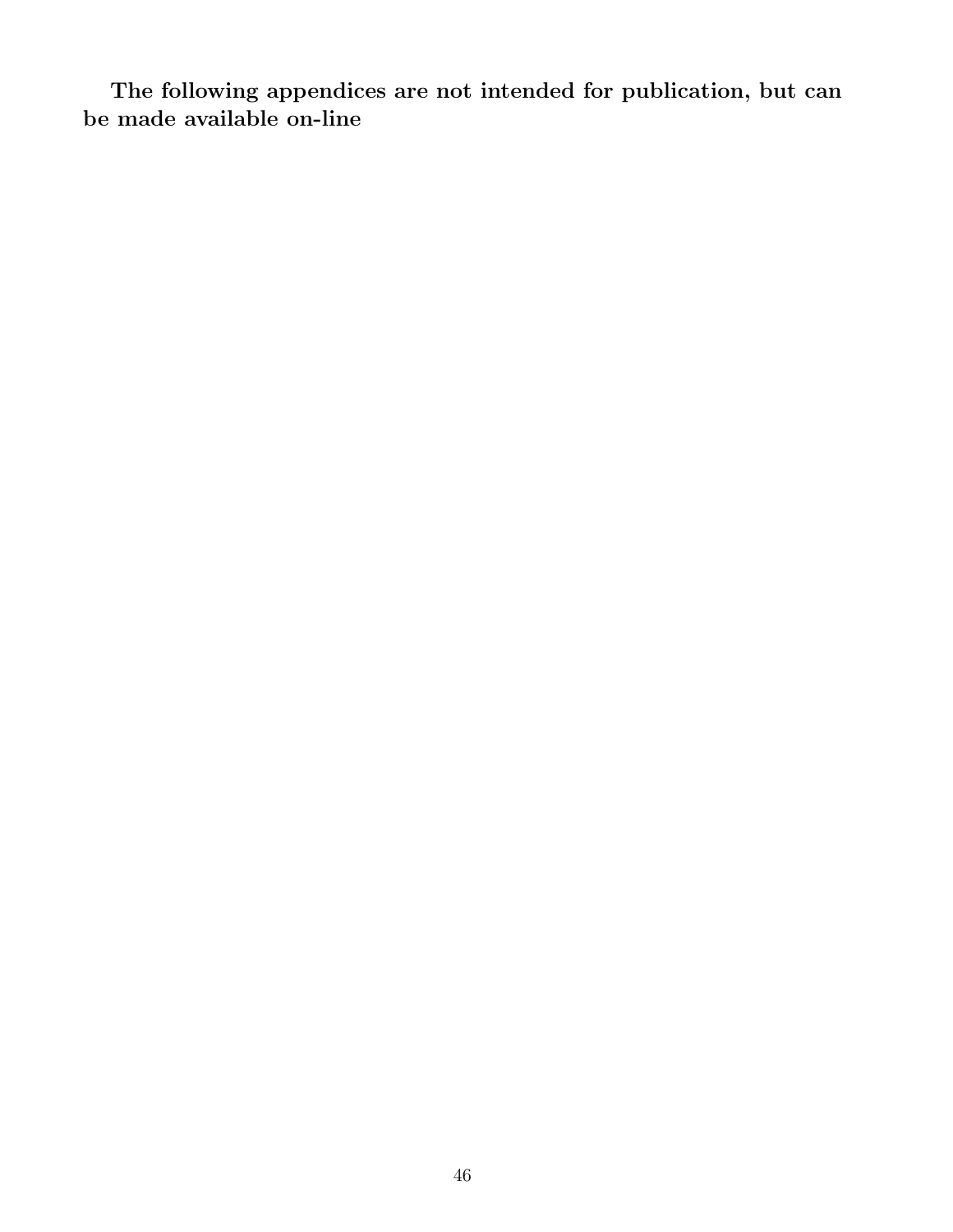## D Additional Tables and Figures

Table D1: Predicted probability of dropping out conditional on unobserved factors and parental education. (Standard errors in parenthesis)

|                                         | High Non-Cognitive Skills                                                                   |                                              |                             |                             |                                             |                             |  |  |
|-----------------------------------------|---------------------------------------------------------------------------------------------|----------------------------------------------|-----------------------------|-----------------------------|---------------------------------------------|-----------------------------|--|--|
|                                         |                                                                                             | High Parental Valuation<br>Cognitive Ability |                             |                             | Low Parental Valuation<br>Cognitive Ability |                             |  |  |
|                                         | High                                                                                        | Mid                                          | Low                         | High                        | Mid                                         | Low                         |  |  |
| Both parents have a BA                  | 0.000                                                                                       | 0.000                                        | 0.003                       | 0.001                       | 0.015                                       | 0.105                       |  |  |
| One parent has BA                       | (0.000)<br>0.000<br>(0.000)                                                                 | (0.000)<br>0.001<br>(0.001)                  | (0.005)<br>0.011<br>(0.009) | (0.002)<br>0.004<br>(0.004) | (0.018)<br>0.041<br>(0.025)                 | (0.072)<br>0.200<br>(0.073) |  |  |
| At least one parent has PSE below BA    | 0.001<br>(0.001)                                                                            | 0.010<br>(0.006)                             | 0.074<br>(0.030)            | 0.033<br>(0.020)            | 0.188<br>(0.061)                            | 0.507<br>(0.100)            |  |  |
| Both parents have a high school diploma | 0.001<br>(0.001)                                                                            | 0.011<br>(0.009)                             | 0.082<br>(0.042)            | 0.037<br>(0.026)            | 0.205<br>(0.077)                            | 0.534<br>(0.117)            |  |  |
| One parent has a H.S. diploma           | 0.001<br>(0.002)                                                                            | 0.010<br>(0.010)                             | 0.073<br>(0.039)            | 0.033<br>(0.024)            | 0.184<br>(0.071)                            | 0.498<br>(0.111)            |  |  |
| Both parents have less than H.S.        | 0.000<br>(0.000)                                                                            | 0.002<br>(0.003)                             | 0.023<br>(0.015)            | 0.009<br>(0.008)            | 0.074<br>(0.032)                            | 0.289<br>(0.066)            |  |  |
|                                         |                                                                                             |                                              |                             | Low Non-Cognitive Skills    |                                             |                             |  |  |
|                                         | High Parental Valuation<br>Low Parental Valuation<br>Cognitive Ability<br>Cognitive Ability |                                              |                             |                             |                                             |                             |  |  |
|                                         | High                                                                                        | Mid                                          | Low                         | High                        | Mid                                         | Low                         |  |  |
| Both parents have a BA                  | 0.000                                                                                       | 0.000                                        | 0.008                       | 0.002                       | 0.032                                       | 0.174                       |  |  |

|                                         | (0.000) | (0.001) | (0.011) | (0.004) | (0.029) | (0.093) |
|-----------------------------------------|---------|---------|---------|---------|---------|---------|
| One parent has BA                       | 0.000   | 0.002   | 0.023   | 0.009   | 0.076   | 0.297   |
|                                         | (0.000) | (0.003) | (0.018) | (0.008) | (0.034) | (0.079) |
| At least one parent has PSE below BA    | 0.001   | 0.021   | 0.127   | 0.063   | 0.282   | 0.628   |
|                                         | (0.002) | (0.013) | (0.047) | (0.027) | (0.060) | (0.080) |
| Both parents have a high school diploma | 0.002   | 0.024   | 0.140   | 0.070   | 0.303   | 0.654   |
|                                         | (0.002) | (0.018) | (0.063) | (0.036) | (0.081) | (0.097) |
| One parent has a H.S. diploma           | 0.002   | 0.021   | 0.125   | 0.062   | 0.276   | 0.619   |
|                                         | (0.004) | (0.017) | (0.057) | (0.032) | (0.072) | (0.090) |
| Both parents have less than H.S.        | 0.000   | 0.005   | 0.045   | 0.019   | 0.127   | 0.401   |
|                                         | (0.001) | (0.006) | (0.029) | (0.014) | (0.042) | (0.066) |

Source: Youth in Transition Survey, Cycle 3 (Cohort A)

Predicted probabilities are evaluated for each individual at the value of the particular factor combinations. The probabilities conditional on parental education are found by averaging the factor-conditional probabilities within each parental education category. Standard errors are found by the delta method using a variance-covariance matrix clustered by school.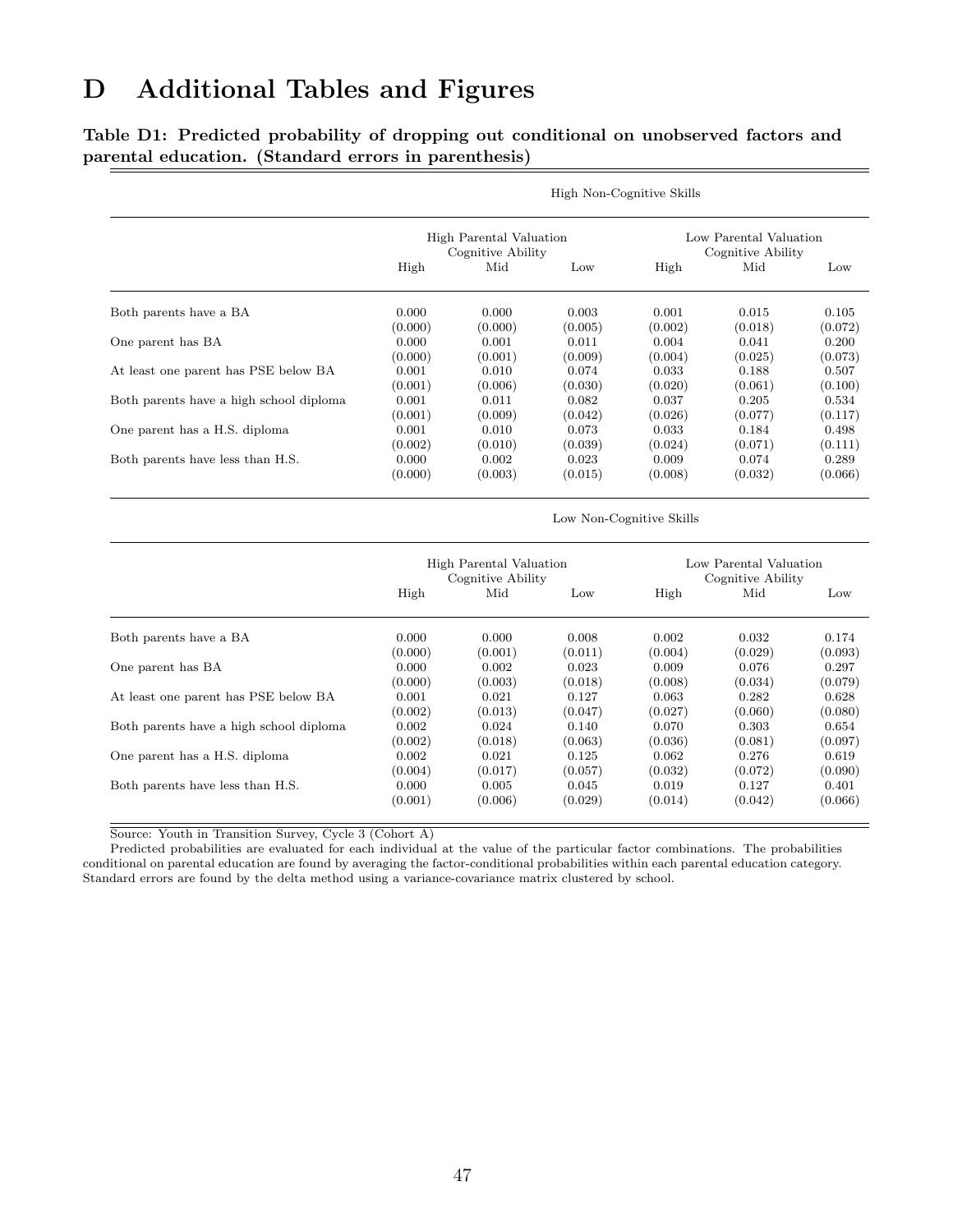#### Table D2: Marginal distribution of factors (Standard errors in parenthesis)

|                                         | Cognitive Ability |         | Non-Cognitive Ability |         | Parental Valuation |         |         |
|-----------------------------------------|-------------------|---------|-----------------------|---------|--------------------|---------|---------|
|                                         | High              | Mid     | Low                   | High    | Low                | High    | Low     |
| Both parents have a BA                  | 0.527             | 0.424   | 0.049                 | 0.344   | 0.656              | 0.777   | 0.223   |
|                                         | (0.059)           | (0.048) | (0.022)               | (0.059) | (0.059)            | (0.082) | (0.082) |
| One parent has BA                       | 0.372             | 0.493   | 0.135                 | 0.303   | 0.697              | 0.656   | 0.344   |
|                                         | (0.045)           | (0.030) | (0.034)               | (0.047) | (0.047)            | (0.076) | (0.076) |
| At least one parent has PSE below BA    | 0.436             | 0.484   | 0.080                 | 0.347   | 0.653              | 0.809   | 0.191   |
|                                         | (0.023)           | (0.019) | (0.018)               | (0.027) | (0.027)            | (0.035) | (0.035) |
| Both parents have a high school diploma | 0.422             | 0.499   | 0.079                 | 0.423   | 0.577              | 0.788   | 0.212   |
|                                         | (0.044)           | (0.037) | (0.029)               | (0.058) | (0.058)            | (0.067) | (0.067) |
| One parent has a H.S. diploma           | 0.369             | 0.523   | 0.108                 | 0.230   | 0.770              | 0.701   | 0.299   |
|                                         | (0.039)           | (0.033) | (0.034)               | (0.039) | (0.039)            | (0.073) | (0.073) |
| Both parents have less than H.S.        | 0.084             | 0.406   | 0.510                 | 0.566   | 0.434              | 0.303   | 0.697   |
|                                         | (0.024)           | (0.039) | (0.052)               | (0.085) | (0.085)            | (0.058) | (0.058) |

Source: Youth in Transition Survey, Cycle 3 (Cohort A)

Standard errors clustered by school.

The joint distributions reported in Table 4 are found by multiplying the marginal distributions reported in this table.



Figure D.5: Relationship between Estimated Factors and Science Scores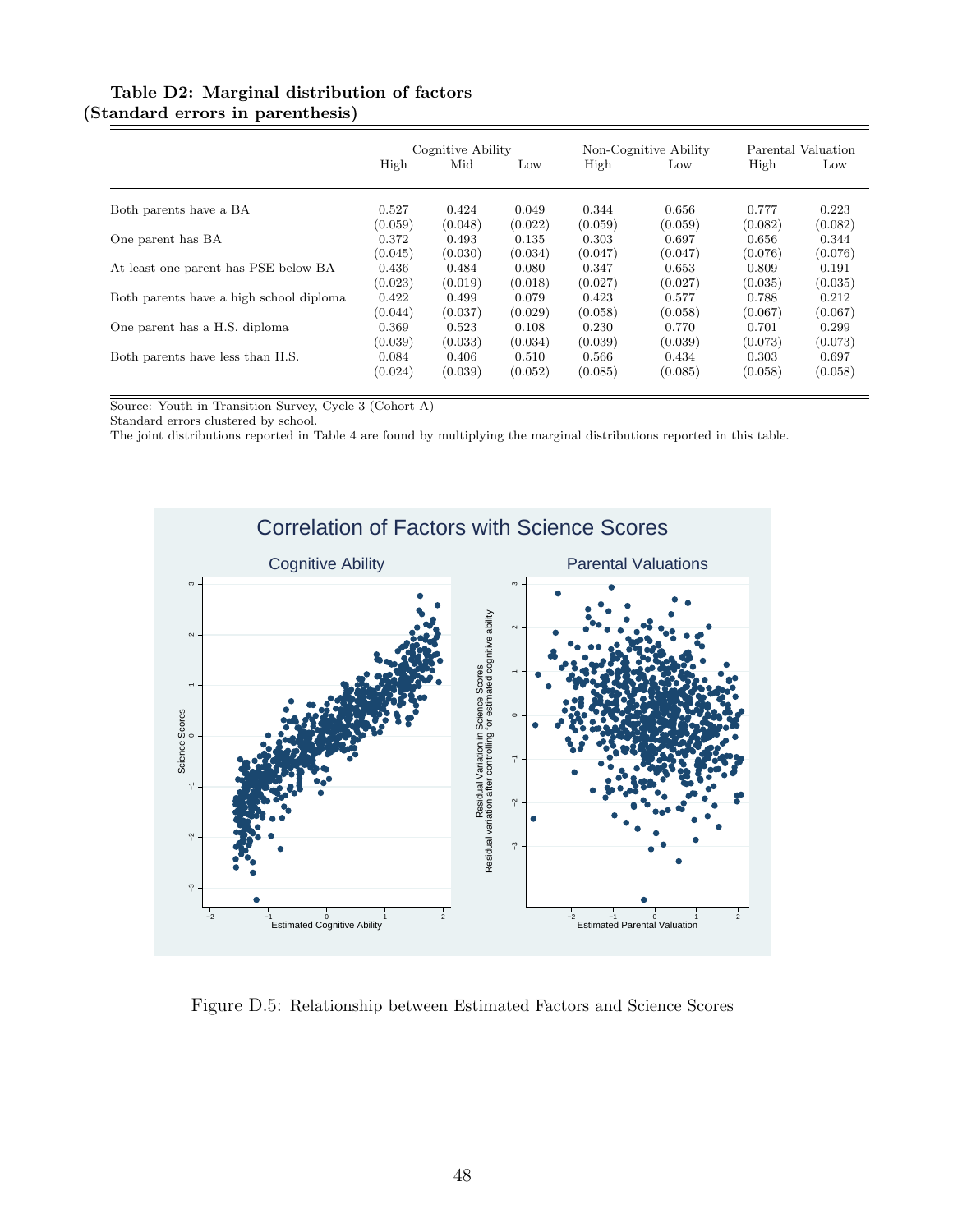## E Alternate Specifications of the Factor Model

Model equations–Parental valuation factor loads in the 'homework' and 'tryhard' equation are constrained to be zero.

$$
I_{D} = \gamma_{0} + \gamma_{1}FI + \gamma_{2}PE + \gamma_{3}w_{LHS} + \gamma_{4}x_{s} + \gamma_{5}z + \lambda_{d\theta1}\theta_{11} + \lambda_{d\theta2}\theta_{12} + \lambda_{dv}\nu_{p} + u_{0}
$$
  
\n
$$
PISA = \delta_{10} + \lambda_{T\theta1}\theta_{11} + u_{1}
$$
  
\n
$$
grd = \delta_{20} + \delta_{21}PE + \delta_{22}x_{s} + \delta_{23}z + \lambda_{g\theta1}\theta_{11} + \lambda_{g\theta2}\theta_{12} + \lambda_{gv}\nu_{p} + u_{2}
$$
  
\n
$$
getby = \delta_{30} + \delta_{31}PE + \lambda_{c\theta2}\theta_{12} + u_{3}
$$
  
\n
$$
hmwork = \delta_{40} + \delta_{41}PE + \lambda_{h\theta2}\theta_{12} + u_{4}
$$
  
\n
$$
parasp = \delta_{50} + \delta_{51}PE + \lambda_{p\theta1}\theta_{11} + \lambda_{p\theta2}\theta_{12} + \lambda_{pv}\nu_{p} + u_{5}
$$
  
\n
$$
saved = \delta_{60} + \delta_{61}PE + \delta_{62}FI + \lambda_{s\theta1}\theta_{11} + \lambda_{s\theta2}\theta_{12} + \lambda_{sv}\nu_{p} + u_{6}
$$

Model equations–Model without  $\nu_p$ 

$$
I_D = \gamma_0 + \gamma_1 FI + \gamma_2 PE + \gamma_3 w_{LHS} + \gamma_4 x_s + \gamma_5 z + \lambda_{d\theta_1} \theta_{11} + \lambda_{d\theta_2} \theta_{12} + u_0
$$
  
\n
$$
PISA = \delta_{10} + \lambda_{T\theta_1} \theta_{11} + u_1
$$
  
\n
$$
grd = \delta_{20} + \delta_{21} PE + \delta_{22} x_s + \delta_{23} z + \lambda_{g\theta_1} \theta_{11} + \lambda_{g\theta_2} \theta_{12} + u_2
$$
  
\n
$$
getby = \delta_{30} + \delta_{31} PE + \lambda_{c\theta_2} \theta_{12} + u_3
$$
  
\n
$$
hmwork = \delta_{40} + \delta_{41} PE + \lambda_{h\theta_2} \theta_{12} + u_4
$$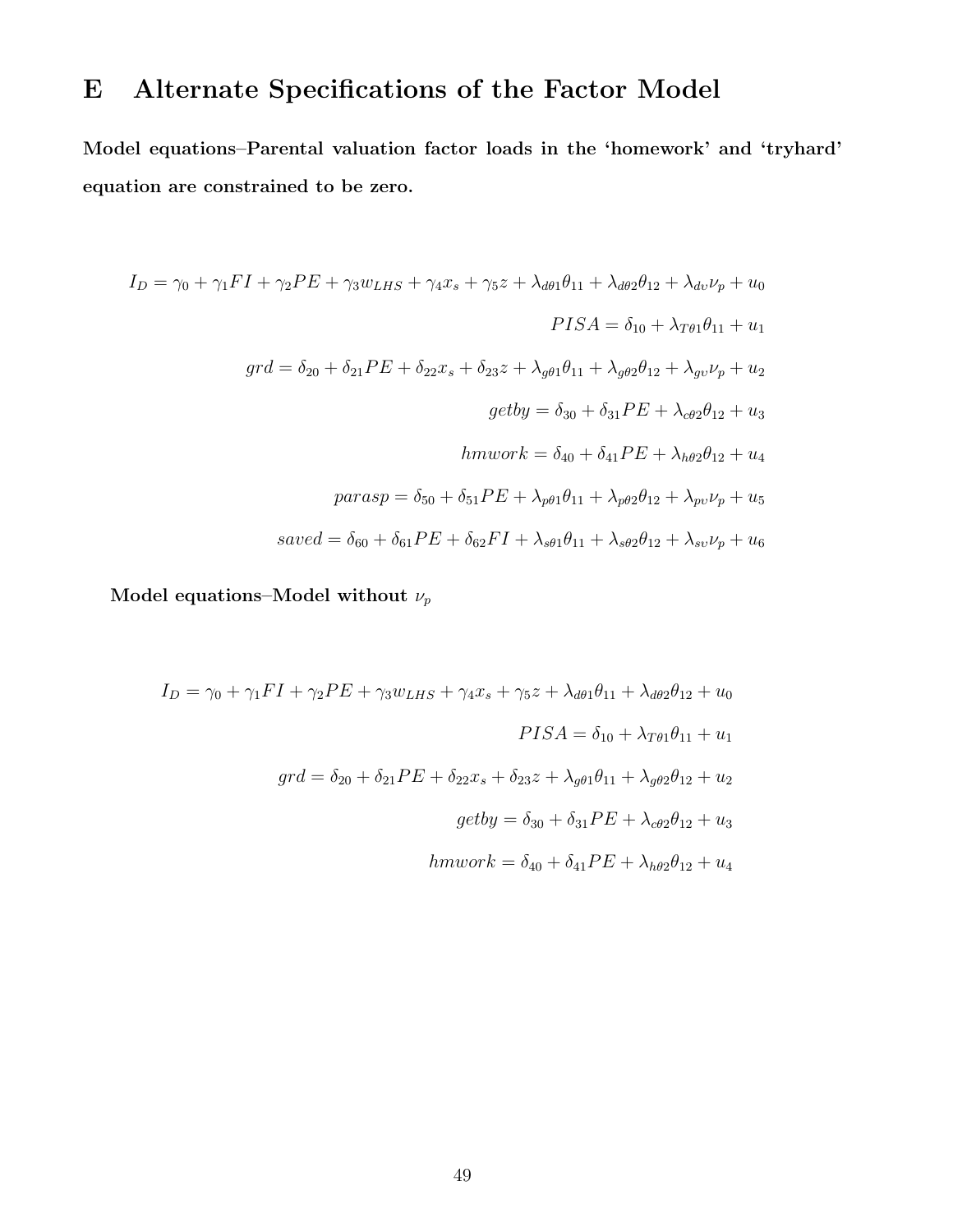| $\overline{2}$<br>3<br>Marginal Effects on the Probability of Dropping out | Table E1: Estimating the probability of dropping out among boys in a factor model,<br>with alternate specifications. (Standard errors in parenthesis) |  |  |
|----------------------------------------------------------------------------|-------------------------------------------------------------------------------------------------------------------------------------------------------|--|--|
|                                                                            |                                                                                                                                                       |  |  |
|                                                                            |                                                                                                                                                       |  |  |
|                                                                            | Log family income                                                                                                                                     |  |  |

#### Parents' highest educational attainment –Reference both parents have a BA or higher

| One parent has BA                       | 0.005                     | 0.021                  | 0.018                  | 0.017                 |
|-----------------------------------------|---------------------------|------------------------|------------------------|-----------------------|
|                                         | (0.005)                   | $(0.011)^*$            | (0.012)                | $(0.006)$ ***         |
| At least one parent has PSE below BA    | 0.042                     | 0.026                  | 0.052                  | 0.049                 |
|                                         | $(0.012)$ ***             | $(0.009)$ ***          | $(0.017)$ ***          | $(0.009)$ ***         |
| Both parents have a high school diploma | 0.050                     | 0.030                  | 0.044                  | 0.049                 |
|                                         | $(0.010)$ ***             | $(0.011)$ ***          | $(0.011)$ ***          | $(0.009)$ ***         |
| One parent has a H.S. diploma           | 0.036                     | 0.035                  | 0.049                  | 0.060                 |
|                                         | $(0.013)$ ***             | $(0.011)$ ***          | $(0.020)$ **           | $(0.013)$ ***         |
| Both parents have less than H.S.        | 0.011<br>$(0.006)^*$      | 0.075<br>$(0.014)$ *** | 0.079<br>$(0.030)$ *** | $0.115$<br>(0.022)*** |
| Coefficients from Dropout Index $(I_D)$ |                           |                        |                        |                       |
| Intercept                               | $-1.812$                  | $-1.433$               | $-1.620$               | $-2.524$              |
|                                         | $(0.500)^{\frac{1}{*}**}$ | (0.441)                | $(0.489)$ ***          | $(0.398)$ ***         |
| Log family income                       | $-0.033$                  | $-0.172$               | $-0.050$               | $-0.073$              |
|                                         | (0.068)                   | (0.066)                | (0.066)                | (0.061)               |

#### Parents' highest educational attainment –Reference both parents have a BA or higher

| One parent has BA                                                | 0.341<br>(0.380)          | $0.472$<br>(0.304)***     | 0.565<br>(0.383)              | $0.818$<br>(0.276)***         |
|------------------------------------------------------------------|---------------------------|---------------------------|-------------------------------|-------------------------------|
| At least one parent has PSE below BA                             | 1.273<br>$(0.375)$ ***    | 0.535<br>$(0.288)$ ***    | 1.084<br>$(0.370)$ ***        | 1.349<br>$(0.266)$ ***        |
| Both parents have a high school diploma                          | 1.389<br>$(0.393)$ ***    | 0.596<br>$(0.294)$ ***    | 0.994<br>$(0.384)$ ***        | 1.351<br>$(0.278)$ ***        |
| One parent has a H.S. diploma                                    | 1.177<br>$(0.390)$ ***    | 0.660<br>$(0.296)$ ***    | 1.059<br>$(0.390)$ ***        | 1.465<br>$(0.280)$ ***        |
| Both parents have less than H.S.                                 | 0.591<br>(0.370)          | 1.044<br>(0.295)          | $\frac{1.362}{(0.399)^{***}}$ | $\frac{1.890}{(0.279)^{***}}$ |
| <b>Factor Loadings</b>                                           |                           |                           |                               |                               |
| $\lambda_{d\theta_1}$                                            | $-0.010$<br>$(0.001)$ *** | $-0.011$<br>$(0.001)$ *** | $-0.009$<br>$(0.001)$ ***     | $-0.010$<br>$(0.001)$ ***     |
| $\lambda_{d\theta_2}$                                            | $-0.263$<br>$(0.131)$ **  | $-0.355$<br>$(0.141)$ **  | $-0.666$<br>$(0.113)$ ***     | $-0.596$<br>$(0.092)$ ***     |
| $\lambda_{dv_2}$                                                 | $-2.082$<br>(0.423)***    | $-4.348$<br>$(1.571)$ *** | $-2.693$<br>(0.564)***        |                               |
| Factor Distributions vary with parents' education<br>Sample size | Υ<br>7,755                | N<br>7,755                | Y<br>7,755                    | Y<br>7,755                    |

Source: Youth in Transition Survey, Cycle 3 (Cohort A)

Weighted to account for non-response to the parents' survey and longitudinal attrition. Standard errors clustered by high school. \*\*\* indicates result is statistically significant at .01 level, \*\* at .05 level, \* at .10 level

Column 2 estimated from a model where the probability weights do not vary with parental education. Columns 1, 3 and 4 estimated from a model where the probability weights differ across parental education. In column 3, the parental valuation factor loads in the 'homework' and 'tryhard' equation are constrained to be zero. In column 4, the model does not include a parental valuation factor, nor the 'saved' or 'parasp' equations. Marginal effects are evaluated at the mean characteristics of a youth whose parents both have a high school diploma.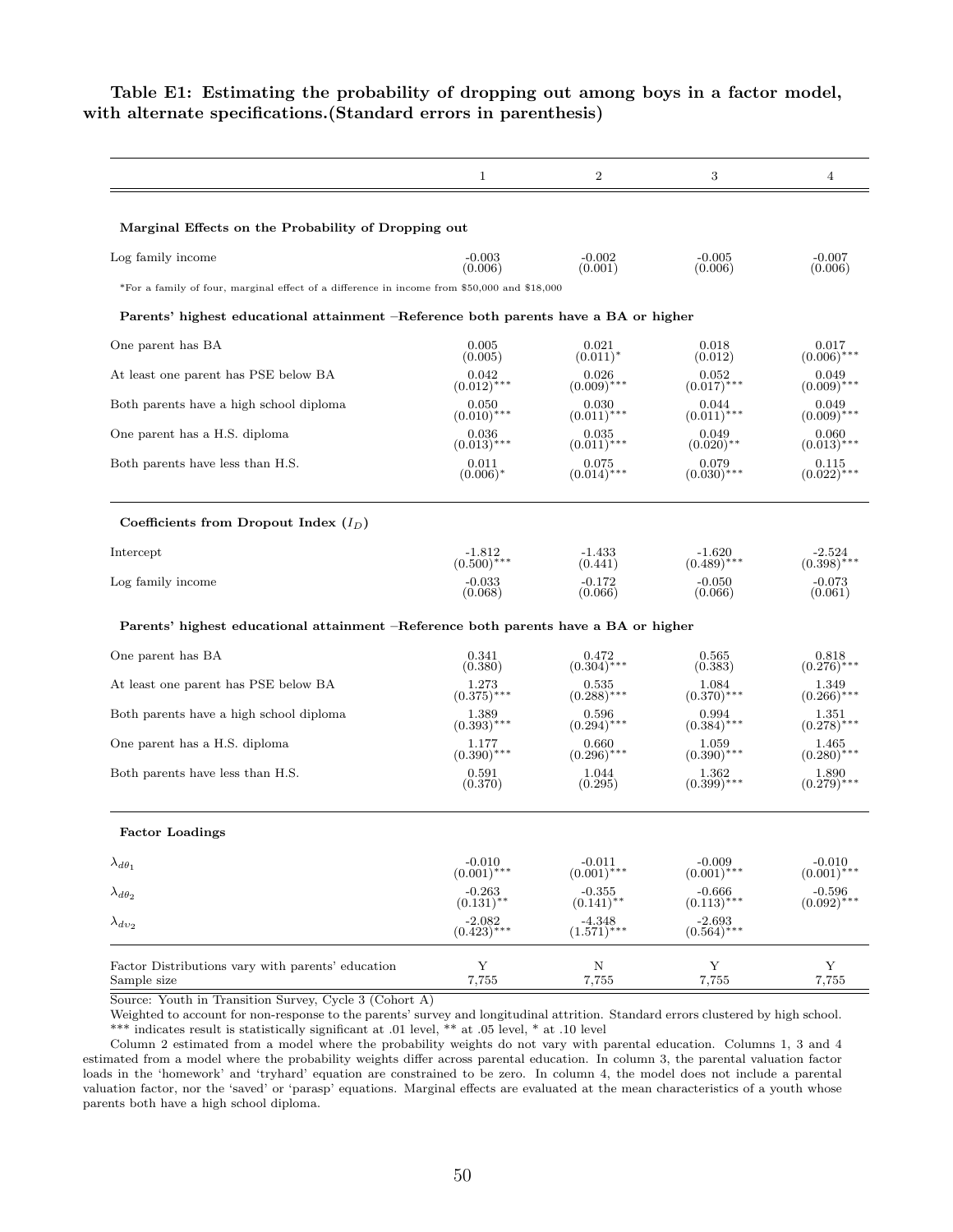#### Table E2: Joint Distribution of Factors Estimated in Factor Model–The parental valuation factor loads in the 'homework' and 'tryhard' equation are constrained to be zero.

|                                         |                                              |       |       | High Non-Cognitive Skills |                                             |       |
|-----------------------------------------|----------------------------------------------|-------|-------|---------------------------|---------------------------------------------|-------|
|                                         | High Parental Valuation<br>Cognitive Ability |       |       |                           | Low Parental Valuation<br>Cognitive Ability |       |
|                                         | High                                         | Mid   | Low   | High                      | Mid                                         | Low   |
| Both parents have a BA                  | 0.132                                        | 0.091 | 0.021 | 0.024                     | 0.017                                       | 0.004 |
| One parent has BA                       | 0.115                                        | 0.101 | 0.042 | 0.031                     | 0.027                                       | 0.011 |
| At least one parent has PSE below BA    | 0.104                                        | 0.124 | 0.05  | 0.019                     | 0.022                                       | 0.009 |
| Both parents have a high school diploma | 0.082                                        | 0.111 | 0.051 | 0.025                     | 0.034                                       | 0.016 |
| One parent has a H.S. diploma           | 0.068                                        | 0.13  | 0.095 | 0.016                     | 0.031                                       | 0.023 |
| Both parents have less than H.S.        | 0.041                                        | 0.115 | 0.129 | 0.014                     | 0.04                                        | 0.044 |

|                                         |                                              |       |       | Low Non-Cognitive Skills                    |       |       |
|-----------------------------------------|----------------------------------------------|-------|-------|---------------------------------------------|-------|-------|
|                                         | High Parental Valuation<br>Cognitive Ability |       |       | Low Parental Valuation<br>Cognitive Ability |       |       |
|                                         | High                                         | Mid   | Low   | High                                        | Mid   | Low   |
| Both parents have a BA                  | 0.324                                        | 0.224 | 0.052 | 0.06                                        | 0.042 | 0.01  |
| One parent has BA                       | 0.236                                        | 0.208 | 0.087 | 0.063                                       | 0.056 | 0.023 |
| At least one parent has PSE below BA    | 0.214                                        | 0.254 | 0.103 | 0.038                                       | 0.045 | 0.018 |
| Both parents have a high school diploma | 0.176                                        | 0.236 | 0.109 | 0.054                                       | 0.072 | 0.033 |
| One parent has a H.S. diploma           | 0.119                                        | 0.229 | 0.167 | 0.028                                       | 0.054 | 0.04  |
| Both parents have less than H.S.        | 0.065                                        | 0.186 | 0.208 | 0.022                                       | 0.064 | 0.071 |

#### Table E3: Joint Distribution of Factors Estimated in Factor Model–Model does not have parental valuation factor, nor 'saved' and 'parasp' equations

|                                         | High Non-Cognitive Skills<br>Cognitive Ability |       |       |       | Low Non-Cognitive Skills<br>Cognitive Ability |       |  |
|-----------------------------------------|------------------------------------------------|-------|-------|-------|-----------------------------------------------|-------|--|
|                                         | High                                           | Mid   | Low   | High  | Mid                                           | Low   |  |
| Both parents have a BA                  | 0.09                                           | 0.196 | 0.035 | 0.191 | 0.414                                         | 0.074 |  |
| One parent has BA                       | 0.133                                          | 0.209 | 0.028 | 0.227 | 0.355                                         | 0.048 |  |
| At least one parent has PSE below BA    | 0.164                                          | 0.175 | 0.017 | 0.298 | 0.317                                         | 0.03  |  |
| Both parents have a high school diploma | 0.127                                          | 0.2   | 0.023 | 0.237 | 0.371                                         | 0.042 |  |
| One parent has a H.S. diploma           | 0.143                                          | 0.226 | 0.028 | 0.218 | 0.343                                         | 0.042 |  |
| Both parents have less than H.S.        | 0.123                                          | 0.317 | 0.054 | 0.126 | 0.325                                         | 0.055 |  |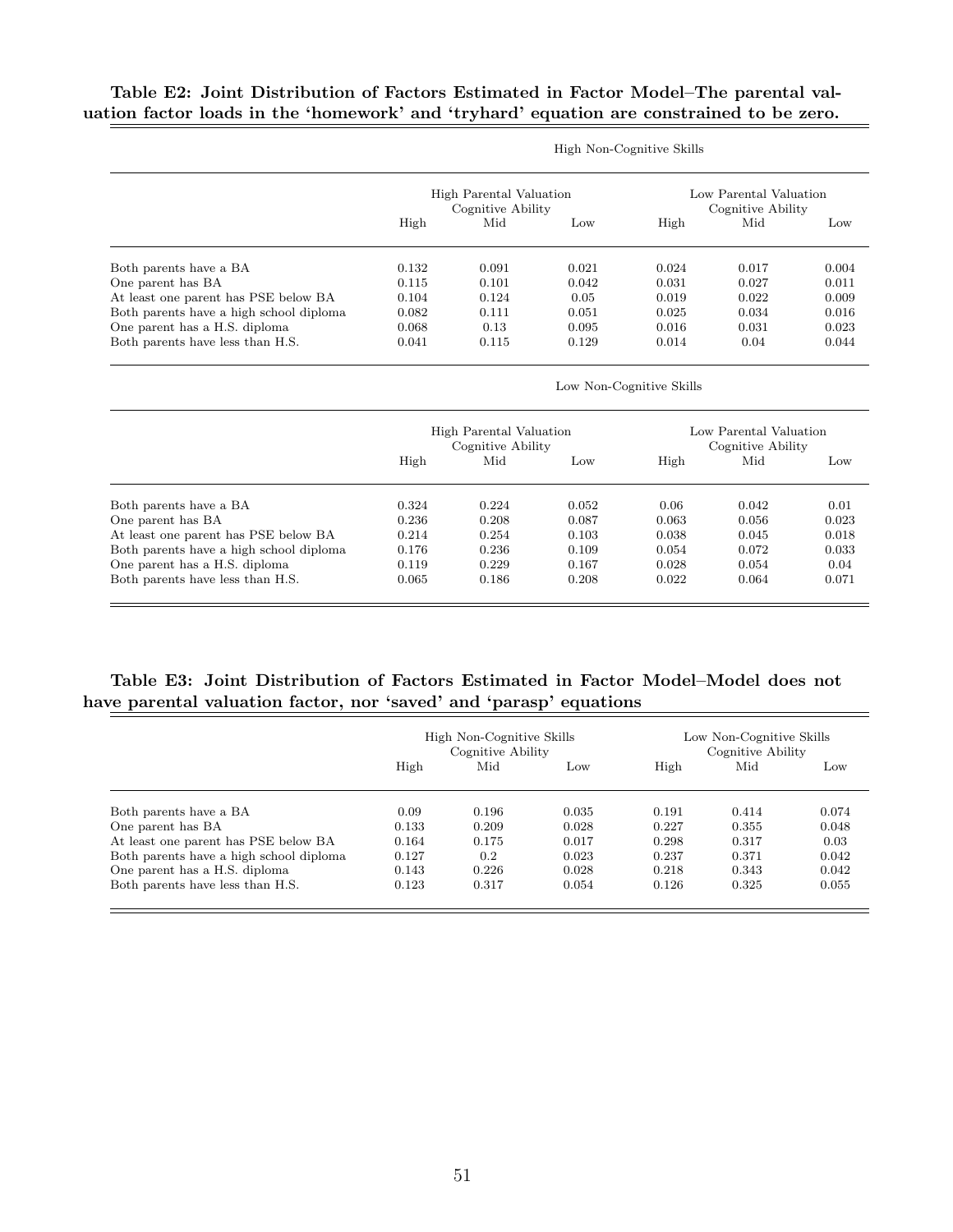

Figure E.1: Predicted probability of dropping out by cognitive ability, non-cognitive ability and parental valuations estimated in a factor model. Parental valuation factor does not enter the 'homework' or 'tryhard' equation.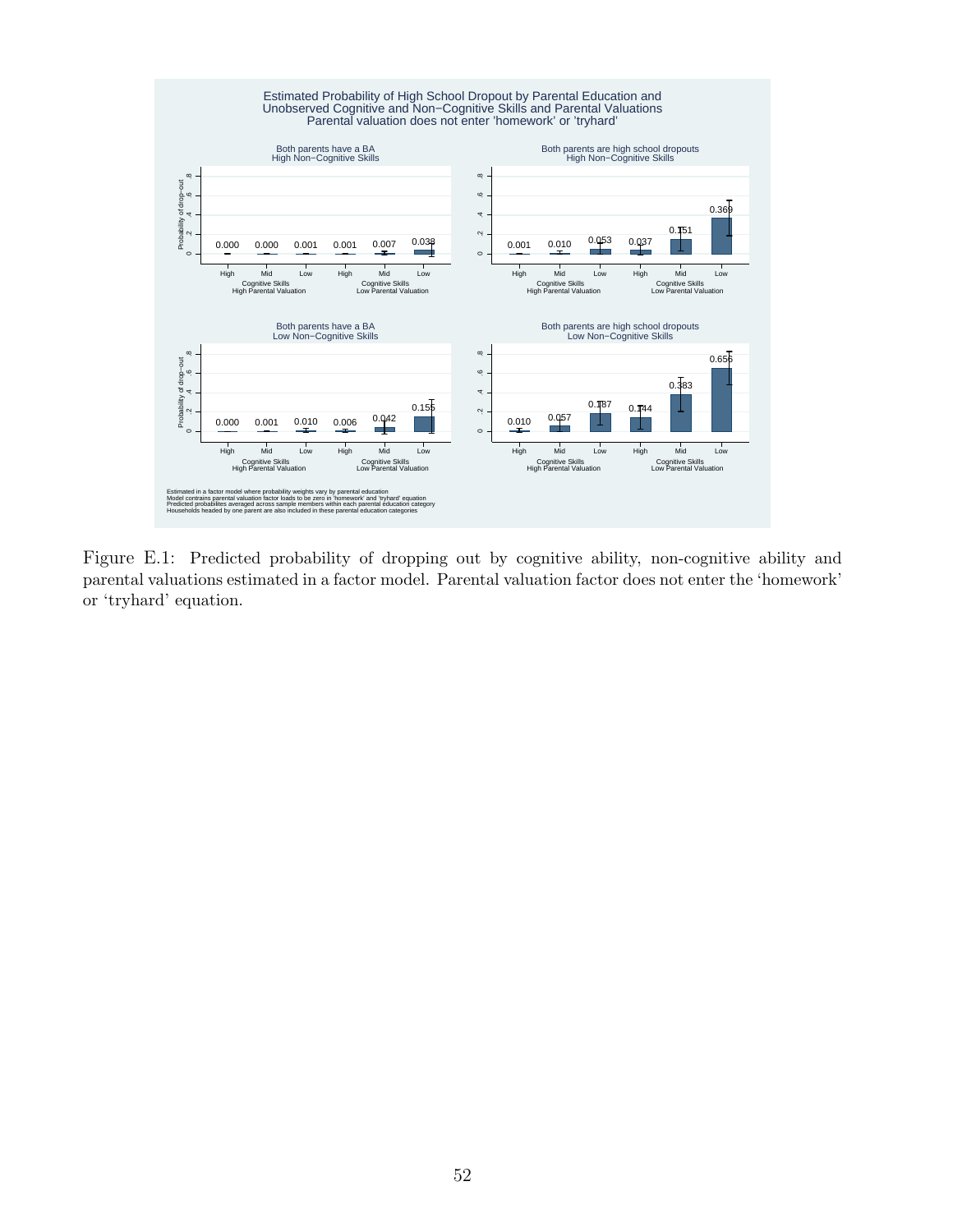

Figure E.2: Predicted probability of dropping out by cognitive ability, non-cognitive ability estimated in a factor model. Parental valuation factor not included in the model, nor is the 'saved' or 'parasp' equation.

### F School Quality

In this appendix we investigate the possibility that the impact of our factors may partly capture the effects of unobserved school quality. In the last column of Table 1 we show that the correlation between dropping out and observed measures of school quality is very small. Of course, this finding does not guarantee that unobserved school quality, for example idiosyncratic teacher quality, has a similarly unimportant impact on dropping out. Because parents who value education are likely to choose high quality schools, our estimates of parental valuations might be confounded by omitted heterogeneity in school quality.

To mitigate these concerns we begin by showing that, in an albeit smaller and inferior sample, school fixed effects do not qualitatively change our reduced form results. Table F1 reports results from a Probit regression similar to the specification in column 3 of Table 1. The specification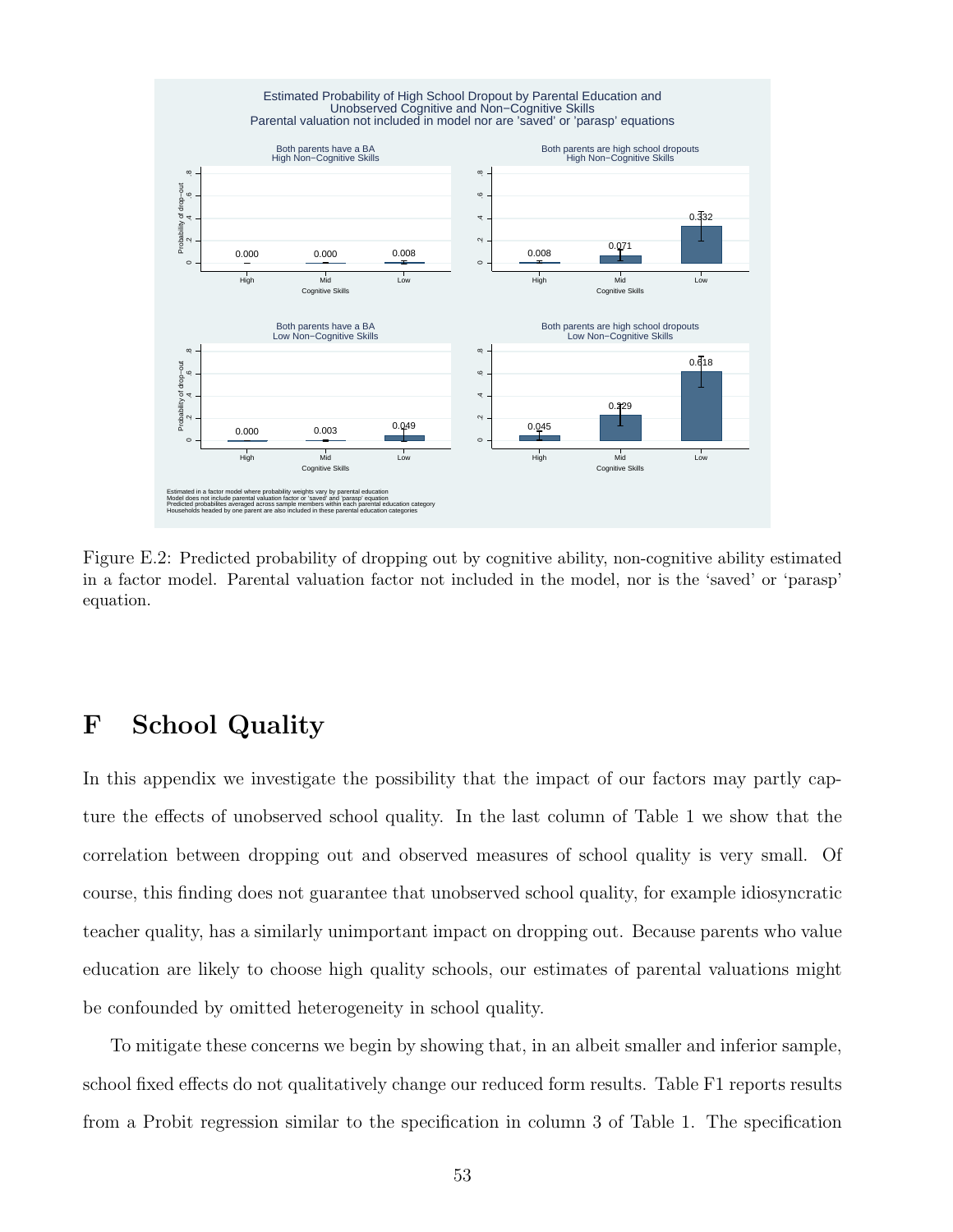in the first column of Table F1 controls for provinces. In the second column we replace the province controls with school fixed effects. The sample used in both columns includes all of the individuals attending high school in grade 10 (Cycle 1) for which there was enough variation to estimate the model with fixed effects. Qualitatively the results in column 1 are quite similar to the analogous regression in Table 1 column 3 using the main sample, although the PISA and parental aspirations gradients are larger in Table F1. When we include school fixed effects in column two, the results are again very similar both quantitatively and qualitatively. If unobserved school quality was highly correlated with the variables that are used to identify our factors, such as those included as regressors in Table F1, then one would expect to see the results change substantially, which is not the case.

We could identify school fixed effects, as well as the coefficients on the set of individual control variables, for roughly one third of the sampled schools. The substantial reduction in sample size occurs mostly because of small within-school samples. Over 65% of the individuals in the main sample attended schools from which 10 or fewer boys were sampled. As a result, there was insufficient residual variation to identify the effects of other low-frequency controls, such as first nations ancestry or immigrant status.<sup>10</sup>

In a second robustness check, we demonstrate that our estimated factors are not correlated with measures of school quality observed in our data. Using the student-to-computer ratio, student-to-teacher ratio and an indicator of low material resources, we perform an exercise similar to that reported in Section 6.2 of the paper. First, we constructed fitted values for our factors using Bayes rule as shown in equation (17); then we plot these fitted values against the observed measures of school quality. Figures F.1 and F.2 are scatter plots illustrating the correlation of the estimated factors with the student-to-computer ratios and with the student-to-teacher ratios. Each of the variables are standardized so the scale can be interpreted as standard deviations.

<sup>10</sup>The YITS sampling was conducted in two stages. First, schools were sampled then individuals within schools. Sampling of schools occurred within the strata of province, age-15 enrollment size, linguistic group, public vs. private funding sources, and urban vs. rural settings. Because some provinces and linguistic groups were oversampled, the within-school sampling rate ranged from less than 10 percent to a census of the 15 year-olds. While the sample size within each school was chosen to facilitate school-level analysis, because we include only boys our within-school samples will be roughly half as large.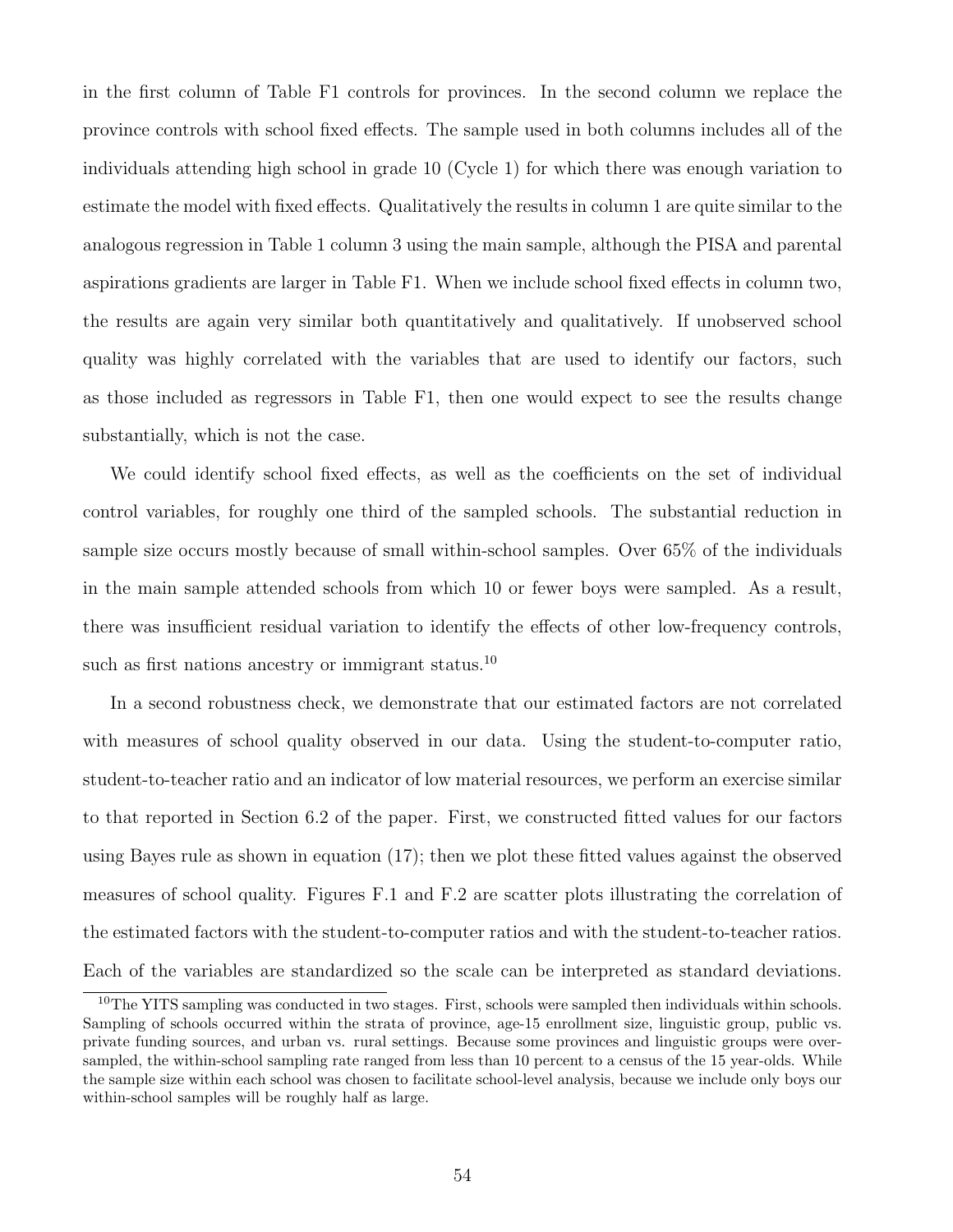None of the factors exhibits a pronounced relationship with these school characteristics. The correlations are all below 1/10 and are, in some cases, slightly negative. Since the survey question about low material resources at the school level is coded as a binary variable, the scatter plots are not particularly informative and we do not report them. However the correlations between the low resources indicator and our cognitive, non-cognitive and parental valuations factors are tiny (0.038, 0.023, and -0.042 respectively). In summary, while we can not rule out the possibility that our results reflect some variation in school quality, we view this as evidence that any potential bias is likely to be negligible.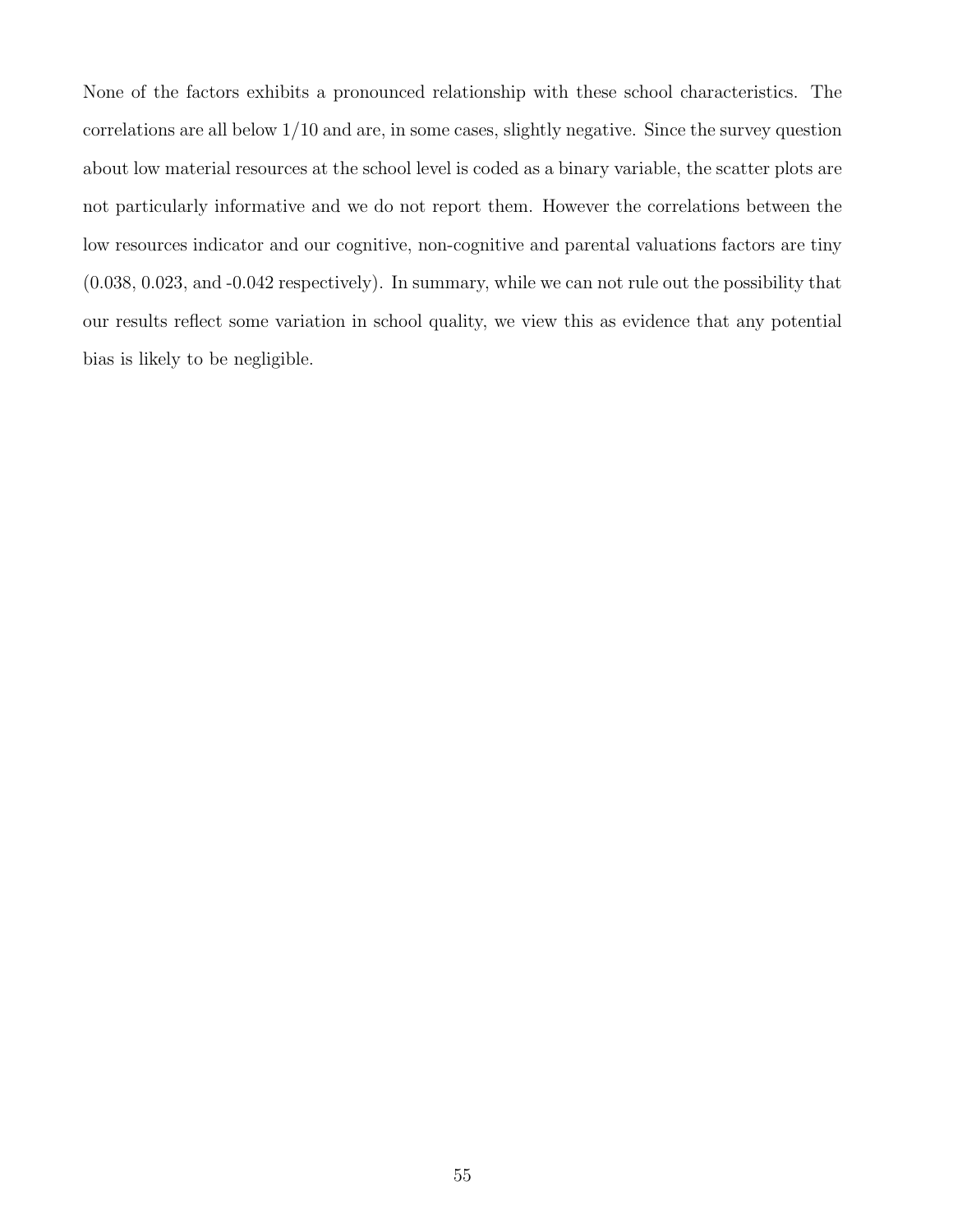| $\mathbf 1$                                                                        | $\overline{2}$          |
|------------------------------------------------------------------------------------|-------------------------|
| $-0.021$<br>(0.007)***                                                             | $-0.005$<br>(0.006)     |
| Parents' highest educational attainment -Reference both parents have a BA          |                         |
| 0.017                                                                              | 0.011                   |
| (0.013)                                                                            | (0.011)                 |
| 0.028                                                                              | 0.026                   |
| $(0.013)$ **                                                                       | $(0.012)$ **            |
| 0.040                                                                              | 0.032                   |
| $(0.022)^*$                                                                        | $(0.019)^*$             |
| 0.028                                                                              | 0.030                   |
| (0.018)                                                                            | (0.018)                 |
| 0.094                                                                              | 0.094                   |
| $(0.034)$ ***                                                                      | $(0.037)$ **            |
| PISA scores and parents' aspirations- Reference PISA Quartile 4 and BA aspirations |                         |
| 0.339                                                                              | 0.354<br>$(0.059)$ ***  |
| 0.222                                                                              | 0.235                   |
| $(0.046)$ ***                                                                      | $(0.054)$ ***           |
| 0.114                                                                              | 0.128                   |
| $(0.046)$ <sup>**</sup>                                                            | $(0.050)$ <sup>**</sup> |
| 0.065                                                                              | 0.057                   |
| (0.048)                                                                            | (0.047)                 |
| 0.129                                                                              | 0.119                   |
| $(0.041)$ ***                                                                      | $(0.041)$ ***           |
| 0.067                                                                              | 0.062                   |
| $(0.028)$ <sup>**</sup>                                                            | $(0.027)$ <sup>**</sup> |
| 0.057                                                                              | 0.063                   |
| $(0.031)^*$                                                                        | $(0.032)^*$             |
|                                                                                    |                         |
| $-0.044$                                                                           | $-0.038$                |
| (0.033)                                                                            | (0.034)                 |
| $-0.146$                                                                           | $-0.194$                |
| $(0.032)$ ***                                                                      | $(0.039)$ ***           |
| N                                                                                  | Y<br>2664               |
|                                                                                    | $(0.049)$ ***<br>2664   |

Table F1: Reduced Form Model, School Fixed Effects Sample Marginal effects estimated in a Probit predicting dropping out at age 19. (Standard errors in parenthesis)

†For a family of four, marginal effect of a difference in income from \$50,000 and \$18,000

Source: Youth in Transition Survey, Cycle 3 (Cohort A)

Weighted to account for non-response to the parents' survey and longitudinal attrition.

Standard errors clustered by high school.

\*\*\* indicates result is statistically significant at .01 level, \*\* at .05 level, \* at .10 level

Both models control for the number of household moves, family structure, Aboriginal status, immigrant status and living in a rural area.

The model in Column 1 includes provincial controls, while Column 2 controls for schools.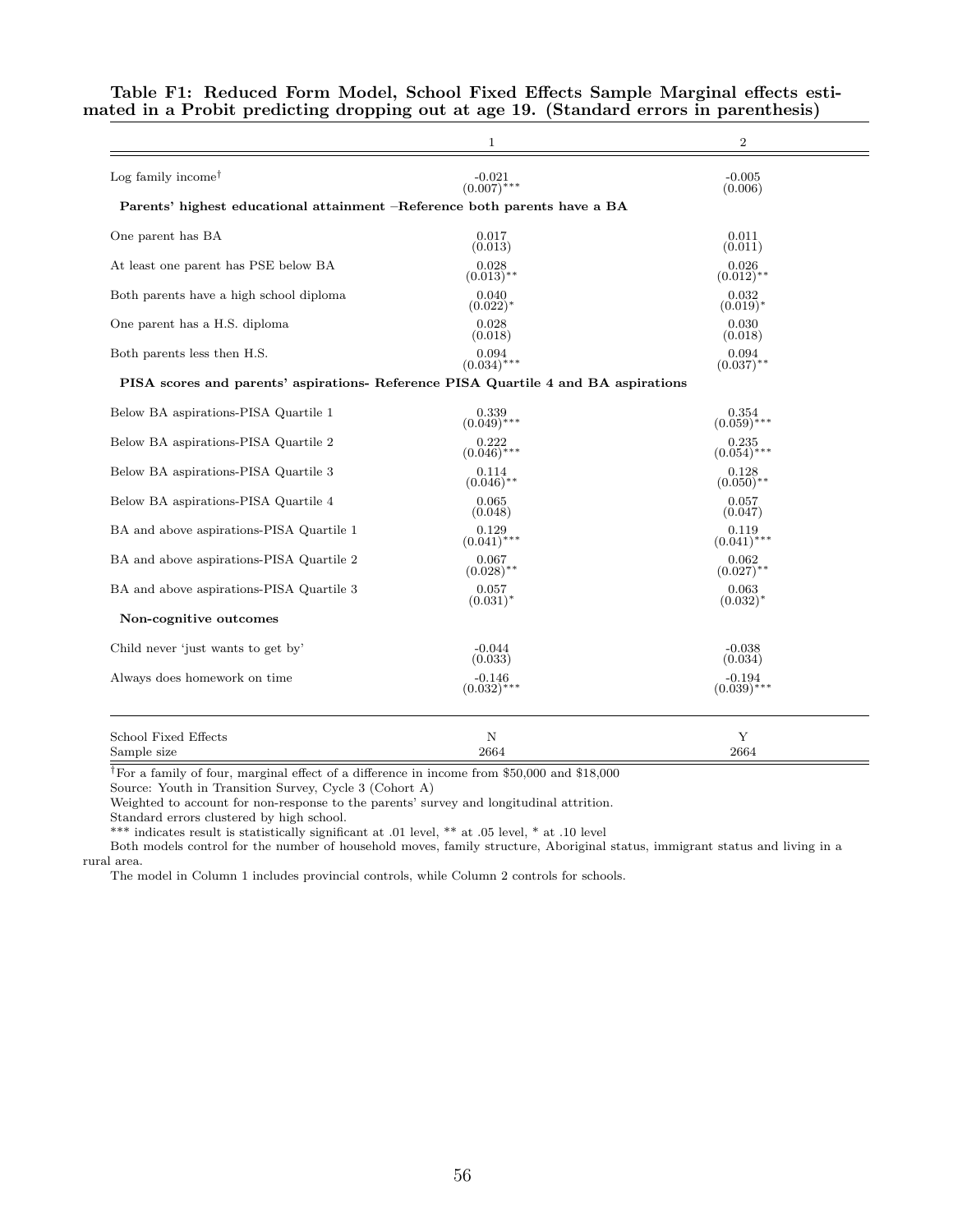

Figure F.1: Relationship between Estimated Factors and Student-to-Computer Ratio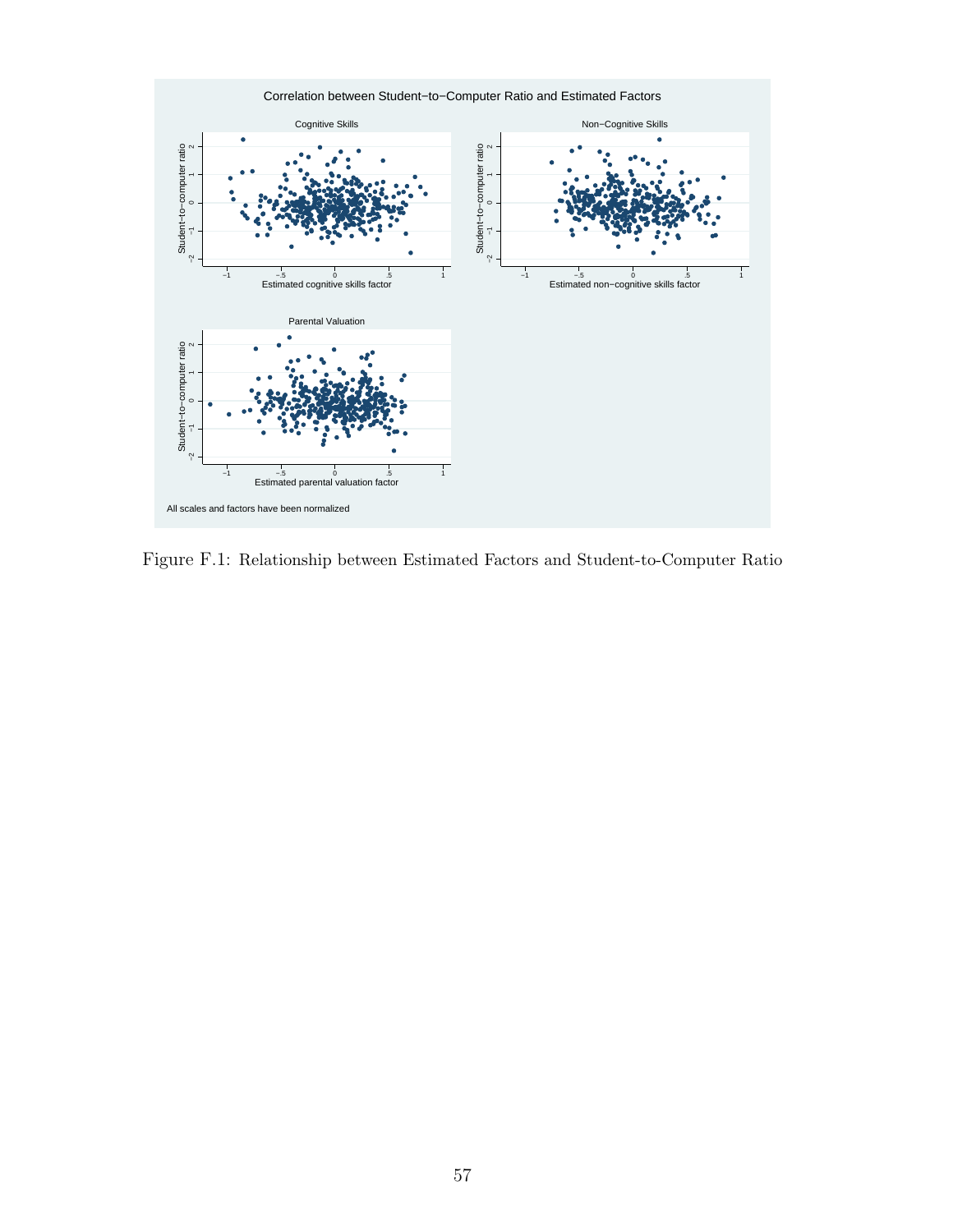

Figure F.2: Relationship between Estimated Factors and Student-to-Teacher Ratio

### G Reduced Form Evidence For Boys and Girls

In this appendix, we provide additional reduced form evidence for boys and girls. We begin by introducing, in stages, the socio-economic variables and proxy variables that are a part of the specifications reported in Table 1. First we include variables capturing the socio-economic status of the child's family. Key among these variables are parental education and income. In the first column of Table G1, we present, for males, the marginal effect of parental education and family income on the probability of dropping out of high school. The estimates correspond to the impact on the probability of dropping out of increasing adult-equivalent income for a family of 4 from \$15,000 to \$50,000 and of changing from the omitted parental education category (in which both parents have a BA or higher education) to the listed education category. The marginal effects are evaluated at mean income and the omitted parental education category. In the top panel of the ensuing tables, we present the probability of dropping out for a youth whose parents both have a high school diploma, evaluated at the mean of the other variables. We present the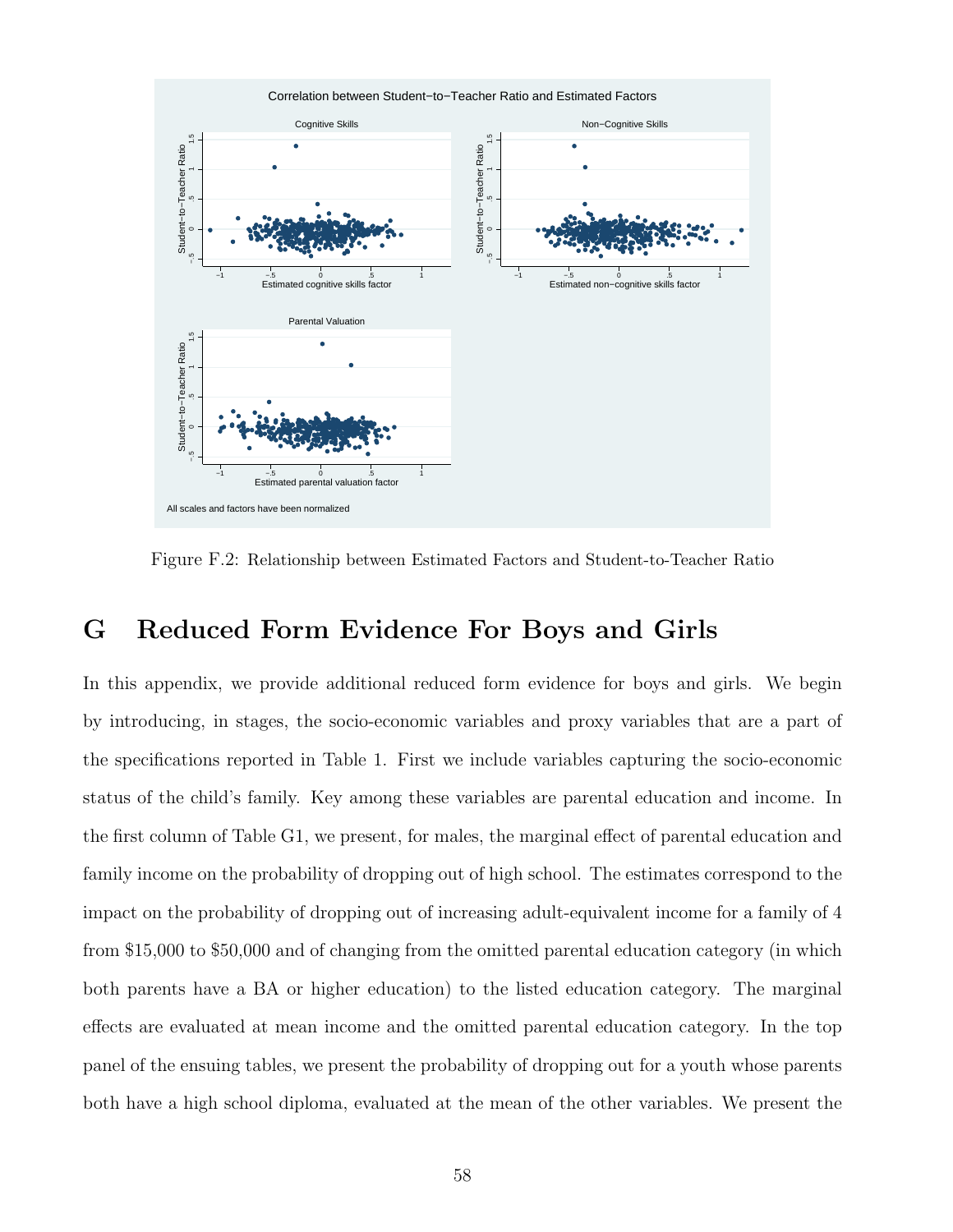predicted probability of dropout by parental education in Figure G1 for the specifications in columns 2 and 3 to aid the reader in interpreting these numbers.

The first point of interest from the estimates is that the association between family income and dropping out for boys is weak. An increase in income per adult equivalent for a family of 4 from \$15,000 to \$50,000 reduces the probability of dropping out by less than .01.

The remaining entries in column 1 show that parental education is very strongly correlated with dropping out. Relative to a student both of whose parents have a BA or higher education (a person whose probability of dropping out is .007), a student both of whose parents are themselves high school dropouts has a .15 higher probability of dropping out. Youth whose parents have a high school diploma have a .05 higher probability of dropping out compared to those whose parents both have a BA. The main conclusion from the first column is that there is a steep gradient associated with parental education which points toward a calcification of educational differences across generations.

Column 1 of Table G2 contains the results from the same specification for the female sample. The marginal association with family income is even smaller and is not statistically significant. Dropout rates are much lower for girls (e.g., the probability of dropping out when both parents are dropouts is .16 for boys and .08 for girls) but the family gradient is still significant.

In column 2 of Table G1 (for boys), we expand the definition of socio-economic status to include family structure, number of siblings, age in months, residence in a rural location, immigrant status and aboriginal status. In the top panel of Figure G1, we plot the probabilities associated with different parental education levels from this specification.<sup>11</sup> This figure documents the substantial size of the parental education gradient that is present even when we control for other socio-economic variables. Those other variables also have substantive effects in their own right. Thus, being in an "other" two parent family is associated with a sizeable increase in the probability of dropping out (by .08) relative to a family with two biological parents present.

 $11$ In this figure, each grouping of bars shows the probability of dropping out for a base person (i.e., a person with the average family income and average values of the other socio- economic variables) for varying levels of parents' education (specified under the individual bars). The education categories reported in Figure G1 correspond to families where both parents have the specified education level.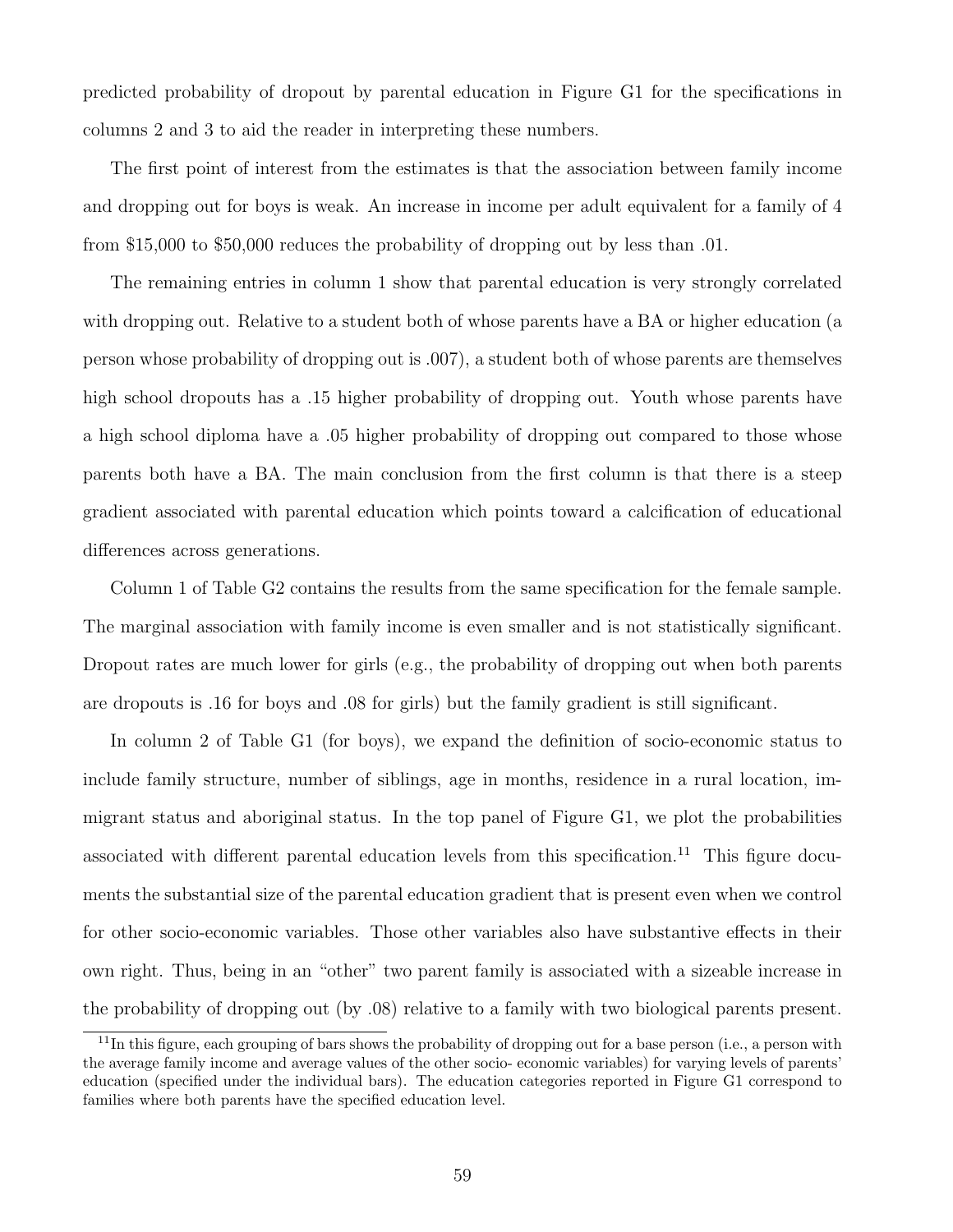On the other hand, the association between dropping out and being from a lone parent family is relatively small and statistically insignificant. Being of Aboriginal descent is associated with a .058 higher probability of dropping out, all else equal. Since all else is not equal, the actual average difference in dropping out between Aboriginals and other Canadians will be much larger than this.

The results for females in column 2 of Table G2 and plotted in the top right graph in Figure G1 again show smaller dropout probabilities and a flatter parental education gradient. The results for other socio-economic variables are similar to those for boys but generally smaller in magnitude. As for boys, including these controls reduces the size of the parental education gradient, but not to a large degree.

The end result from this initial look at the data is that several dimensions of socio-economic status have strong associations with dropping out (aboriginal status and "other" family type in particular) but that the strongest association is with parental education. This association indicates a substantial socio-economic gradient and is our main point of focus.

Next we turn to including proxy variables for child's cognitive ability and parental valuation of education in our Probit specification. We wait until later to introduce non-cognitive ability proxies in order to match much of the previous literature (e.g. Todd and Wolpin 2006). We proxy for cognitive ability using dummy variables corresponding to the student being in quartiles 1, 2 and 3 of the distribution of reading scores from the PISA test (with individuals in the top quartile being the omitted category). To proxy for parental aspirations, we use parental responses to the question, "What is the highest level of education that you hope [child's name] will get?" We code a dummy variable equalling one if the parent's response was a 'university degree or higher' and zero if their response corresponded to a 'college degree or lower'.<sup>12</sup>

We introduce the PISA quartiles interacted with parental aspirations in column 3 of Tables D1 and D2. We also plot the predicted probabilities of dropping out (evaluated at the mean) for the various categories in Figure G2. The results in Figure G2 for boys are reported in the main text in Figure 1. For girls, the same patterns are evident but at lower probability levels.

 $12$ Some parents responded 'Any level above high school'. These responses were coded as 0.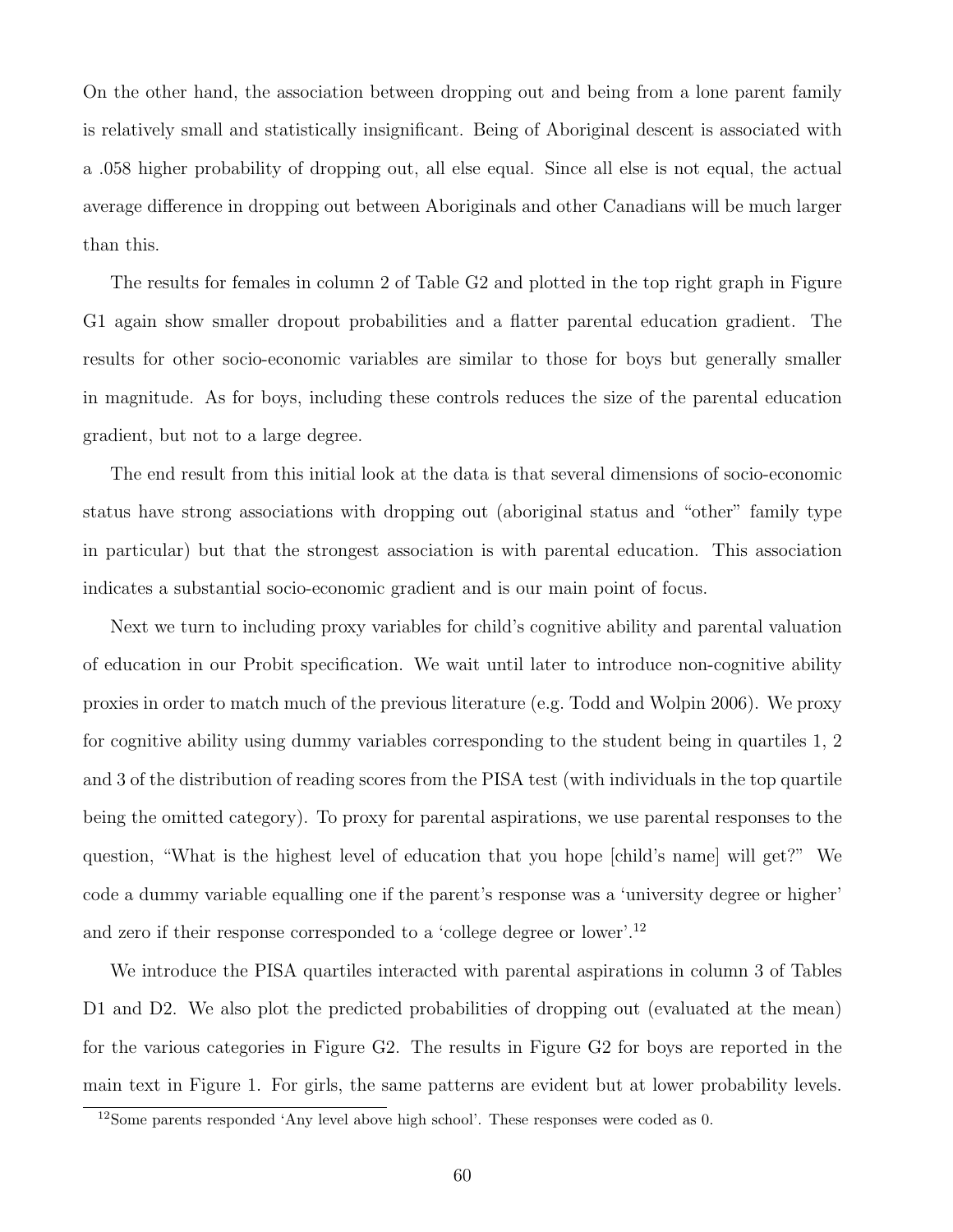In addition, parental aspirations appear to have a much smaller effect for girls.

In the bottom panel of Figure G1, we show the impacts of parental education when controlling for the set of interacted parental aspirations and PISA scores. Comparing this to the top panel of Figure F1 shows the impact of controlling for these variables. For boys, the difference in the dropout probability between those with two BA parents and those with two dropout parents is .13 when just controlling for income, parental education and other socio-economic variables, but falls to .078 when also controlling for aspirations and PISA scores. For girls, once we control for aspirations and PISA score, the impact of parental education is reduced by similar proportions to those for boys. Thus, a substantial proportion of the parental education effects we estimated in the earlier specifications are actually masked aspiration and ability effects. A girl with both parents highly educated and one with both parents who are dropouts differ in their probability of dropping out by only .03 once we control for aspirations and ability. Controlling for these factors also reduces the associations with family status and aboriginal status.

In the final two columns of Tables G1 and G2, we introduce PISA and parental aspirations separately to investigate whether one of these variables is more important in reducing the socioeconomic gradient. When we include only the parental aspirations in column 4, we find that boys whose parents are high school dropouts have a .105 higher probability of dropping out relative to boys whose parents both have a BA. This suggests that parental aspirations alone can account for roughly half the reduction in the socio-economic gradient obtained from including aspirations and ability together. For girls, parental aspirations appear to have little impact on the socioeconomic gradient. Controlling for expectations only narrows the 2 BA versus 2 dropout parent difference by .009. When we control for PISA alone, in column 5, for boys the marginal impact of having parents who dropped out of high school, relative to parents with a BA, is .09. Because PISA and parental aspirations are highly correlated it is difficult to reach a conclusion about the relative importance of these measures using such reduced form results. As outlined in our model, we are not directly interested in PISA and the stated aspirations of parents but in the underlying factors of ability and parental valuations of education.

Table G3 reproduces for girls the results reported in the main text Table 1 columns 2 through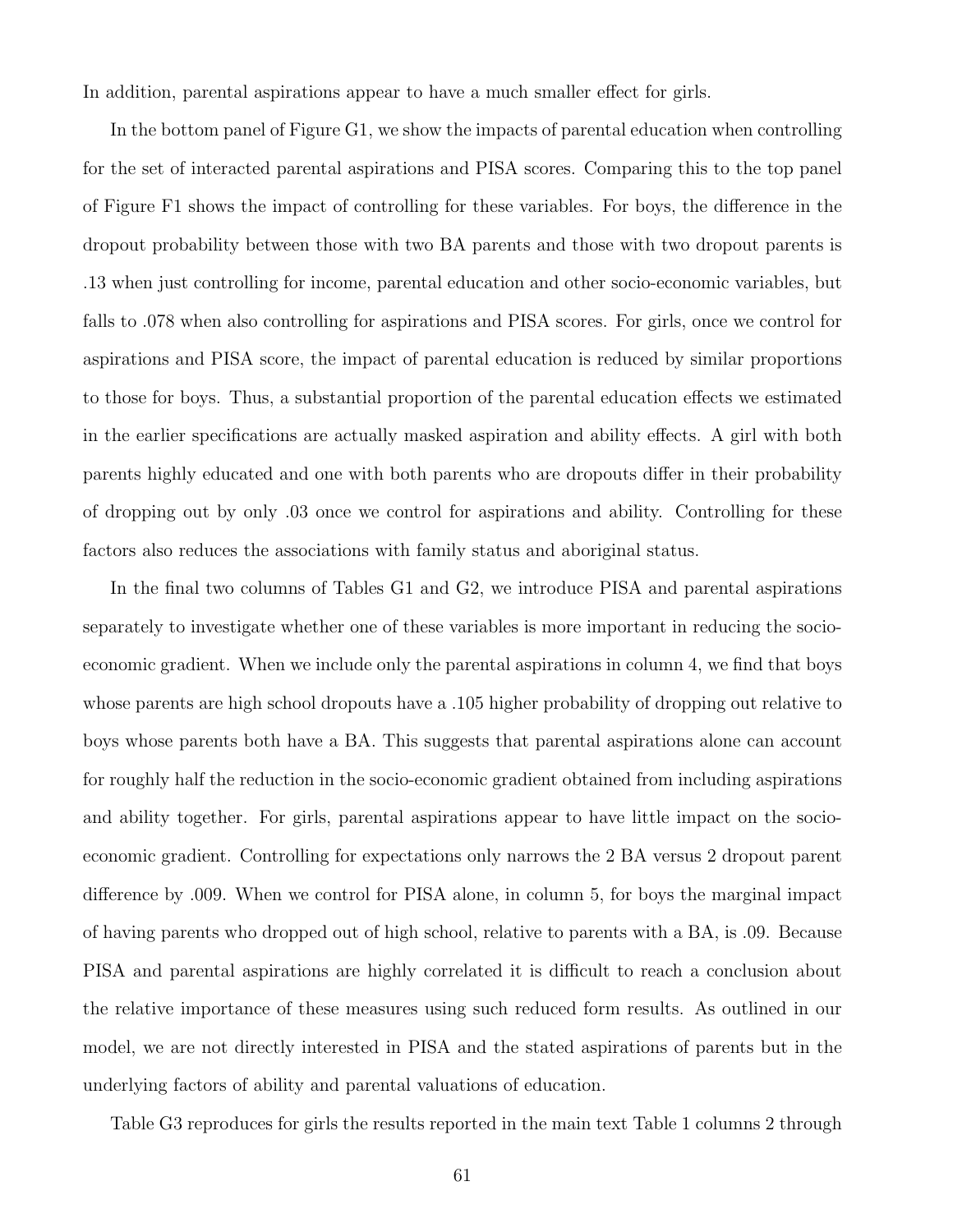5. The first column of Table G3 repeats the results in Table G2 column 2, for comparison.

The last column of Table G3 also includes the local youth unemployment rates, which reflect the relative attractiveness of the alternatives to school. Youth unemployment in this reduced form set-up does not appear to be correlated with dropping out. We could not include school characteristics in our reduced form estimates for girls because several of the marginal effects could not be identified. For at least two reasons there is not enough variation in the data to include school characteristics. The first reason is simply that very few girls drop out and variables such as parental education and PISA explain virtually all of the variation. The second reason stems from residential sorting which means that different types of families are clustered together with their children attending the same schools. Practically, this means that for a large fraction of the schools in our data, no girls dropped out.

In the main text of the paper, we restrict our attention to boys since they face a much more substantial risk of dropping out. Preliminary investigations with our more complicated estimators indicated that there was not enough variation in dropping out among girls to support a deeper investigation.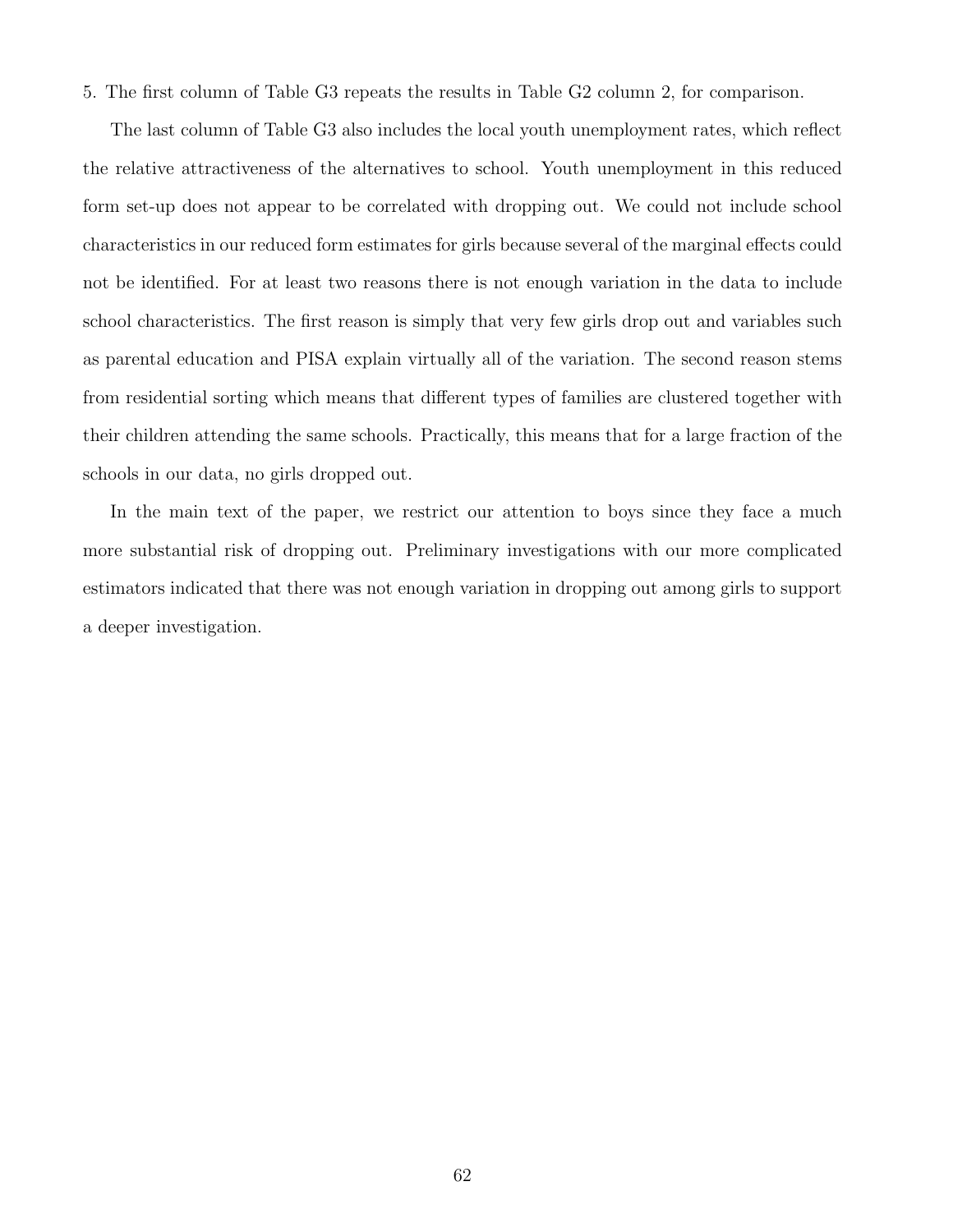#### Table G1: Factors affecting dropping out of high school among boys Marginal effects estimated in a Probit predicting dropping out at age 19. (Standard errors in parenthesis)

|                                                                                     | 1                        | $\boldsymbol{2}$       | 3                         | 4                         | 5                                            |
|-------------------------------------------------------------------------------------|--------------------------|------------------------|---------------------------|---------------------------|----------------------------------------------|
| Predicted probability of dropping out for reference person                          |                          |                        |                           |                           |                                              |
|                                                                                     | $_{0.089}$               | $_{0.054}$             | 0.037                     | 0.043                     | 0.044                                        |
| Log family income                                                                   | $-0.004$<br>$(0.002)$ ** | $-0.002$<br>(0.001)    | $-0.003$<br>$(0.001)$ *** | $-0.003$<br>$(0.001)$ **  | $-0.002$<br>$(0.001)^*$                      |
| Parents' highest educational attainment –Reference both parents have a BA or higher |                          |                        |                           |                           |                                              |
| One parent has BA                                                                   | 0.023<br>$(0.009)$ ***   | 0.019<br>$(0.008)$ **  | 0.015<br>$(0.008)^*$      | 0.018<br>$(0.008)$ **     | 0.017<br>$(0.008)$ **                        |
| At least one parent has PSE below BA                                                | 0.049<br>$(0.007)$ ***   | 0.040<br>$(0.007)$ *** | 0.024<br>$(0.007)$ ***    | 0.030<br>$(0.007)$ ***    | 0.029<br>$(0.007)$ ***                       |
| Both parents have a high school diploma                                             | 0.050<br>$(0.012)$ ***   | 0.047<br>$(0.012)$ *** | 0.028<br>$(0.011)$ ***    | 0.035<br>$(0.012)$ ***    | 0.035<br>$(0.011)$ ***                       |
| One parent has a H.S. diploma                                                       | 0.076<br>$(0.016)$ ***   | 0.063<br>$(0.015)$ *** | 0.032<br>$(0.011)$ ***    | 0.045<br>$(0.013)$ ***    | 0.040<br>$(0.012)$ ***                       |
| Both parents have less than H.S.                                                    | 0.154<br>$(0.023)$ ***   | 0.133<br>$(0.022)$ *** | 0.078<br>$(0.017)$ ***    | 0.105<br>$(0.020)$ ***    | 0.090<br>$(0.017)$ ***                       |
| PISA scores and parents' aspirations– Reference PISA Quartile 4 and BA aspirations  |                          |                        |                           |                           |                                              |
| Below BA aspirations–PISA Quartile 1                                                |                          |                        | 0.137<br>$(0.026)$ ***    |                           |                                              |
| Below BA aspirations–PISA Quartile 2                                                |                          |                        | 0.073<br>$(0.020)$ ***    |                           |                                              |
| Below BA aspirations–PISA Quartile 3                                                |                          |                        | 0.045<br>$(0.018)$ **     |                           |                                              |
| Below BA aspirations–PISA Quartile 4                                                |                          |                        | 0.022<br>(0.015)          |                           |                                              |
| BA and above aspirations–PISA Quartile 1                                            |                          |                        | 0.055<br>$(0.016)$ ***    |                           |                                              |
| BA and above aspirations–PISA Quartile 2                                            |                          |                        | 0.018<br>$(0.007)$ **     |                           |                                              |
| BA and above aspirations–PISA Quartile 3                                            |                          |                        | 0.011<br>$(0.007)^*$      |                           |                                              |
| Parents' aspirations –Reference below BA aspirations                                |                          |                        |                           |                           |                                              |
| BA and above aspirations                                                            |                          |                        |                           | $-0.068$<br>$(0.015)$ *** |                                              |
| PISA reading scores –Reference PISA Quartile 2                                      |                          |                        |                           |                           |                                              |
| Quartile 1                                                                          |                          |                        |                           |                           | 0.099<br>$(0.019)$ ***                       |
| Quartile 2                                                                          |                          |                        |                           |                           | 0.038<br>$(0.012)$ **                        |
| Quartile 3                                                                          |                          |                        |                           |                           | $0.017$<br>(0.008)**                         |
| Province dummies                                                                    | N                        | Y                      | Υ                         | Y                         | Y                                            |
| Family background controls<br>Sample size                                           | $\mathbf N$<br>7,755     | $\mathbf Y$<br>7,755   | $\mathbf Y$<br>7,755      | $\mathbf Y$<br>7,755      | $\mathbf Y$<br>7,755<br>continued, next page |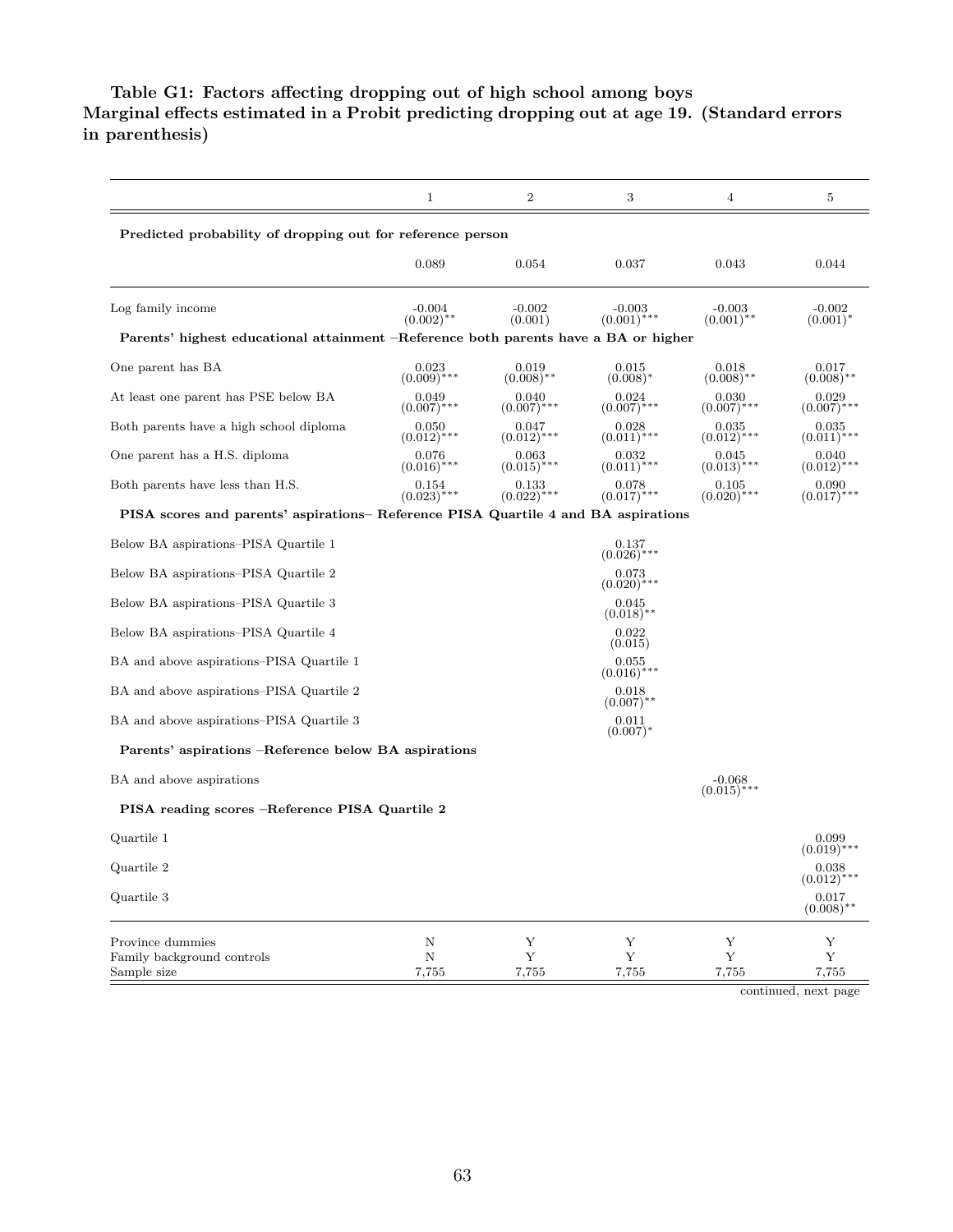#### Table G1: Factors affecting dropping out of high school among boys (cont'd) Marginal effects estimated in a Probit predicting dropping out at age 19. (Standard errors in parenthesis)

|                                                            | $\mathbf{1}$ | $\overline{2}$          | 3                        | 4                        | 5                        |  |  |  |  |
|------------------------------------------------------------|--------------|-------------------------|--------------------------|--------------------------|--------------------------|--|--|--|--|
| Predicted probability of dropping out for reference person |              |                         |                          |                          |                          |  |  |  |  |
|                                                            | 0.089        | 0.054                   | 0.037                    | 0.043                    | 0.044                    |  |  |  |  |
| Other family characteristics                               |              |                         |                          |                          |                          |  |  |  |  |
| Aboriginal                                                 |              | 0.058<br>$(0.030)*$     | 0.028<br>(0.021)         | 0.035<br>(0.025)         | 0.034<br>(0.023)         |  |  |  |  |
| Immigrant                                                  |              | $-0.027$<br>$(0.014)^*$ | $-0.019$<br>$(0.011)^*$  | $-0.014$<br>(0.014)      | $-0.028$<br>$(0.011)$ ** |  |  |  |  |
| Rural                                                      |              | $-0.010$<br>(0.009)     | $-0.016$<br>$(0.007)$ ** | $-0.016$<br>$(0.008)$ ** | $-0.013$<br>$(0.007)^*$  |  |  |  |  |
| Number of moves                                            |              | 0.003<br>$(0.002)$ **   | 0.003<br>$(0.001)$ **    | 0.003<br>$(0.001)$ **    | 0.003<br>$(0.001)$ **    |  |  |  |  |
| Age in months                                              |              | 0.003<br>$(0.002)$ **   | 0.003<br>$(0.001)$ **    | 0.003<br>$(0.001)$ **    | 0.003<br>$(0.001)$ **    |  |  |  |  |
| Number of siblings                                         |              | $-0.006$<br>(0.004)     | $-0.003$<br>(0.003)      | $-0.004$<br>(0.004)      | $-0.004$<br>(0.004)      |  |  |  |  |
| Family structure –Reference two biological parent families |              |                         |                          |                          |                          |  |  |  |  |
| Other two parent families                                  |              | 0.080<br>$(0.022)$ ***  | 0.052<br>$(0.016)$ ***   | 0.063<br>$(0.019)$ ***   | 0.061<br>$(0.018)$ ***   |  |  |  |  |
| Lone parent family                                         |              | 0.008<br>(0.012)        | 0.012<br>(0.010)         | 0.011<br>(0.011)         | 0.011<br>(0.011)         |  |  |  |  |
| Control for PISA scores                                    | N            | Υ                       | Υ                        | N                        | Υ                        |  |  |  |  |
| Control for parental aspirations                           | N            | N                       | Υ                        | Υ                        | N                        |  |  |  |  |
| Province dummies                                           | N            | $\mathbf N$             | Y                        | Y                        | Y                        |  |  |  |  |
| Sample size                                                | 7,755        | 7,755                   | 7,755                    | 7,755                    | 7,755                    |  |  |  |  |

Source: Youth in Transition Survey, Cycle 3 (Cohort A)

Estimates are weighted to account for non-response to the parents' survey and longitudinal attrition.

Standard errors clustered by high school.

\*\*\* indicates result is statistically significant at .01 level, \*\* at .05 level, \* at .10 level

Family income is the before-tax family income divided by the square root of the number of household members.

Other two parent families include biological and adoptive parents, step-parents and guardians.

The reference person is a non-Aboriginal non-immigrant youth who lives in an urban area in Ontario, living with

two biological parents who both have a Bachelors degree and do not hope their child obtains a

university degree. The reference youth scored in the top quartile on the PISA reading test.

Marginal effects are evaluated for a youth whose parents both have a high school diploma at the mean of all the other variables.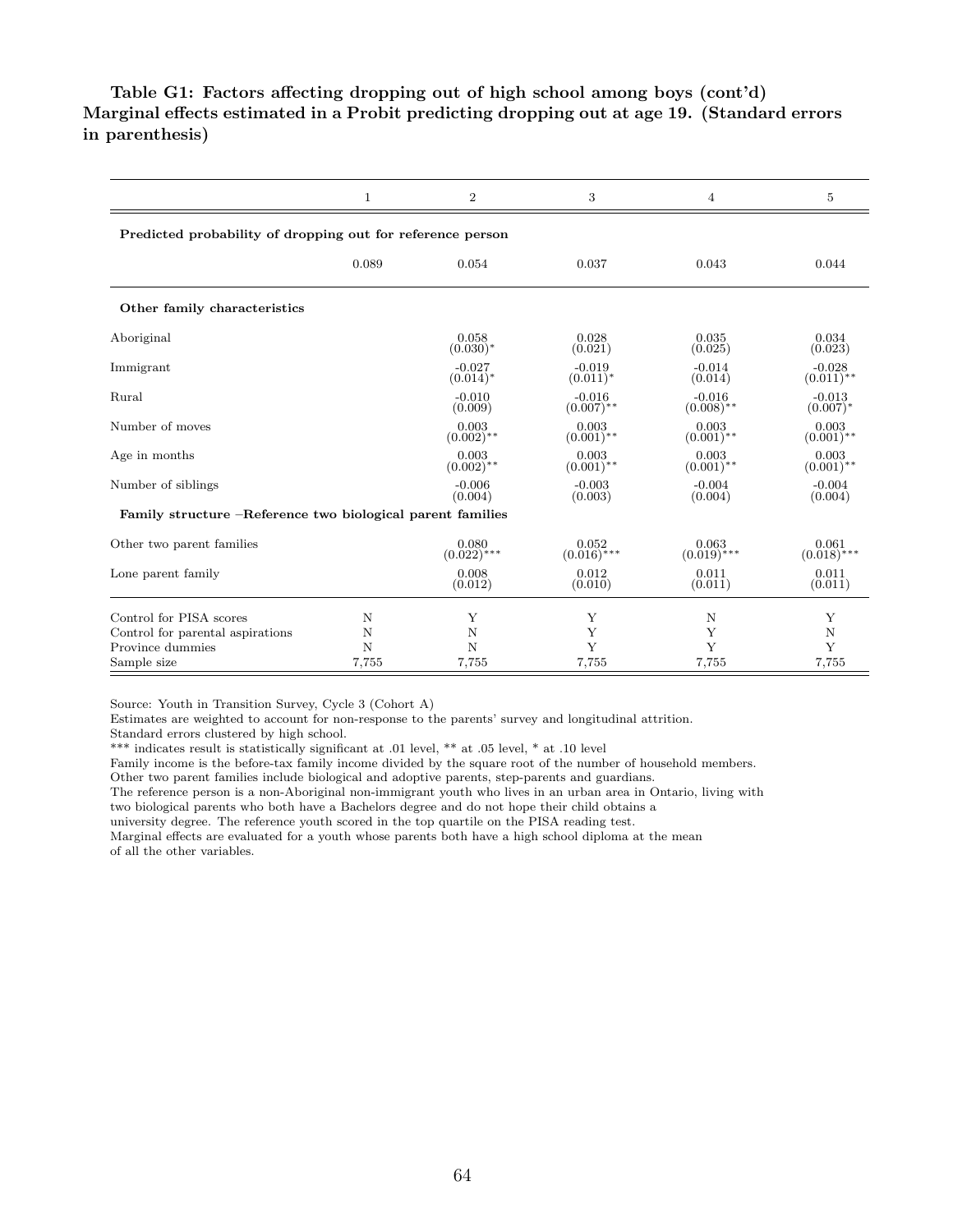#### Table G2: Factors affecting dropping out of high school among girls Marginal effects estimated in a Probit predicting dropping out at age 19. (Standard errors in parenthesis)

|                                                                                     | $\mathbf{1}$           | $\boldsymbol{2}$       | 3                      | 4                         | $\overline{5}$                                  |
|-------------------------------------------------------------------------------------|------------------------|------------------------|------------------------|---------------------------|-------------------------------------------------|
| Predicted probability of dropping out for reference person                          |                        |                        |                        |                           |                                                 |
|                                                                                     | 0.054                  | 0.021                  | 0.014                  | 0.018                     | 0.016                                           |
| Log family income                                                                   | $-0.0002$<br>(0.0002)  | $-0.0001$<br>(0.0001)  | $-0.0001$<br>(0.0001)  | $-0.0001$<br>(0.0001)     | $-0.0001$<br>(0.0001)                           |
| Parents' highest educational attainment –Reference both parents have a BA or higher |                        |                        |                        |                           |                                                 |
| One parent has BA                                                                   | 0.006<br>(0.004)       | 0.005<br>(0.005)       | 0.003<br>(0.006)       | 0.004<br>(0.005)          | 0.004<br>(0.006)                                |
| At least one parent has PSE below BA                                                | 0.027<br>$(0.006)$ *** | 0.021<br>$(0.006)$ *** | 0.012<br>$(0.006)^*$   | 0.018<br>$(0.006)$ ***    | 0.015<br>$(0.006)$ **                           |
| Both parents have a high school diploma                                             | 0.021<br>$(0.008)$ *** | 0.017<br>$(0.008)$ **  | 0.009<br>(0.007)       | 0.014<br>$(0.007)^*$      | 0.012<br>(0.007)                                |
| One parent has a H.S. diploma                                                       | 0.070<br>$(0.016)$ *** | 0.052<br>$(0.012)$ *** | 0.027<br>$(0.009)$ *** | 0.043<br>$(0.012)$ ***    | 0.032<br>$(0.010)$ ***                          |
| Both parents have less than H.S.                                                    | 0.075<br>$(0.014)$ *** | 0.060<br>$(0.013)$ *** | 0.030<br>$(0.010)$ *** | 0.051<br>$(0.012)$ ***    | 0.034<br>$(0.010)$ ***                          |
| PISA scores and parents' aspirations– Reference PISA Quartile 4 and BA aspirations  |                        |                        |                        |                           |                                                 |
| Below BA aspirations–PISA Quartile 1                                                |                        |                        | 0.065<br>$(0.019)$ *** |                           |                                                 |
| Below BA aspirations–PISA Quartile 2                                                |                        |                        | 0.027<br>$(0.012)$ **  |                           |                                                 |
| Below BA aspirations–PISA Quartile 3                                                |                        |                        | 0.023<br>$(0.011)$ **  |                           |                                                 |
| Below BA aspirations–PISA Quartile 4                                                |                        |                        | 0.007<br>(0.007)       |                           |                                                 |
| BA and above aspirations–PISA Quartile 1                                            |                        |                        | 0.045<br>$(0.016)$ *** |                           |                                                 |
| BA and above aspirations–PISA Quartile 2                                            |                        |                        | 0.020<br>$(0.008)$ **  |                           |                                                 |
| BA and above aspirations–PISA Quartile 3                                            |                        |                        | 0.000<br>(0.002)       |                           |                                                 |
| Parents' aspirations –Reference below BA aspirations                                |                        |                        |                        |                           |                                                 |
| BA and above aspirations                                                            |                        |                        |                        | $-0.022$<br>$(0.008)$ *** |                                                 |
| PISA reading scores –Reference PISA Quartile 2                                      |                        |                        |                        |                           |                                                 |
| Quartile 1                                                                          |                        |                        |                        |                           | 0.054<br>$(0.015)^*$                            |
| Quartile 2                                                                          |                        |                        |                        |                           | 0.021<br>(0.008)                                |
| Quartile 3                                                                          |                        |                        |                        |                           | $\begin{array}{c} 0.005 \\ (0.004) \end{array}$ |
| Province dummies                                                                    | N                      | $\mathbf Y$            | Y                      | Y                         | Y                                               |
| Family background controls<br>Sample size                                           | N<br>8,376             | Y<br>8,376             | Y<br>8,376             | Y<br>8,376                | Y<br>8,376<br>continued, next page              |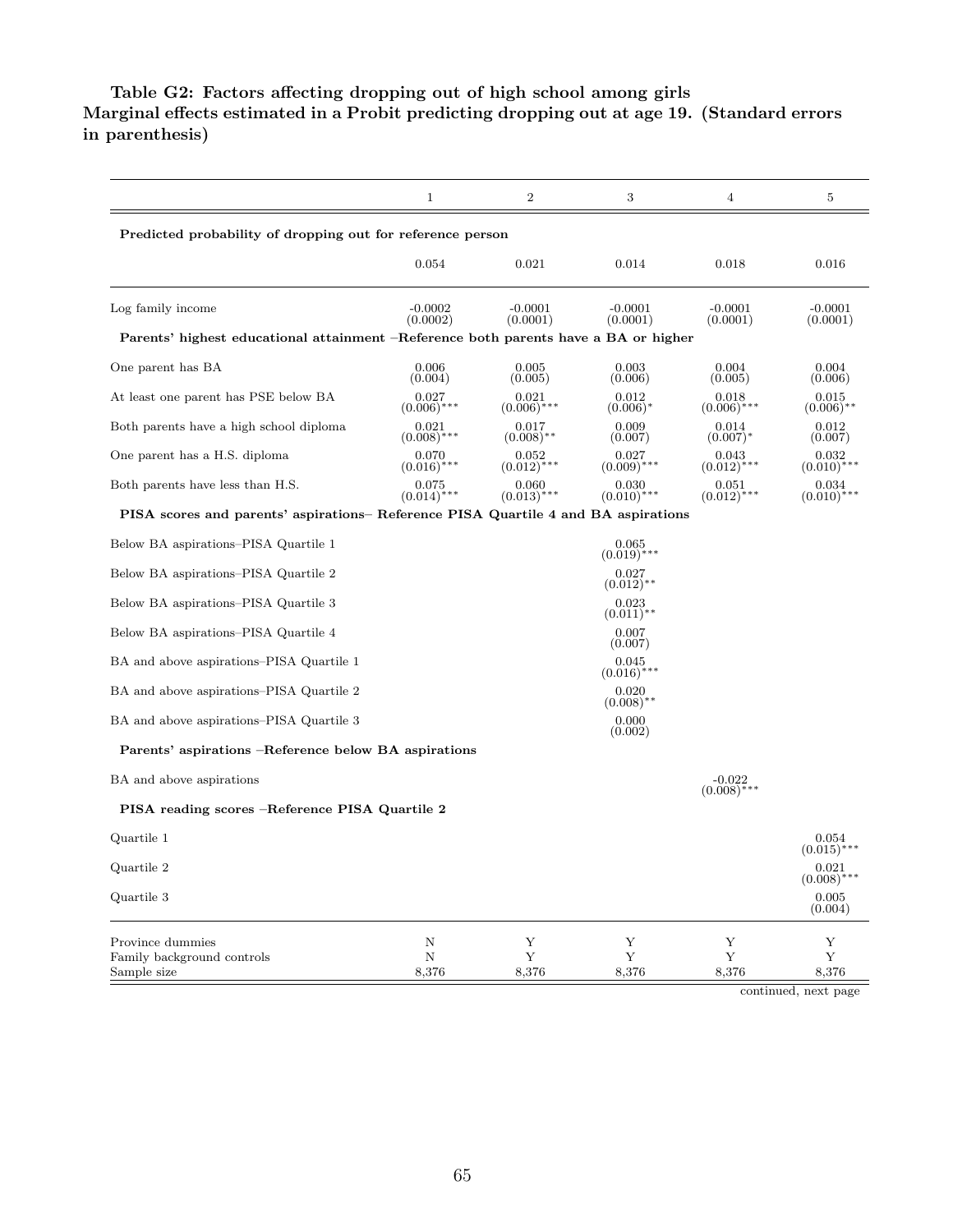#### Table G2: Factors affecting dropping out of high school among girls (cont'd) Marginal effects estimated in a Probit predicting the dropping out at age 19. (Standard errors in parenthesis)

|                                                            | $\mathbf{1}$ | $\overline{2}$            | 3                         | $\overline{4}$            | 5                         |
|------------------------------------------------------------|--------------|---------------------------|---------------------------|---------------------------|---------------------------|
| Predicted probability of dropping out                      |              |                           |                           |                           |                           |
|                                                            | 0.054        | 0.021                     | 0.014                     | 0.018                     | 0.016                     |
| Other family background characteristics                    |              |                           |                           |                           |                           |
| Aboriginal                                                 |              | 0.030<br>(0.020)          | 0.022<br>(0.015)          | 0.022<br>$(0.014)^*$      | 0.021<br>(0.016)          |
| Immigrant                                                  |              | $-0.020$<br>$(0.007)$ *** | $-0.015$<br>$(0.005)$ *** | $-0.017$<br>$(0.006)$ *** | $-0.017$<br>$(0.006)$ *** |
| Rural                                                      |              | $-0.001$<br>(0.005)       | $-0.002$<br>(0.004)       | $-0.003$<br>(0.005)       | $-0.002$<br>(0.004)       |
| Number of moves                                            |              | 0.002<br>$(0.001)$ **     | 0.001<br>$(0.001)$ **     | 0.002<br>$(0.001)$ **     | 0.002<br>$(0.001)$ **     |
| Age in months                                              |              | 0.002<br>$(0.001)$ **     | 0.001<br>$(0.001)$ **     | 0.002<br>$(0.001)$ **     | 0.002<br>$(0.001)$ **     |
| Number of siblings                                         |              | $-0.004$<br>$(0.002)^*$   | $-0.003$<br>$(0.002)^*$   | $-0.003$<br>(0.002)       | $-0.003$<br>$(0.002)^*$   |
| Family structure –Reference two biological parent families |              |                           |                           |                           |                           |
| Other two parent families                                  |              | 0.028<br>$(0.012)$ **     | 0.016<br>$(0.008)^*$      | 0.022<br>$(0.010)$ **     | 0.019<br>$(0.009)$ **     |
| Lone parent family                                         |              | 0.009<br>(0.008)          | 0.009<br>(0.007)          | 0.009<br>(0.008)          | 0.010<br>(0.008)          |
| Control for PISA scores                                    | N            | N                         | Υ                         | N                         | Υ                         |
| Control for parental aspirations                           | Ν            | N                         | Υ                         | Υ                         | N                         |
| Province dummies                                           | N            | Y                         | Y                         | Y                         | Y                         |
| Sample size                                                | 8,376        | 8,376                     | 8,376                     | 8,376                     | 8,376                     |

Source: Youth in Transition Survey, Cycle 3 (Cohort A)

Estimates are weighted to account for non-response to the parents' survey and longitudinal attrition.

Standard errors clustered by high school.

\*\*\* indicates result is statistically significant at .01 level, \*\* at .05 level, \* at .10 level

Family income is the before-tax family income divided by the square root of the number of household members.

Other two parent families include biological and adoptive parents, step-parents and guardians.

The reference person is a non-Aboriginal non-immigrant youth who lives in an urban area in Ontario, living with

two biological parents who both have a Bachelors degree and do not hope their child obtains a

university degree. The reference youth scored in the top quartile on the PISA reading test.

Marginal effects are evaluated for a youth whose parents both have a high school diploma at the mean of all the other variables.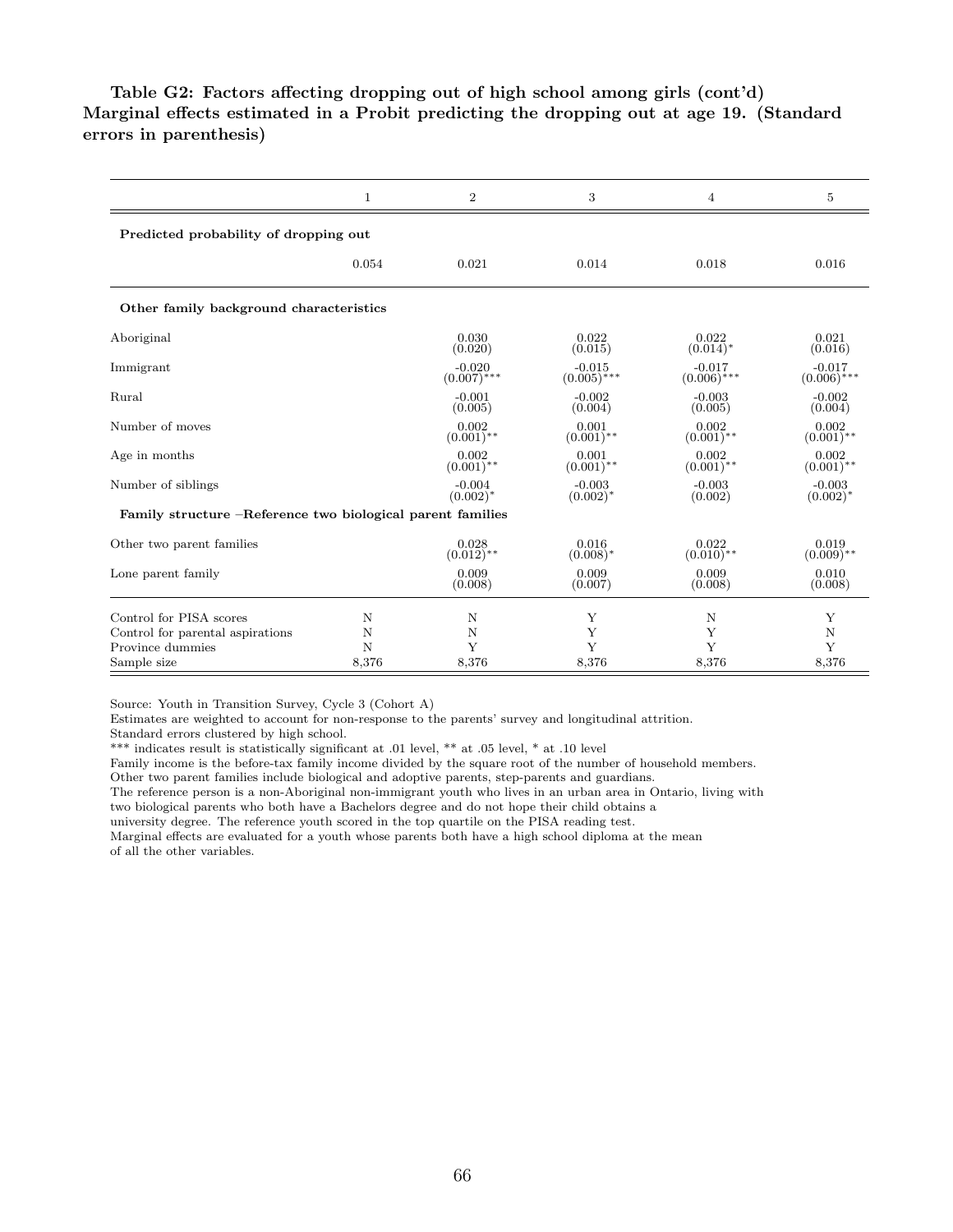

Figure G.1: Probability of dropping out by parental education.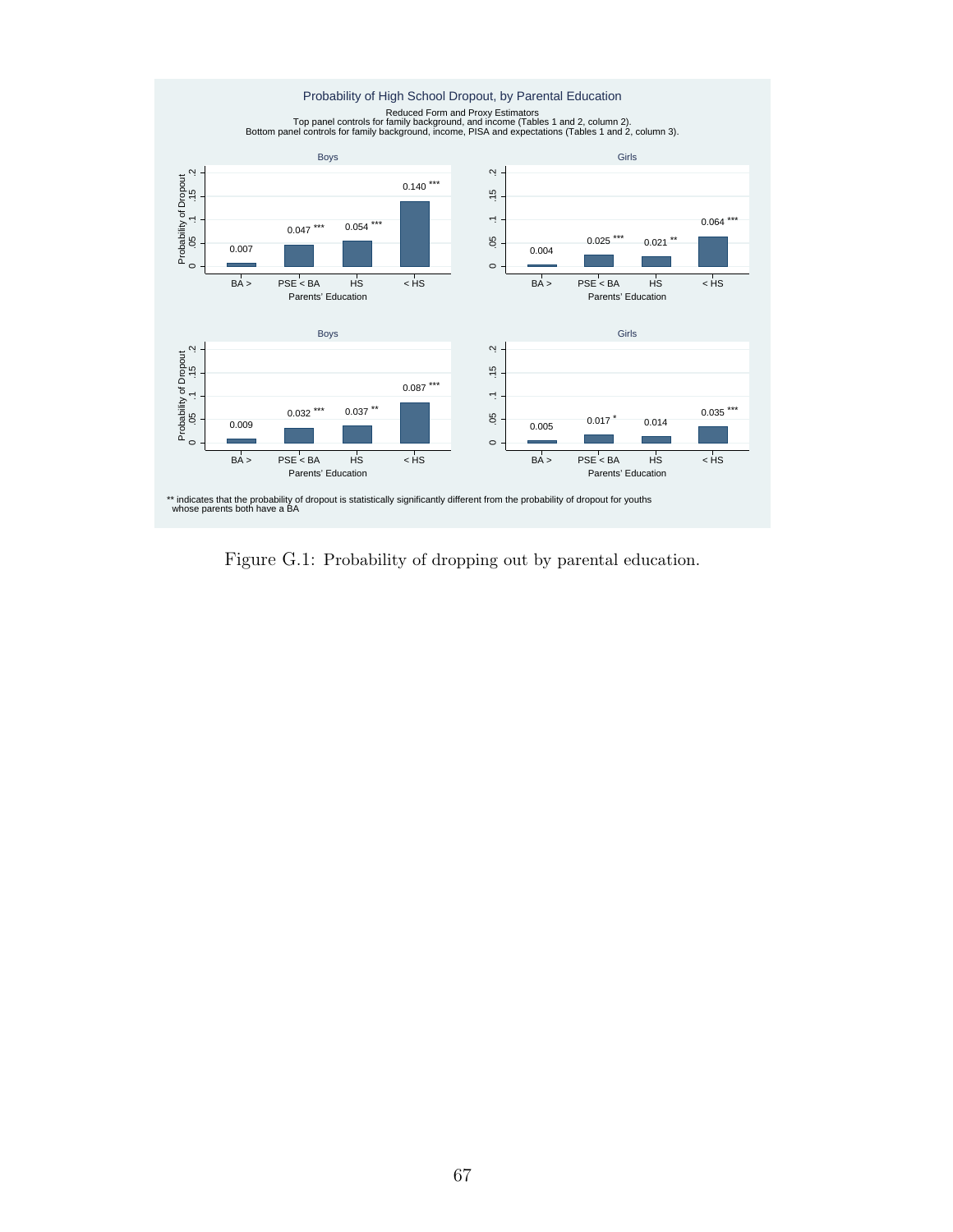

Figure G.2: Probability of dropping out by PISA and parental aspirations – Reduced Form.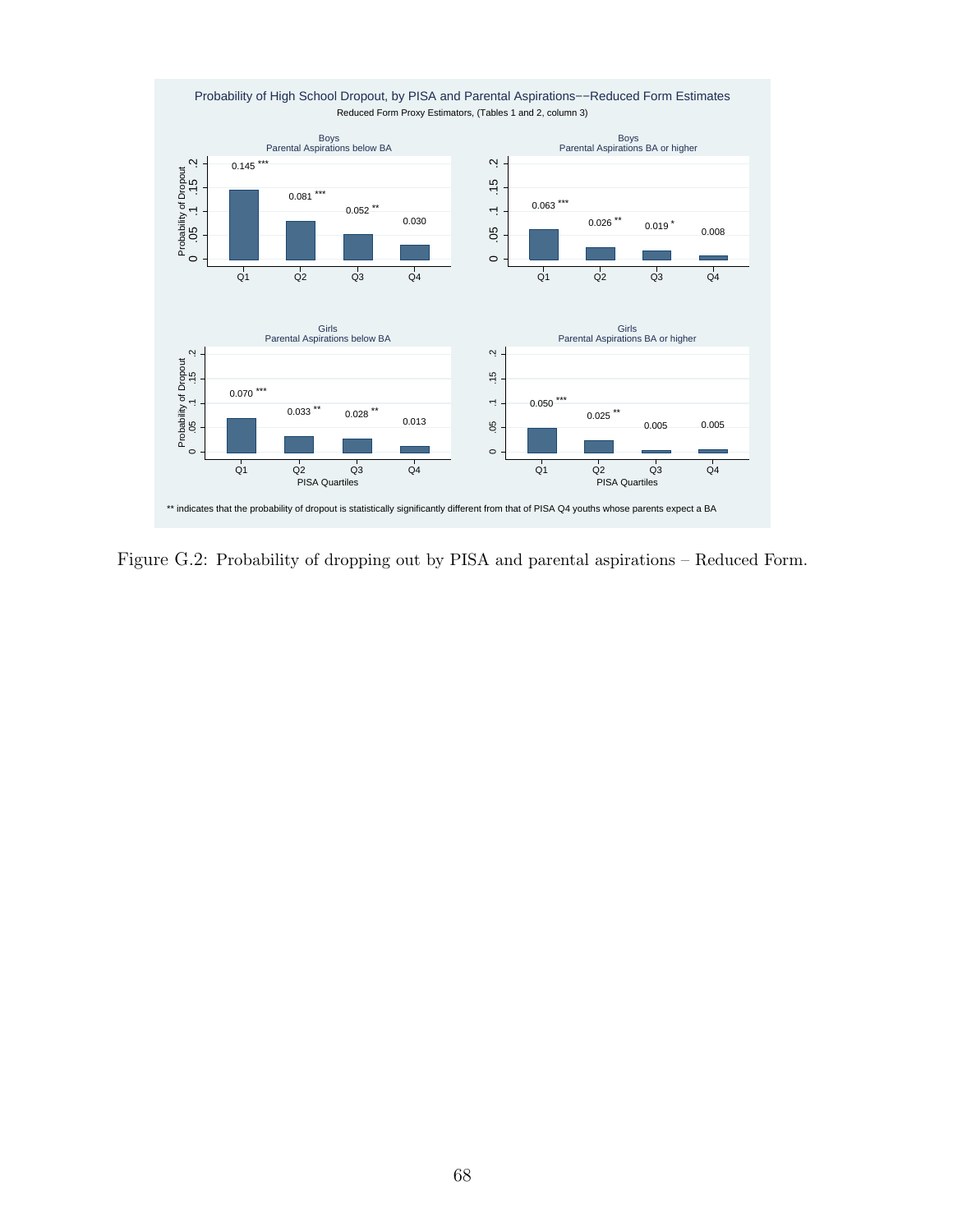Table G3: The effects of school characteristics, and non-cognitive and behavioral factors on dropping out for girls

Marginal effects estimated in a Probit predicting dropping out at age 19. (Standard errors in parenthesis)

|                                                                                                                                                                                    | $\mathbf{1}$           | 2                                     | 3                         | 4                        | 5 |
|------------------------------------------------------------------------------------------------------------------------------------------------------------------------------------|------------------------|---------------------------------------|---------------------------|--------------------------|---|
| Predicted probability of dropping out                                                                                                                                              |                        |                                       |                           |                          |   |
|                                                                                                                                                                                    | 0.014                  | 0.000                                 | 0.000                     | 0.010                    |   |
| Log family income                                                                                                                                                                  | 0.000<br>(0.000)       | 0.000<br>(0.000)                      | 0.000<br>(0.000)          | 0.000<br>(0.000)         |   |
| *For a family of four, marginal effect of a difference in income from \$50,000 and \$18,000<br>Parents' highest educational attainment –Reference both parents have a BA or higher |                        |                                       |                           |                          |   |
| One parent has BA                                                                                                                                                                  | 0.003<br>(0.006)       | 0.002<br>(0.006)                      | 0.001<br>(0.006)          | 0.001<br>(0.006)         |   |
| At least one parent has PSE below BA                                                                                                                                               | 0.012<br>$(0.006)^*$   | 0.010<br>$(0.006)^*$                  | 0.008<br>(0.006)          | 0.006<br>(0.006)         |   |
| Both parents have a high school diploma                                                                                                                                            | 0.009<br>(0.007)       | 0.008<br>(0.007)                      | 0.004<br>(0.007)          | 0.005<br>(0.007)         |   |
| One parent has a H.S. diploma                                                                                                                                                      | 0.027<br>$(0.009)$ *** | 0.025<br>$(0.009)$ ***                | 0.021<br>$(0.009)$ **     | 0.016<br>$(0.007)$ **    |   |
| Both parents have less than H.S.                                                                                                                                                   | 0.030<br>$(0.010)$ *** | 0.028<br>$(0.010)$ ***                | 0.021<br>$(0.009)$ **     | 0.019<br>$(0.008)$ **    |   |
| PISA scores and parents' aspirations-- Reference PISA Quartile 4 and BA aspirations                                                                                                |                        |                                       |                           |                          |   |
| Below BA aspirations–PISA Quartile 1                                                                                                                                               | 0.065<br>$(0.019)$ *** | 0.057<br>$(0.018)$ ***                | 0.043<br>$(0.015)$ ***    | 0.035<br>$(0.013)$ ***   |   |
| Below BA aspirations–PISA Quartile 2                                                                                                                                               | 0.027<br>$(0.012)$ **  | 0.024<br>$(0.011)$ **                 | 0.017<br>$(0.008)$ **     | 0.017<br>$(0.008)$ **    |   |
| Below BA aspirations–PISA Quartile 3                                                                                                                                               | 0.023<br>$(0.011)$ **  | 0.020<br>$(0.009)$ **                 | 0.015<br>$(0.008)^*$      | 0.014<br>$(0.008)^*$     |   |
| Below BA aspirations–PISA Quartile 4                                                                                                                                               | 0.007<br>(0.007)       | 0.007<br>(0.006)                      | 0.005<br>(0.005)          | 0.004<br>(0.005)         |   |
| BA and above aspirations–PISA Quartile 1                                                                                                                                           | 0.045<br>$(0.016)$ *** | 0.039<br>$(0.015)$ ***                | 0.031<br>$(0.013)$ **     | 0.028<br>$(0.011)$ **    |   |
| BA and above aspirations–PISA Quartile 2                                                                                                                                           | 0.020<br>$(0.008)$ **  | 0.018<br>$(0.008)$ **                 | 0.012<br>$(0.006)$ **     | 0.012<br>$(0.006)$ **    |   |
| BA and above aspirations–PISA Quartile 3                                                                                                                                           | 0.000<br>(0.002)       | 0.000<br>(0.002)                      | 0.000<br>(0.002)          | $-0.001$<br>(0.002)      |   |
| Non-cognitive outcomes                                                                                                                                                             |                        |                                       |                           |                          |   |
| Child never 'just wants to get by'                                                                                                                                                 |                        | $-0.012$<br>$(0.004)^{\frac{1}{*}**}$ | $-0.006$<br>$(0.003)^*$   | $-0.005$<br>(0.003)      |   |
| Always does homework on time                                                                                                                                                       |                        |                                       | $-0.010$<br>$(0.004)$ *** | $-0.010$<br>$(0.004)$ ** |   |
| Self-efficacy                                                                                                                                                                      |                        |                                       | $-0.002$<br>(0.001)       |                          |   |
| Self-esteem                                                                                                                                                                        |                        |                                       | 0.000<br>(0.001)          |                          |   |
| Province dummies                                                                                                                                                                   | Y                      | Υ                                     | Y                         | Υ                        |   |
| Family background<br>Control for peers and behavioral outcomes                                                                                                                     | Υ<br>N                 | Υ<br>N                                | Υ<br>N                    | Υ<br>Y                   |   |
| Control for school characteristics/local unemployment<br>Sample size                                                                                                               | $\mathbf N$<br>8,376   | $\mathbf N$<br>8,376                  | $\mathbf N$<br>8,329      | $\mathbf N$<br>8,239     |   |

continued, next page